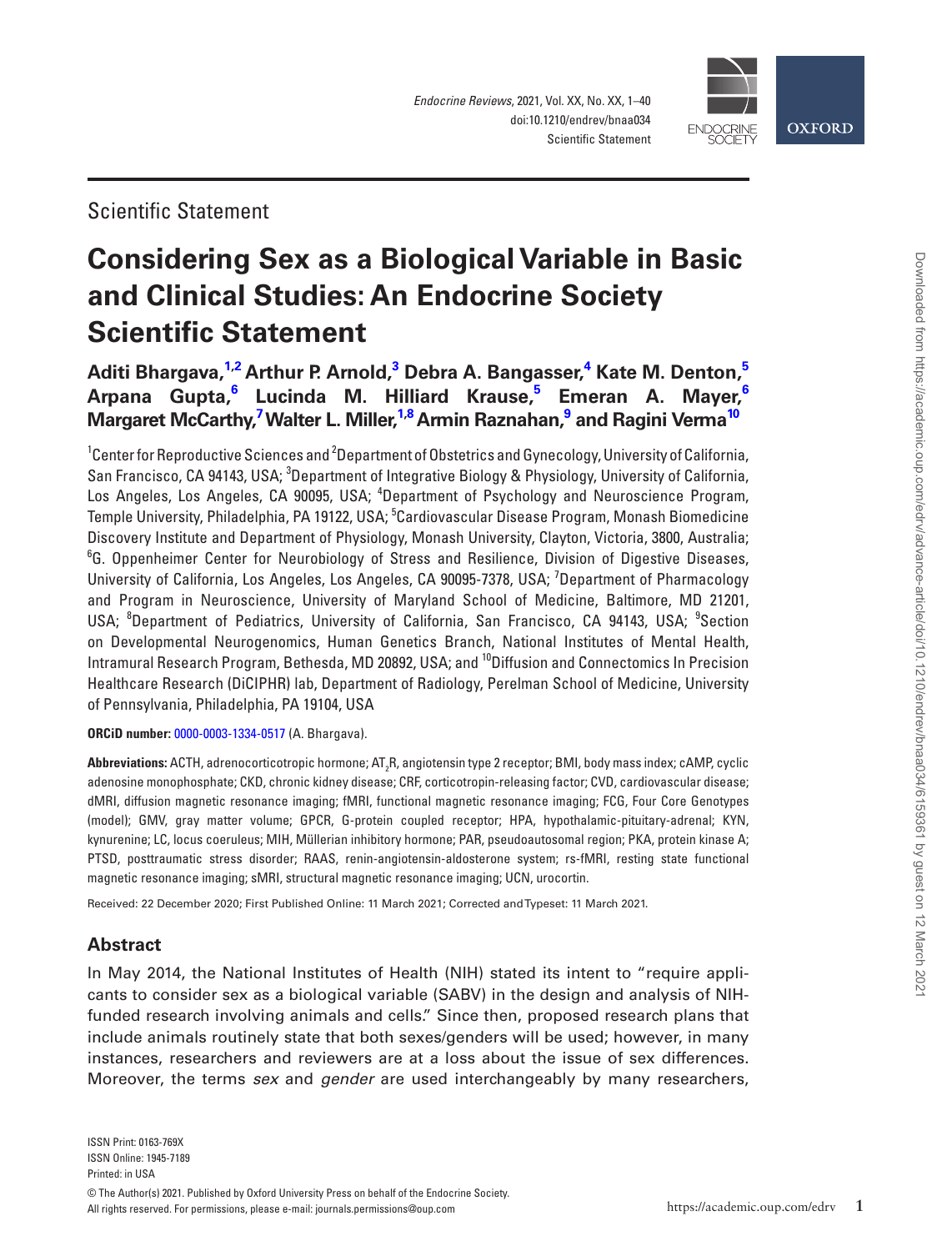further complicating the issue. In addition, the sex or gender of the researcher might influence study outcomes, especially those concerning behavioral studies, in both animals and humans. The act of observation may change the outcome (the "observer effect") and any experimental manipulation, no matter how well-controlled, is subject to it. This is nowhere more applicable than in physiology and behavior. The sex of established cultured cell lines is another issue, in addition to aneuploidy; chromosomal numbers can change as cells are passaged. Additionally, culture medium contains steroids, growth hormone, and insulin that might influence expression of various genes. These issues often are not taken into account, determined, or even considered. Issues pertaining to the "sex" of cultured cells are beyond the scope of this Statement. However, we will discuss the factors that influence sex and gender in both basic research (that using animal models) and clinical research (that involving human subjects), as well as in some areas of science where sex differences are routinely studied. Sex differences in baseline physiology and associated mechanisms form the foundation for understanding sex differences in diseases pathology, treatments, and outcomes. The purpose of this Statement is to highlight lessons learned, caveats, and what to consider when evaluating data pertaining to sex differences, using 3 areas of research as examples; it is not intended to serve as a guideline for research design.

**Key Words:** brain-gut, cardiovascular disease, chromosome complement, gender, sex differences, steroid hormones

Sex is an important biological variable that must be considered in the design and analysis of human and animal research. The terms *sex* and *gender* should not be used interchangeably. Sex is dichotomous, with sex determination in the fertilized zygote stemming from unequal expression of sex chromosomal genes. By contrast, gender includes perception of the individual as male, female, or other, both by the individual and by society; both humans and animals have sex, but only humans have gender. Both sexes produce estrogens, androgens, and progestins; there are no male- or female-specific sex hormones, *per se*, although these steroids are present in substantially different levels in males and females. Sex differences are caused by 3 major factors—sex hormones, genes, and environment. To understand disease mechanisms and exploit sex differences in protection or exacerbation of diseases, one needs to determine the relative contribution of factors, including observer effect [\(1\)](#page-28-0), causing sex differences. Here—using 3 broad research areas as examples—the roles of sex differences in brain anatomy, brain-gut axis, and cardiovascular disease are discussed. Contemporary brain imaging methods show age- and sex-related differences in brain size, global and regional gray matter volume, white matter connectivity, and neuroanatomic regulation of appetite and satiety; while these differences are seen in large populationbased studies, there is tremendous individual overlap, but such group-level findings do not inform findings, physiology, or pathology at the individual level. Sex differences in disorders of the brain-gut axis, obesity, type 2 diabetes, and metabolic syndrome are caused by differential actions of brain-gut peptide and steroid hormones. The activation, signaling, and pharmacotherapy responses of the components of the hypothalamic-pituitary-adrenal (HPA) axis differ between the sexes. Heart and kidney functions are linked. Age, hormones, and sex biases seen in cardiovascular and chronic kidney diseases also differentially influence pharmacologic responses in men and women. Thus, sex differences pervade biology and medicine, and while not discussed in this Statement, must be considered in virtually all areas of biomedical research.

#### **Section I**

#### Sex Versus Gender

Much of the American public is surprisingly prudish about the word *sex*; it has now become commonplace to use the seemingly more genteel term *gender* when one really means *sex*. In *Moritz v Commissioner of Internal Revenue* (469 F. 2d 466 [1972]), Ruth Bader Ginsburg (subsequently, The Honorable Ruth Bader Ginsburg) argued against discrimination "on the basis of sex" not "on the basis of gender," thus clearly, knowledgeably, and presciently understanding that "sex" does not equal "gender." In a decision 48 years later (*Bostock v Clayton County*, 590 US, decided June 15, 2020), the United States Supreme Court separately ruled against discrimination on the basis of gender. *Gender* is often misused as a synonym for *sex*—for example, when filling out forms for various activities, we are routinely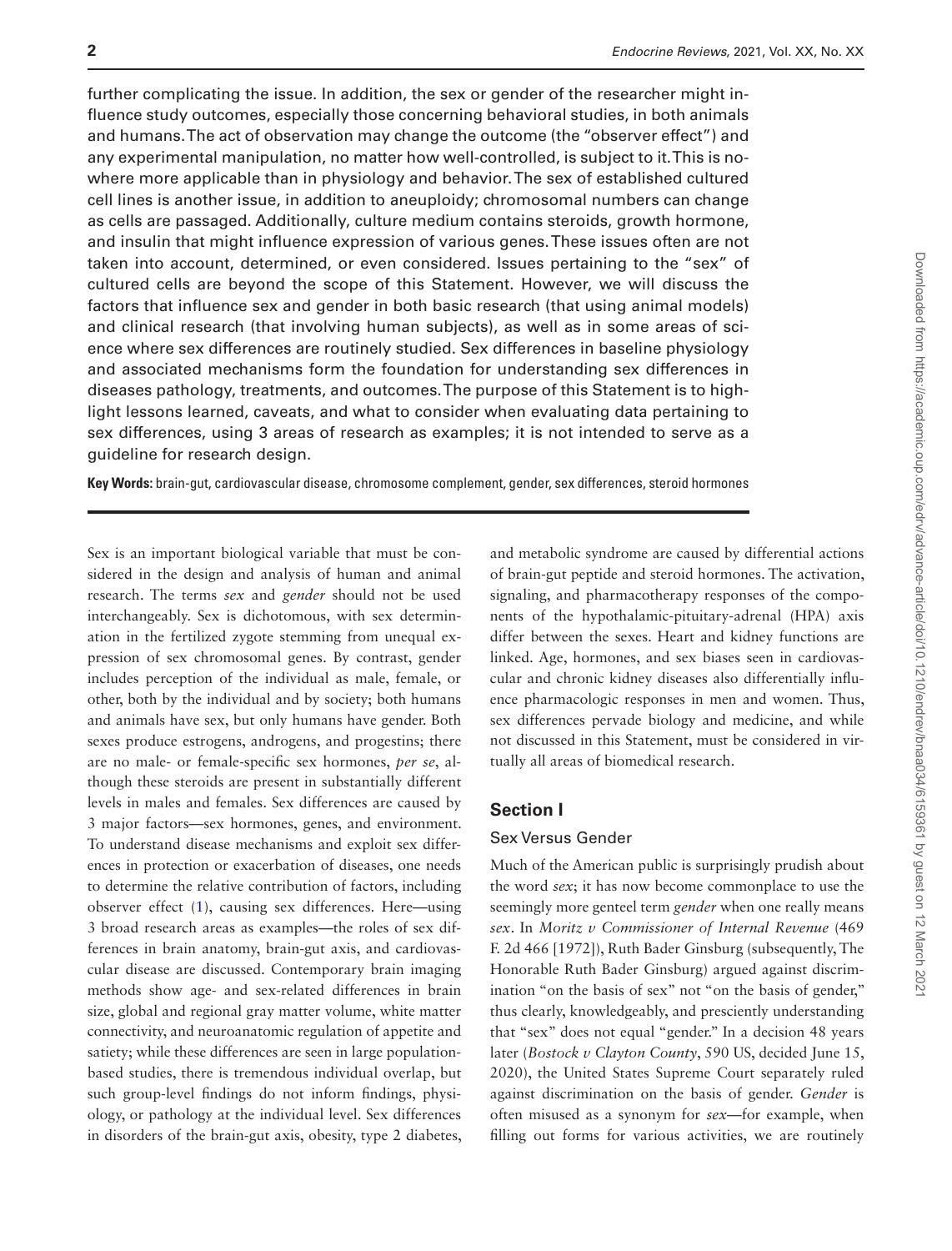asked to check a box labeled "gender," but the only available options are boxes labeled "M" and "F." But *sex* is not the same thing as *gender* and using these terms as equivalents obfuscates differences that are real and important in society in general and biomedical research in particular.

#### Biological Sex: The Definition of Male and Female

*Sex* is a biological concept. Asexual reproduction (cloning) is routine in microorganisms and some plants, but most vertebrates and all mammals have 2 distinct sexes. Even singlecell organisms have "mating types" to facilitate sexual reproduction. Only cells belonging to different mating types can fuse together to reproduce sexually ([2,](#page-28-1) [3](#page-28-2)). Sexual reproduction allows for exchange of genetic information and promotes genetic diversity. The classical biological definition of the **2 sexes** is that females have ovaries and make larger female gametes (eggs), whereas males have testes and make smaller male gametes (sperm); the 2 gametes fertilize to form the zygote, which has the potential to become a new individual. The advantage of this simple definition is first that it can be applied universally to any species of sexually reproducing organism. Second, it is a bedrock concept of evolution, because selection of traits may differ in the 2 sexes. Thirdly, the definition can be extended to the ovaries and testes, and in this way the categories—female and male—can be applied also to individuals who have gonads but do not make gametes.

In mammals, numerous sexual traits (gonads, genitalia, etc) that typically differ in males and females are tightly linked to each other because one characteristic leads to sex differences in other traits. The type of gonads is controlled by the presence of XX or XY chromosomes, and gonadal secretions in turn regulate formation of female or male reproductive tissues, and characteristics that differ in typical males or females. These characteristics include external genitalia, uterus and oviducts, sperm ducts, and secondary sexual characteristics such as facial hair and pitch of voice. However, many people cannot make either eggs or sperm, yet are recognized as female or male based on other physical characteristics; people who do not have either ovaries or testes are rare. For individuals that possess a combination of male- and female-typical characteristics, these clusters of traits are sufficient to classify most individuals as either biologically male or female. For example, a person with testes and a penis, who cannot make sperm, is usually classified as a biological male, as long as the person does not possess female features such as a vagina, ovaries, or uterus. Based on evidence presented, to define male and female individuals in general society, we expand the defining characteristics of sex to include nongonadal traits, as well as classical gonadal traits.

A simple biological definition of male and female, satisfactory to all people, is elusive. In human societies, the terms *female* and *male* can have several meanings, as they refer both to a person's biological sex and to their social roles. Most people learn to discriminate males and females from an early age, but often not based on biological traits ([4\)](#page-28-3). For example, behaviors such as pair-bonding, sexual activity, offspring defense and care, and mate/partner selection [\(5](#page-28-4)) involve complex interplay between sex steroid hormones and peptide hormones (oxytocin and arginine vasopressin); these behaviors are encouraged differently in women and men, which influences their role in the society and culture in which they live to behave as "females" or "males." While these factors have little impact on their biological sex, they can have profoundly different outcomes in the behavior and health of an individual. Biological sex is dichotomous because of the different roles of each sex in reproduction. For scientific research, it is important to define biological sex and distinguish it from other meanings.

#### Sex Chromosomes and Biological Sex Determination

Among mammals and many other taxa, males are characterized as the heterogametic sex [\(6\)](#page-28-5), having 2 different sex chromosomes, X and Y, whereas females are homogametic (XX). By contrast birds, many reptiles, and some other organisms have Z and W chromosomes [\(7\)](#page-28-6). In these organisms, the female is the heterogametic sex (ZW) and males are homogametic (ZZ). Some adult fish and reptiles can also change sex in response to environmental factors [\(8](#page-28-7), [9](#page-28-8)), and even the adult mouse gonad can undergo partial sex reversal when specific genes are deleted ([10](#page-28-9), [11\)](#page-28-10). Human biological sex is often assessed by examining the individual's complement of sex chromosomes as determined by karyotypic analysis: males are XY and females are XX. Karyotypic sex is actually a surrogate for genetic sex, determined by the presence of the *SRY* gene on the Y chromosome [\(12](#page-28-11), [13\)](#page-28-12). However, karyotypic analysis may be misleading, as there are well-described 46,XX males (with testes). Most of these individuals carry a short segment of the Y chromosome that includes *SRY* transferred to an X chromosome, but up to 10% lack an *SRY* gene [\(14](#page-28-13), [15](#page-28-14)). Similarly, there are 46,XY females, who have *SRY* but also have a duplication of *DAX1* (*d*osage-sensitive sex reversal, *a*drenal hypoplasia critical region, on chromosome *X*, gene 1) [\(16\)](#page-28-15).

#### Sex Determination and Sex Differentiation

In mammals, sex determination begins with the inheritance of XX or XY chromosomes, which are the only factors that are different in XX and XY zygotes. Thus, all phenotypic sex differences, including gonadal development, stem originally from the unequal effects of XX and XY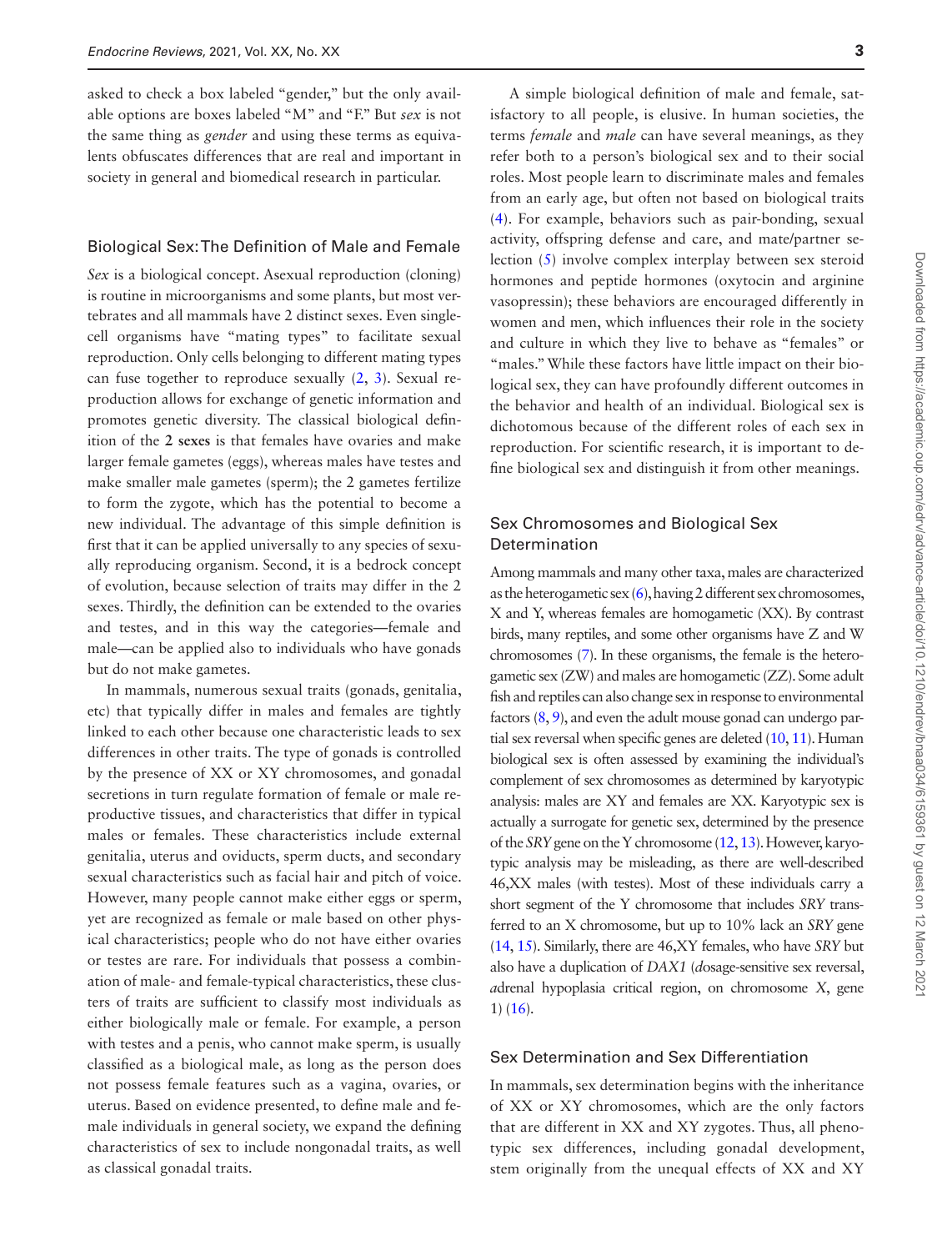sex chromosomes. Phenotypic sex differences develop in XX and XY embryos as soon as transcription begins. The categories of X and Y genes that are unequally represented or expressed in male and female mammalian zygotes, which could cause phenotypic sex differences, fall into 3 main categories ([17](#page-28-16)).

- 1. *Y genes causing male-specific effects*. These Y-linked genes do not have homologous genes on the X chromosome. The most important Y-linked gene is *SRY*, the testis-determining gene, which encodes the SRY transcription factor expressed during embryonic life in the bipotential gonadal ridge; SRY activates downstream autosomal genes such as *SOX9* to cause formation of a testis ([18](#page-28-17)). In the absence of *SRY,* autosomal and X chromosome genes (*WNT-4*, *DAX-1*, *FOXL2, COUP-TFII*, and *RSPO1)* are activated to cause formation of an ovary ([19](#page-28-18)[-22\)](#page-28-19). Both testicular and ovarian development are subject to active genetic regulation [\(12,](#page-28-11) [13](#page-28-12), [16](#page-28-15)). Pathways downstream of *SRY* inhibit ovary-determining pathways, and ovary-determining pathways also inhibit pathways for testis development. Once the testes form, they secrete sex hormones that act widely throughout the body to cause male differentiation of nongonadal tissues. Other Y genes also have male-specific effects (for example, those required for spermatogenesis) [\(23,](#page-28-20) [24\)](#page-28-21).
- 2. *X gene dosage or parental imprint*. Because XX nongermline cells inactivate one X chromosome ([25](#page-28-22), [26\)](#page-28-23), it was long thought that both XX and XY cells have only one active X chromosome, with little inherent difference in expression related to the number of X chromosomes. The inactivated regions of the X chromosome are "coated" with large noncoding RNA transcribed from the X-inactive specific transcript (*XIST*) gene, part of the XIC (X inactivation center) located on Xq13 [\(27](#page-28-24), [28\)](#page-28-25). But some genes escape X inactivation (termed as *X escapees*), and therefore are expressed more in XX than XY cells, resulting in imbalance or incomplete dosage compensation [\(29](#page-28-26)). About 23% of human X-linked genes are more abundantly expressed in XX cells than XY cells in many tissues ([30](#page-28-27), [31](#page-28-28)). Recent evidence from mouse studies suggests that the inherent male-female difference in expression of X genes leads to significant sex differences in disease phenotypes. For example, sex differences in placental *Ogt* expression are associated with sex differences in prenatal vulnerability to stress [\(32\)](#page-28-29). X escapee *Kdm6a*, a histone demethylase, contributes to sex differences in mouse models of bladder cancer [\(33](#page-28-30)), autoimmune disease [\(34](#page-28-31)), and Alzheimer disease [\(35](#page-28-32)). Similarly, variations in human *KDM6A* are associated with prognosis of bladder cancer or cognitive decline in female patients [\(33\)](#page-28-30). The dose of another X escapee histone demethylase, *Kdm5c*,

contributes to sex differences in adiposity and body weight in mice, and variations in *KDM5C* in humans are associated with body mass [\(36](#page-28-33)).

 Sex differences may also arise from genes in the pseudoautosomal regions (PARs) of the sex chromosomes, small regions of sequence similarity on the X and Y chromosomes that allow for X and Y chromosome pairing during meiosis. Both XX and XY cells have 2 PARs, implying equivalent effects of XX and XY PARs. Paradoxically, the process of X inactivation appears to spill over into the PAR and reduce expression on one X chromosome only in XX cells, leading to greater expression of PAR genes in XY cells compared to XX cells in the human transcriptome ([30\)](#page-28-27). A third potential source of X-linked imbalance stems from parentally imprinted genes in XX cells, which have one X chromosome from each parent and thus are influenced by any imprint on X genes from either parent. XY cells only receive imprints from the mother, and thus differ phenotypically from XX cells [\(37](#page-28-34)).

3. *XX mosaicism*. Female mammals are a mosaic of cells of 2 types: those expressing the X chromosome from the father (Xp), or from the mother (Xm) because of X inactivation [\(25](#page-28-22)). In contrast, XY individuals will lack this diversity within cell types in each organ because only one X (Xm) chromosome and only the maternal imprint of X genes will be expressed in each cell. The mosaicism in females means that in genetically diverse populations, the effects of diseasepromoting X-linked alleles, inherited from one parent, will be muted in XX cells because half of the cells will have a different allele [\(38](#page-28-35)), and genomic imprints from each parent will only be expressed in half of the cells. In general, XX tissues are thought to have less extreme phenotypes than XY tissues, because the effects of extremely deleterious or beneficial alleles or imprints are buffered by the diversity of X alleles and imprints. For example, hemophilia A and hemophilia B (clotting factor VIII and IX deficiencies, respectively), are X-linked diseases that affect men, whereas most women are asymptomatic carriers.

#### Sexual Differentiation Caused by Gonadal and Nongonadal Hormones

In mammals, the process of reproductive system development requires the action of hormones (peptide/ gonadotropins and steroids) from the pituitary gland, the adrenal cortex, and the gonads. Testicular development leads to secretion of Müllerian inhibitory hormone (MIH, also termed anti-Müllerian hormone, AMH), a glycopeptide, and testosterone, which affects many sex differences in nongonadal tissues [\(39\)](#page-28-36). In contrast to the fetal testis, the fetal ovary makes minimal steroid hormones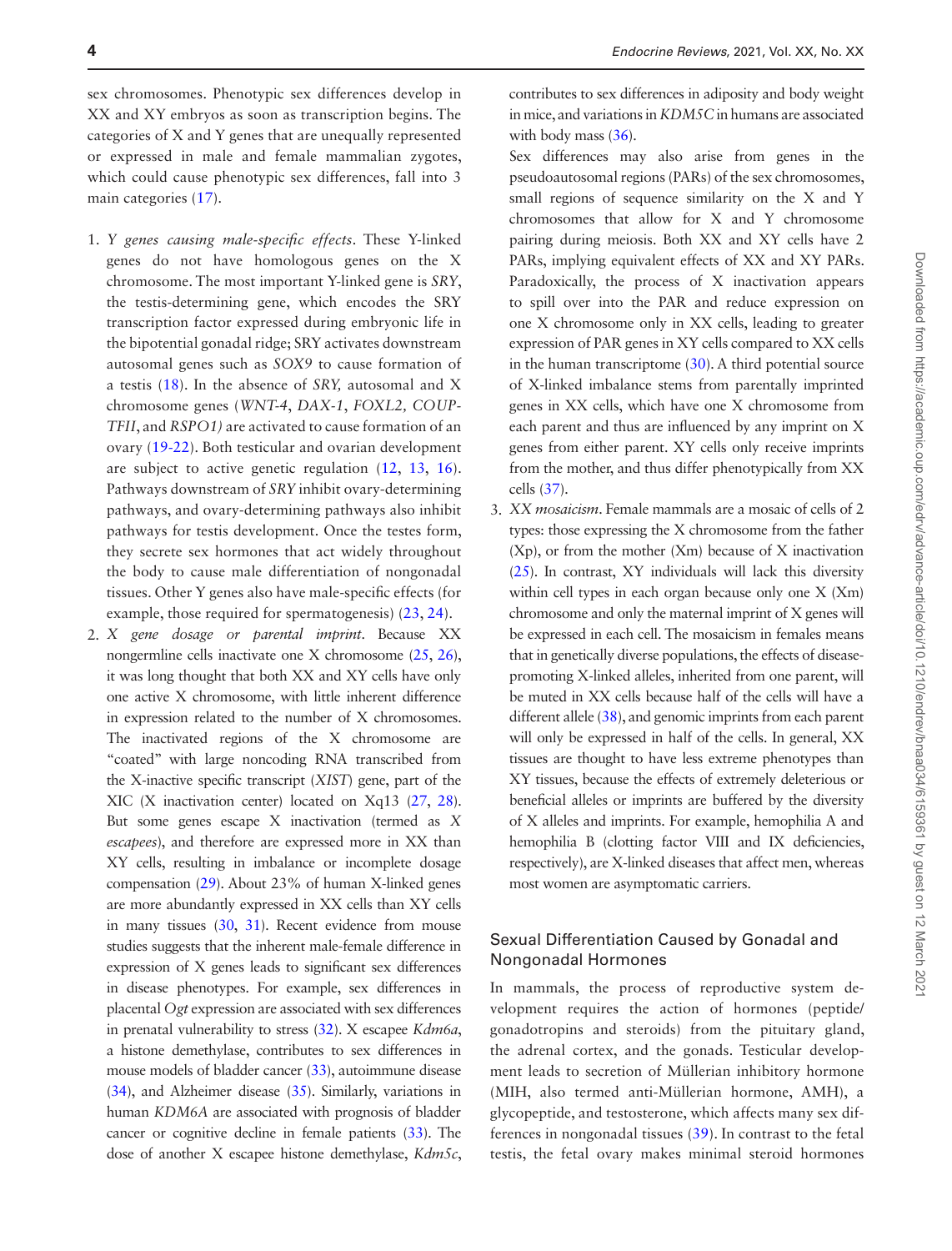([40](#page-28-37)), and ovarian function is not needed for development of the female reproductive system, as evidenced by the normal female anatomy of individuals with Turner syndrome, who have 45,X gonadal dysgenesis. The pioneering work of Alfred Jost suggested that 2 classes of testicular hormones are involved in sexual differentiation. First, testicular androgens drive the differentiation of the fetal external genitalia from female morphology to that of the male and are required for the differentiation of embryonic Wolffian ducts into male internal reproductive structures ([41](#page-29-0), [42\)](#page-29-1). Androgens, secreted by Leydig cells, are required for the differentiation of embryonic Wolffian ducts into male internal reproductive structures (epididymis, vas deferens, ejaculatory ducts, prostate, and seminal vesicles), and drive the differentiation of the undifferentiated external genitalia toward male morphology. Second, the testis produces locally acting MIH that causes involution of the Müllerian ducts, which would otherwise develop into the fallopian tubes, uterus, and cervix [\(43,](#page-29-2) [44\)](#page-29-3).

It was long thought that only the involution of the Müllerian ducts was an active process, with the Wolffian ducts simply involuting in the absence of androgens. Recent evidence from mice indicates that Wolffian involution is also an active process controlled by the transcription factor COUP-TFII  $(22, 45)$  $(22, 45)$  $(22, 45)$  $(22, 45)$ , but the nature of any factors stimulating COUP-TFII remains unknown [\(22](#page-28-19)). Some aspects of gonadal differentiation are active throughout life,

preventing ovarian follicle cells from transdifferentiating into "testis-like" cells [\(11](#page-28-10)). MIH is secreted by Sertoli cells and androgenic steroid hormones, usually testosterone, are secreted by Leydig cells. Testosterone and its more potent derivative dihydrotestosterone are responsible for the development of the male external genitalia ([46\)](#page-29-5). Androgens from adrenal glands and alternative pathway androgen biosynthesis in the human placenta can influence virilization of the developing fetus ([47](#page-29-6), [48](#page-29-7)). The adrenals of adult primates also produce abundant androgens, profoundly influencing phenotypes, so that not all sex steroids are gonadal (see [Boxes 1](#page-4-0) and [2\)](#page-5-0). Although the term *sexual differentiation* is usually applied to the development of sex differences in genitalia and other organs such as the brain in the growing fetus; sex differences also occur later in life during the minipuberty of infancy ([49\)](#page-29-8), puberty, the female menstrual cycle, menopause in women, and andropause in men. The actions of gonadal and nongonadal hormones as well as sex and autosomal chromosome gene products in adult people causes many sex differences in health and disease.

#### Influence of Gonadal Steroid Hormones and Nongonadal Hormones in Brain Development

Differentiation of the brain by gonadal hormones is implemented during a restricted critical window, which is operationally defined by the onset of copious androgen

<span id="page-4-0"></span>**Box 1.** Steroidogenesis in gonadal and nongonadal tissues

All biologically active sex steroids, whether gonadal or nongonadal in origin, are derived from cholesterol by the process of steroidogenesis. Two steroidogenic steps must be considered (for details see [\(50\)](#page-29-9)). First, the cholesterol side-chain cleavage enzyme, P450scc (CYP11A1) initiates steroidogenesis by converting cholesterol to pregnenolone; expression of P450scc ren-ders a tissue "steroidogenic," that is, able to make steroids de novo [\(51\)](#page-29-10). The gonads, adrenals, and placenta express abundant P450scc and produce the familiar circulating endocrine steroids, but the brain, skin, and some other organs also express low levels of P450scc and produce steroids involved in paracrine actions. Brain steroidogenesis has been studied mainly in fetal rodents, with little information in other systems ([52](#page-29-11)). Many nonsteroidogenic tissues (liver, kidney, fat, breast, heart) do not express P450scc but express other steroidogenic enzymes that modify steroids taken up from the circulation. Fat and breast express CYP19A1 (aromatase), permitting local production of estradiol from circulating 19-carbon (C19) steroids; this estradiol is important in breast cancer but is not a gonadal steroid. Similarly, prostate and genital skin express several enzymes leading to dihydrotestosterone, accounting for the failure of "androgen deprivation therapy" by gonadectomy in prostate cancer. Not all gonadal steroids are sex steroids, as both the ovary and testis secrete some "upstream" steroids that are precursors of the classic sex steroids. For example, dehydroepiandrosterone (DHEA) does not bind to sex steroid receptors, but it can be converted into testosterone and estrone. Second, synthesis of all sex steroids requires P450c17 (CYP17A1), which catalyzes 17α-hydroxylation and the 17,20 lyase activity that changes 21-carbon steroids to C19 precursors of androgens and estrogens. P450c17 is abundantly expressed in the gonads of all vertebrates and in the adrenals of most vertebrates other than rodents, but the rodent *Cyp17A1* gene is silenced by tissue-specific methylation ([53\)](#page-29-12). Consequently, rodents make only miniscule amounts of adrenal C19 steroids and also use corticosterone instead of cortisol as their glucocorticoid. In most mammals, P450c17 has low 17,20 lyase activity, so that their adrenals produce rather small amounts of C19 steroids, but primate P450c17 has abundant 17,20 lyase activity, generating abundant C19 androgen precursors (DHEA, DHEA-sulfate, androstenedione) ([47,](#page-29-6) [48\)](#page-29-7). Furthermore, production of these C19 steroids proceeds by different pathways in rodents and primates: primates favor the "Δ5 pathway," through DHEA, whereas rodents favor the "Δ4 pathway" through 17OH-progesterone (17OHP) [\(50\)](#page-29-4). Primate adrenals also produce a true androgen, 11-keto-testosterone [\(54\)](#page-29-13), profoundly influencing phenotypes (apocrine odor; female sexual hair). Thus, not all sex steroids are gonadal: ~50% of the circulating androgens in adult women are of adrenal origin.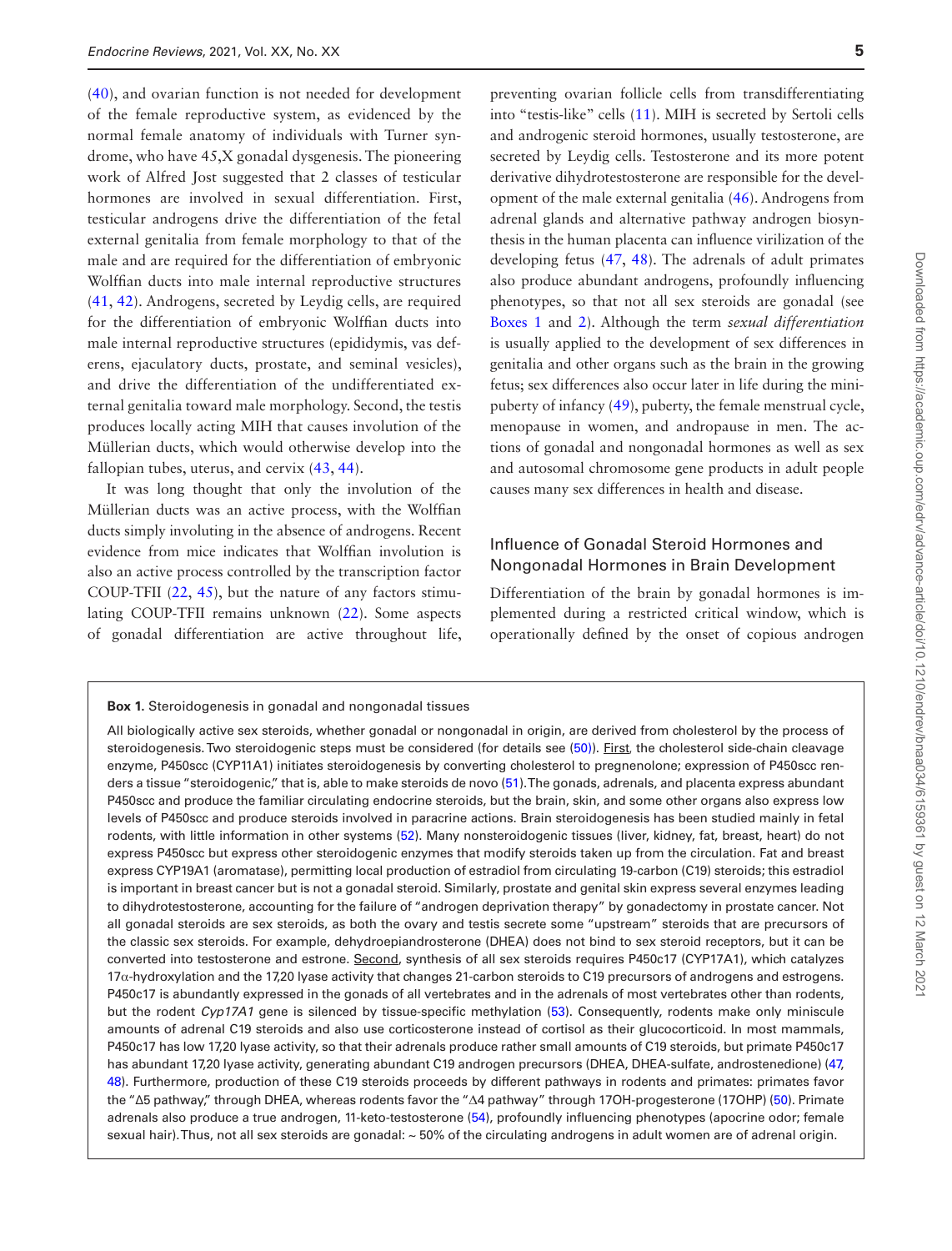#### <span id="page-5-0"></span>**Box 2.** Gonadectomy and sex steroids

Many animal studies employ gonadectomy to eliminate the actions of sex steroids (estrogens, androgens, progestins). If using this approach, the investigator must consider whether nongonadal tissues will produce sufficient sex steroids to influence the study. The gonads produce most but not all circulating sex steroids; furthermore, some tissues produce steroids that act locally and do not enter the circulation, hence absence of a measurable steroids in blood does not ensure absence of its action in the target tissue. Both sexes produce all steroids and their metabolites, hence there are no male- or femalespecific sex hormones, *per se*. In male mammals, testosterone release is highly pulsatile in nature [\(49](#page-29-8), [55](#page-29-16)) and in laboratory mice, strain-dependent variations in androgen levels are reported [\(56\)](#page-29-17). In female rodents, circulating levels of estradiol, testosterone, and DHT are highest in proestrus phase; a comprehensive analyses of sex steroids in intact and gonadectomized rodents can be found elsewhere ([57](#page-29-18)). Circulating concentrations of testosterone in adult women are similar to those of boys in early puberty, and estradiol concentrations in men are similar to those in mid-cycle women, but the tenfold higher concentrations of testosterone obscure its effects. Rodents are widely used in research, but they differ from primates in several important aspects of steroidogenesis (see [Box 1](#page-4-0)), and hence must be used with caution in studies seeking to model aspects of human physiology that might be influenced by steroids. These differences include: (i) In humans, substantial amounts of circulating sex steroids are bound to sex hormone–binding globulin (SHBG), whereas this carrier protein is not present in rodent circulation ([58](#page-29-19)). (ii) Dehydroepiandrosterone (DHEA) and androstenedione, 19-carbon (C19) precursors for testosterone and estrone, that do not bind to sex steroid receptors, are secreted from the adrenal glands, the ovary and testis in humans, but not rodents ([59\)](#page-29-20). Thus, not all gonadal steroids are sex steroids. (iii) The rodent ovarian corpus luteum produces progesterone throughout pregnancy but in human pregnancy the corpus luteum involutes early in the second trimester, after which the placenta produces the progesterone needed to suppress uterine contractility, permitting term pregnancy. (iv) Adrenal-specific methylation of rodent *Cyp17A1* prohibits their adrenal synthesis of C19 precursors of sex steroids; however, changes in methylation status can occur under conditions of pathology. (v) As a further consequence of adrenal *Cyp17A1* methylation, rodents utilize corticosterone as their glucocorticoid, whereas almost all other vertebrates use cortisol. (vi) Rodent adrenals use high-density lipoproteins (HDL) taken up via scavenger receptor B1 (SRB1), as their principal source of cholesterol for steroidogenesis, whereas primates use low-density lipoproteins (LDL) taken up by receptor-mediated endocytosis. (vii) Several genes encoding steroidogenic enzymes are duplicated; rodents and primates differ in which copy(ies) of these genes are expressed: *CYP21*; *HSD3B*, *HSD17B, AKR1-3.* Such differences may affect laboratory results in unanticipated fashions. (viii) In rodents, nonsteroidogenic tissues such as the gut, liver, kidney, fat, breast, heart, thymus, skin, and the placenta have all been shown to make steroids. Thus, gonadectomy may eliminate most, but not all, circulating sex steroids, depending on the species being studied and may not reveal much about the paracrine effects of sex steroids present in the tissue(s) under investigation. Nonetheless, gonadectomy is an invaluable research tool that helps unequivocally confirm the influence of gonadal hormones in sex differences.

production from the fetal testis. Human fetal androgen production begins at 8 to 10 weeks postconception and in rodents is closer to parturition, at embryonic days 16 to 18, with birth following 2 to 4 days later. An important effect of this androgen surge is to masculinize the rodent brain. Steady but pulsatile release of the gonadotropins luteinizing hormone and follicle stimulating hormone from the pituitary gland support continuous steroidogenesis and production of sperm ([60](#page-29-14)). In female rodents, the feminization of the brain proceeds in the absence of exposure to high levels of androgens or their aromatized byproducts, estrogens, a developmental strategy highly analogous to that used for masculinization of the gonads, reproductive tract, and secondary sexual characteristics, with the exception that estrogens are actively downregulated in male rodents. In human females, gonadotropins from the pituitary gland regulate ova development, induction of ovulation, and stimulation of estradiol and progesterone from the ovaries ([49](#page-29-8)). An important feature of this developmental strategy is the existence of a sensitive period in female rodents ([61\)](#page-29-15). Male rodents must be exposed to high levels of

androgens during the critical period; if exposure occurs too early or too late it will be ineffective at inducing masculinization. However, females are also sensitive to androgens during a restricted period of development, hence a sensitive period in rodents. In males, the critical period closes shortly after androgen exposure because the cellular and molecular processes of masculinization have been initiated and cannot be reversed; the train has left the station. In both primates and rodents this process is largely prenatal, but female rodents remain sensitive to androgen exposure into the first postnatal week. Injecting a newborn female rodent with androgens will initiate the process of masculinization, thus she is still sensitive. After the first week, the feminization process cannot be overridden by androgens and thus the sensitive period has closed. The existence of the sensitive period in females is useful as a research tool—it is important in understanding the potential impact of exposure to endocrine-disrupting compounds or other cellular agents of masculinization that act in an analogous manner to androgen exposure in modulating female brain development. There is evidence for a later sensitive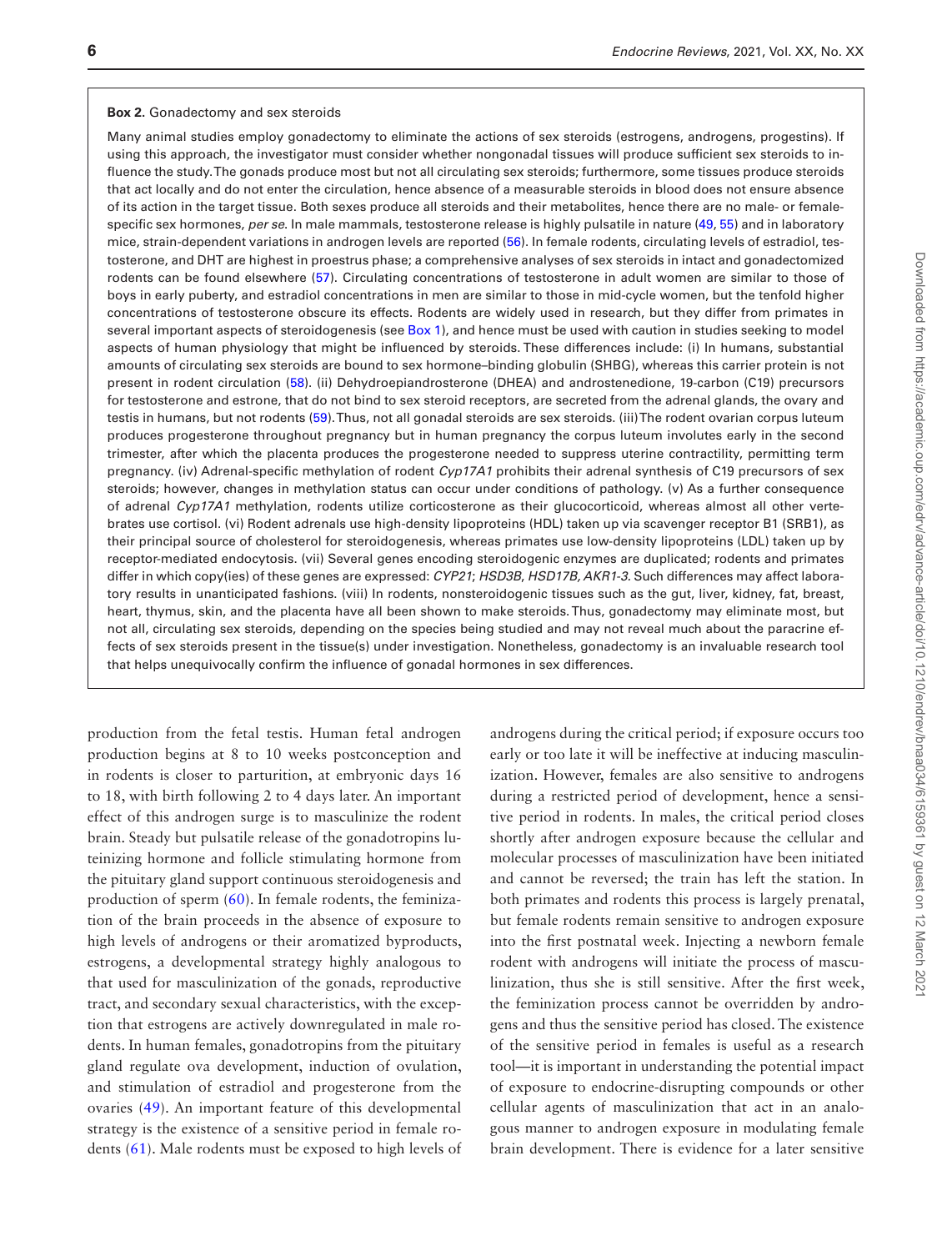period for brain feminization mediated by small increases in estrogens ([62](#page-29-21)); this topic warrants further investigation. The closing of the sensitive period in primates, especially humans, remains poorly understood, but it appears to end prenatally, similar to the critical period in rodents. The sources of androgens that females can be exposed to during the sensitive period include from: (i) experimental interventions; (ii) male littermates in animals; (iii) or human adrenals carrying genetic mutations in the steroidogenic pathway (as in congenital adrenal hyperplasia).

Given that the critical and sensitive periods for sexual differentiation are defined by the production and response to gonadal steroids, it is not surprising that steroids are the primary drivers of developmental origins of sex differences in brain (and probably other tissues) and behavior. But how do steroids achieve this? The first step in any investigation is often is to identify the active steroid metabolite(s). In rodents, circulating fetal testicular testosterone enters the fetal brain where it can serve as a direct precursor for estradiol synthesis via aromatase (*Cyp19A1*) (see [Box 1](#page-4-0)). Fetal and adult neurons can aromatize testosterone to estradiol in a nonrandom distribution: neurons of the hypothalamus, preoptic area, and amygdala are particularly active for local estradiol synthesis, whereas the hippocampus and parts of the cortex, midbrain, and spinal cord are also active at a lower level ([63](#page-29-22)). For most reproductive endpoints, it is the local actions of estradiol that drive neural phenotype toward masculinization, which to some seems counterintuitive, given that estradiol is so often referred to as a "female" hormone ([64](#page-29-23)), and further highlights that it is impossible to completely eliminate the effects of sex steroids, especially in the brain, by simple gonadectomy (see [Box 2](#page-5-0)). Developing rodent embryos sequester maternal estrogens by binding to circulating alpha-fetoprotein, which is present only during the critical/sensitive period; when it is genetically deleted, all the offspring are masculinized ([65](#page-29-24)). However, in humans, sex hormone–binding protein, not alpha-fetoprotein, is the major serum glycoprotein that binds androgens and estrogens with an undetermined role in fetal sexual development [\(66,](#page-29-25) [67](#page-29-26)).

In rodents, there is abundant evidence that gonadal androgens are metabolized to estrogens in the brain and mediate "masculinizing" effects on the brain; similar evidence in primates is limited. In primates, the principal masculinizing agents are androgens, not estrogens, and although there is alpha-fetoprotein present in fetal circulation, it has a weak binding affinity for estradiol [\(68](#page-29-27)), and instead it plays a much broader role in brain and body development ([69\)](#page-29-28). The conclusion of no strong role for estrogens in humans is based on individuals with dysfunctional aromatase or androgen receptors. Males lacking aromatase still identify as men,

while XY individuals with complete androgen insensitivity identify as women [\(70](#page-29-29)). The disparity between the principal differentiating hormones in primates versus rodents suggests that findings may not be easily extrapolated, and it is important to specify both the hormone and species under investigation. To discern whether the biological basis of sexual differentiation of brain and behavior differs between primates and rodents, one needs to identify mechanisms by which steroids transduce signals to modify the trajectory of the nervous system. While those mechanisms are incompletely understood, a few general principles are clear. First, there is no unified mechanism that applies broadly across the brain, with the exception that androgens and estrogens are the primary drivers of masculinization during a restricted developmental window. Similar masculinizing effects of testicular androgens may also occur during puberty [\(71](#page-29-30)). Second, all aspects of neural development are capable of being "organized" or programmed by sex steroids. This includes cell genesis, migration, myelination, dendritic and axonal growth and branching, synapse formation, synapse elimination, and neurochemical differentiation. Effects are not limited to neurons, with both astrocytes and microglia also exhibiting morphological sex differences. Third, each discrete brain region, nucleus, or subnucleus appears to have unique mechanisms of cellular masculinization. In some brain regions, such as the preoptic area, there are multiple separate mechanisms at play simultaneously. Sex steroids act in both paracrine and endocrine manners to influence structural development and function [\(72](#page-29-31), [73\)](#page-29-32).

#### Biological Basis of Diversity in Sexual/Gender Development and Orientation

Given the complexities of the biology of sexual determination and differentiation, it is not surprising that there are dozens of examples of variations or errors in these pathways associated with genetic mutations that are now well known to endocrinologists and geneticists [\(74\)](#page-29-33); in medicine, these situations are generally termed *disorders of sexual development* (DSD) or *differences in sexual development* [\(75](#page-29-34)). DSD includes genetic disorders in the sexual determination pathway [\(76](#page-29-35)), disorders of steroidogenesis ([50](#page-29-9), [77\)](#page-29-36), disorders of steroid hormone action, especially androgen insensitivity syndrome [\(78](#page-29-37)), and less welldefined "developmental field defects" [\(79](#page-30-0)), such as Mayer– Rokitansky–Küster–Hauser syndrome [\(80\)](#page-30-1). The study of genes and factors underlying DSD and the diagnosis and management of the various forms of DSD is a complex and rapidly evolving area of endocrinology: clinical management is complex [\(81\)](#page-30-2) and requires both contemporary molecular genetics ([82](#page-30-3)) and well-integrated interdisciplinary care ([83](#page-30-4)).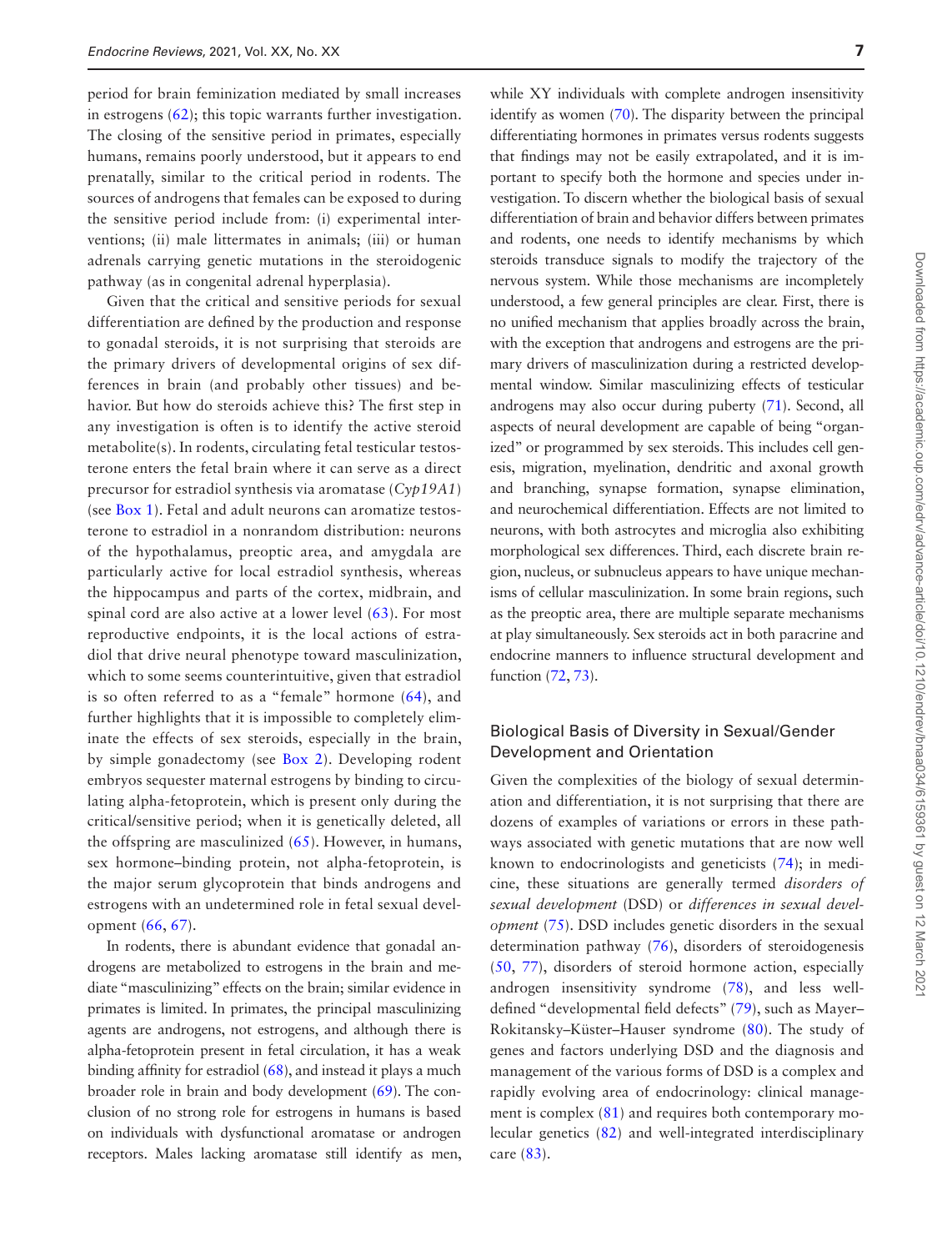Gender includes perception of the individual as male, female, or other, both by the individual and by society. *Gender identity* is a psychological concept that refers to an individual's self-perception; while associations between gender identity, neuroanatomic, genetic, and hormone levels exist, a clear causative biological underpinning of gender identity remains to be demonstrated. Both animals and human beings have biological sex, but only humans have evident self-awareness that allows them to express gender; self-awareness in animals has not been investigated in this context. Gender also includes differences that males and females experience in their social and physical environments, which can have differentiating effects on the sexes. Human social environments are poorly modeled in laboratory animals and thus animal studies are usually limited to addressing sex differences. For centuries, the concept of male and female did not distinguish between biological sex differences and those caused by consistent differences in the environments. Thus *sex differences* are those caused by biological factors, whereas *gender differences* reflect a complex interplay of psychological, environmental, cultural, and biological factors [\(Fig. 1\)](#page-7-0).

At birth, individuals are assigned a sex or gender ("natal gender"), almost always based on the appearance of the

external genitalia. In most individuals, the various biological determinants of sex are consistent with one another, and this biological sex is also consistent with the individual's self-perception—the sex and gender are concordant. However, a substantial minority of people who do not have DSD have some degree of variation in their self-perception of their gender, which may differ from their biological sex; this is usually termed *gender incongruence* ([84](#page-30-5)). The term *gender disorder* has been replaced with the term *gender dysphoria* which describes the distress that an individual might feel as a consequence of having gender incongruence. *Transgender* (often called *trans*) refers to individuals who do not identify themselves as being of their natal gender, whereas *cisgender* (*cis*) people do not experience gender incongruence ([85](#page-30-6)). Readers are also referred to Endocrine Society's 2017 Clinical Practice Guideline and Transgender Health Fact Sheet ([84](#page-30-5)). Estimates of the prevalence of male-to-female transgender individuals among general populations range from 0.5% to 1.3% and estimates for female-to-male transgender individuals range from 0.4% to 1.2% ([85\)](#page-30-6). State level population-based surveys indicate that 0.6 % of US adults (25-64 years of age) and 0.7% of adolescents and young adults (13-24 years of age) identify as transgender. Other studies of US high school



<span id="page-7-0"></span>Figure 1. Simplified view of the factors influencing sex differences in the brain. Three broad groups of factors influence the sexually dimorphic brain, as indicated by the broad, colored arrows. 1) Genes and genetic factors that influence the brain include both those on sex chromosomes and autosomes, and include both the DNA itself (represented by the classic double helix) but also chemical modification of DNA (eg, methylation) and modifications of proteins associated with DNA to form chromatin, including histones, and also changes in proteins that bind to DNA. 2) Hormones clearly influence sexual dimorphism in the brain; these are represented by the principal sex steroids, estradiol and testosterone, but also include other steroid and protein hormones (progestins, MIH, oxytocin, prolactin, etc). 3) The environment includes a wide spectrum of influences, including perinatal nutrition and familial support, socioeconomic and demographic factors, intrinsic factors of brain development, age, and gender, and larger environmental factors, such as education, profession, and societal expectations (the "gendered environment"). In addition to each class of factor influencing the brain (bold arrows), the human brain also reciprocally influences each of these groups of factors. Furthermore, each group of factors influences the other, as represented by the dotted arrows. Some examples include: the environment influences genes via epigenomics and genes influence the environment by population sizes and domains; the environment influences hormones by seasonal variations and the actions of xenobiotics, and hormones influence the environment by promoting reproduction and consumption of foodstuffs; genes directly influence hormones by regulating their production and action, and many hormones, including all steroid hormones, regulate gene transcription.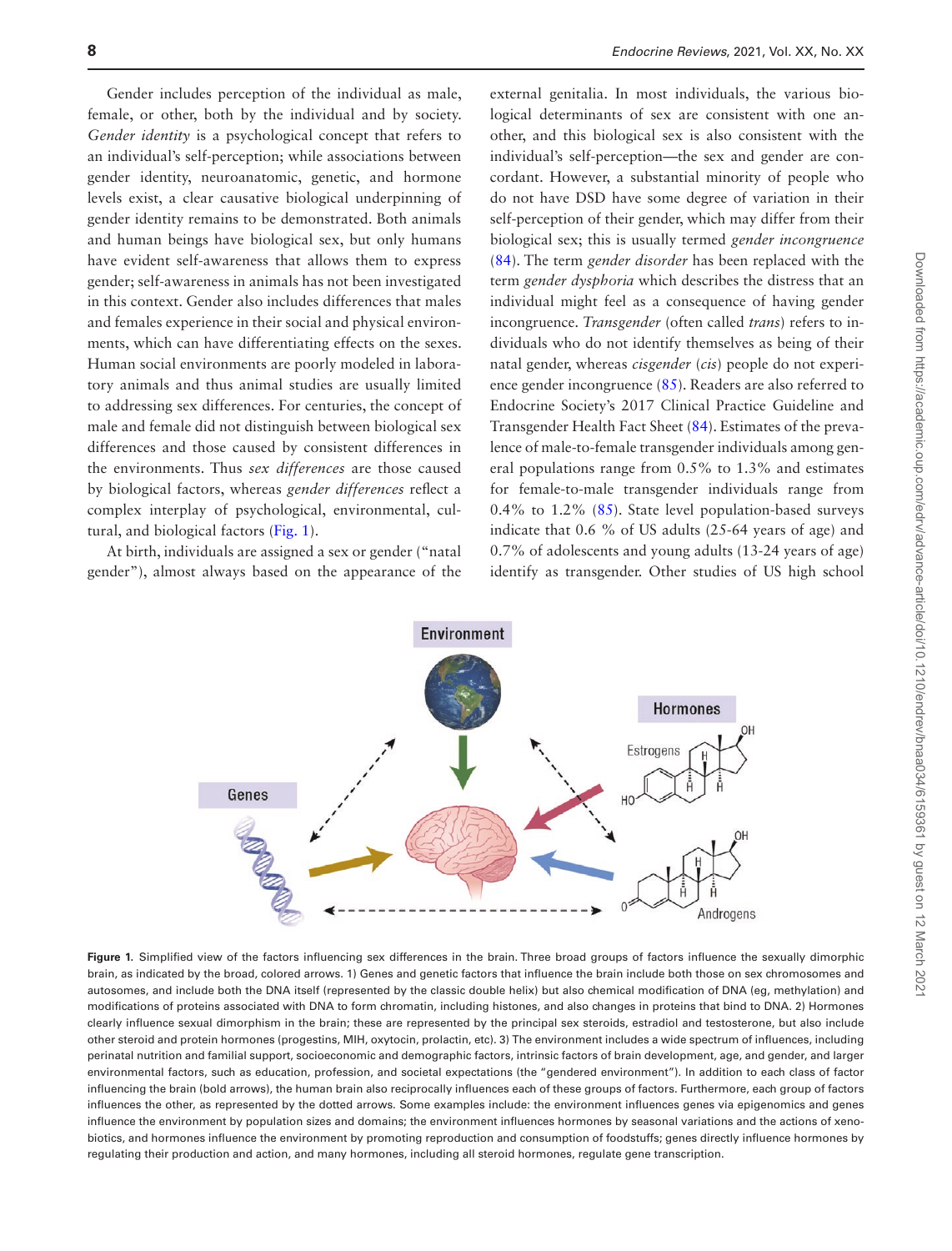students suggest a prevalence of 1.8% to 2.7% of being gender nonconforming or transgender ([86](#page-30-7)[-88\)](#page-30-8). However, several factors may influence reported prevalence of gender dysphoria: (i) small sample sizes; (ii) differences in assessment techniques leading to incomplete ascertainment of gender dysphoric individuals; (iii) unwillingness of some individuals to respond fully and honestly, especially in older studies or studies deriving from locales where gender incongruence is a social taboo; (iv) differences in the subjects ages. *Sexual orientation,* not to be confused with gender identity, refers to the group of persons to whom an individual is sexually attracted; both cisgender and transgender individuals may be hetero-, homo-, or bi-sexual [\(89\)](#page-30-9).

Although gender is strongly influenced by environmental and cultural forces, it is unknown if the choice to function in society in male, female, or other role(s) is also affected by biological factors ([89-](#page-30-9)[91](#page-30-10)). A general issue is that the association of sex, gender, or sexual orientation with specific brain structures, or with other biological variables, does not establish whether the biological variables are causes or consequences or noncausal correlates of the behavioral characteristics or function of the individuals studied. Three areas of biological difference have been studied fairly extensively: neuroanatomy, genetics, and hormones. Studies have reported differences in the hypothalamic INAH3 nucleus in men vs women and in homosexual vs heterosexual men ([92,](#page-30-11) [93](#page-30-12)). Although initially controversial, others have confirmed sex differences in INAH3 numbers, not in size or densities, whereas no evidence for sexual dimorphism of any other INAH structures are reported [\(94\)](#page-30-13). Studies in people with gender dysphoria found that the phenotypes of specific brain structures, such as the bed nucleus of the stria terminalis, of transgender women and transgender men differ from cisgender men and women, with partial, but incomplete sex reversal of sexually dimorphic structures ([95\)](#page-30-14). Brain networks involved in one's body perception, (pregenual anterior cingulate cortex, temporo-parietal junction, and fusiform body area) differ in individuals with gender dysphoria compared with cisgender individuals ([96](#page-30-15)[-98](#page-30-16)). Neuroimaging shows that testosterone treatment resulted in functional and structural changes in brain areas associated with self-referential and own body perception [\(99\)](#page-30-17). Transgender men have thicker medial prefrontal cortex than cis men. Testosterone treatment does not change prefrontal cortex thickness in transgender men, but it has other effects on cortical thickness, connectivity, and fractional anisotropy ([99\)](#page-30-17).

Genetics may play a role in gender identity ([100\)](#page-30-18): monozygotic twins have 39% concordance for gender dysphoria [\(101](#page-30-19)). Attempts to identify specific genes governing gender identity have been plagued by small numbers of subjects and low statistical significance; no

specific gene has been reproducibly identified. However, such studies have suggested associations with genes encoding steroidogenic enzymes and sex steroid receptors, and it is generally agreed that androgens play an important but not determinative role. For example, many 46,XX individuals with severe virilizing congenital adrenal hyperplasia (steroid 21-hydroxylase deficiency) are exposed to intrauterine testosterone concentrations typical of those in normal male fetuses and consequently have severely virilized external genitalia; nevertheless, most have a female gender identity, but about 5% to 10% of such individuals have gender dysphoria, an atypical gender identity ([89](#page-30-9), [102,](#page-30-20) [103\)](#page-30-21), or atypical sexual orientation and gender behavior [\(104](#page-30-22), [105\)](#page-30-23). Similarly, about half of 46,XY individuals with defects in androgen synthesis who were raised as females revert to a male gender role ([106\)](#page-30-24). The biological underpinnings of sexual orientation and gender identity are apparently related but are not the same ([107\)](#page-30-25). Thus, there is ample but incomplete evidence for biological substrates—neuroanatomic, genetic, and hormonal—for gender orientation, making this an important area of ongoing research.

#### Hormonal Versus Sex Chromosome Effects

Sex differences are caused by 3 major factors—sex hormones, genes on sex chromosomes/autosomes, and environment [\(Fig. 1](#page-7-0)). To understand disease mechanisms in both sexes and exploit sex differences in protection or exacerbation of diseases, it is important to determine the relative contribution of each of these factors in causing sex differences ([17](#page-28-16)). Many sex differences caused by gonadal hormones have been discovered by measurements of sex steroids and gonadotropins during human development, and in animals by similar measurements or by interventional methods, such as gonadectomy, hormone administration, or the expression of synthetic enzymes or receptors in transgenic mice. Sex steroids play an integral part in many physiological processes [\(Box 1\)](#page-4-0). Whereas the gonads are the major site of sex steroid synthesis, the adrenals, placenta, brain, and skin can also initiate steroidogenesis, and steroid-modifying enzymes are found elsewhere, especially in liver and fat, permitting synthesis of sex steroid hormones in multiple other sites  $(50)$  $(50)$  $(50)$ . Thus, animal gonadectomy may provide information about endocrine effects of gonadal steroid hormones but cannot address tissue-specific paracrine effects [\(Box 2\)](#page-5-0). Moreover, gonadectomy cannot mimic low pre-pubertal levels or physiological conditions in which hormone levels decrease, such as aging or menopause. Manipulations of human gonadal hormones are routinely used in contraception and in the management of sex steroid–dependent cancers (eg, breast, prostate). When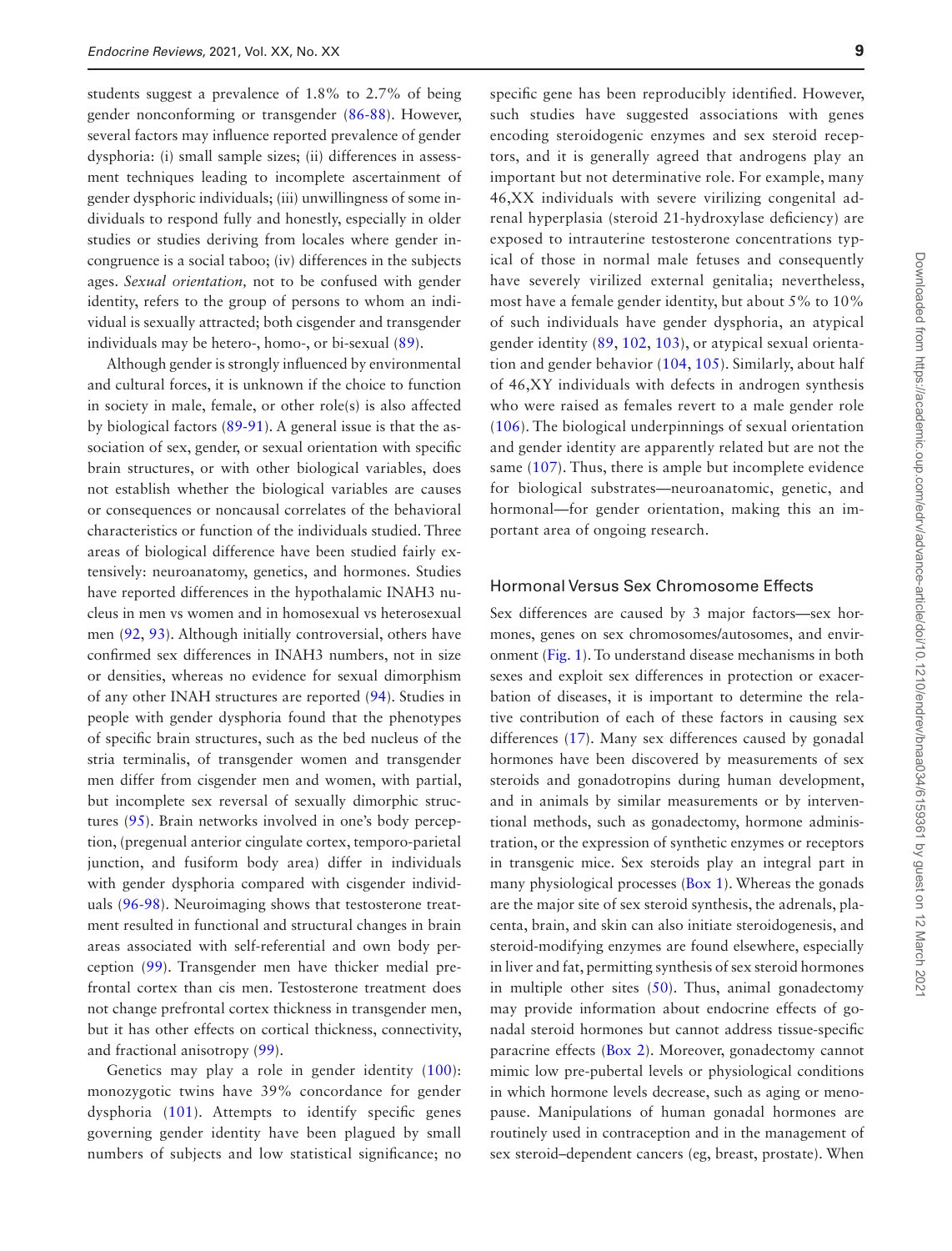a sex difference is discovered in human disease, and modeled in animals, the investigation of possible hormonal causation of the sex difference is usually the first option considered.

To detect effects of sex chromosomes that cause sex differences, one can compare people who have differences in their sex chromosomes, revealing effects of X or Y chromosome number [\(108-](#page-30-26)[110](#page-30-27)). These results strongly suggest direct sex chromosomal contributions to sex differences in cell function. Comparison of brains of XY patients with complete androgen insensitivity (who are phenotypically female), with brains of control XY males and XX females, suggests that cortical thickness and functional connectivity between the limbic regions and the cortex are influenced not only by testosterone actions, but by sex chromosome factors as well [\(111\)](#page-30-28). However, changes in the sex chromosome ploidy also alter gonadal hormones, so it can be difficult to isolate sex chromosome effects not mediated by gonadal hormone effects. Circulating human embryonic/ fetal sex steroid concentrations are poorly characterized, and the tissue concentrations are almost totally unknown. Another approach is to use mice to identify genes on the X or Y chromosome that act outside of the gonads to cause sex differences, and then seek evidence that the orthologous human genes cause human sex differences. Controlled experiments are possible in which XX or XY mice with comparable gonadal hormones can be compared. A frequently used model is the Four Core Genotypes (FCG) model, in which the testis-determining mouse *Sry* gene is deleted from the Y chromosome (creating the Y− or "Y minus" chromosome) and inserted as a transgene on chromosome 3 (*Sry+)* [\(Fig. 2](#page-9-0) and [Box 3](#page-10-0)) [\(112\)](#page-30-29). The utility and limitations of these models have been extensively discussed ([113](#page-30-30), [114](#page-30-31)).

#### Considering Sex and/or Gender as Variables in Health and Disease

Women and men differ in many physiological and psychological variables. It is important to establish the mechanisms causing such differences in health and disease, and to consider sex-related variables in studies of human health and disease. These variables include, but are not limited to, sex- and genderrelated factors. The inability to control all variables in human studies means that it may be impossible to determine the relative roles of environment and biology in causing a difference between women and men, when both types of variable can influence the trait. Furthermore, while "gender expression/ behavior" can be observed, "gender identity" can only be known by what an individual states. Thus, gender identity, *per se*, cannot be studied in animals. In human studies, it is unethical to selectively manipulate specific biological and environmental variables, and most currently available data derive



<span id="page-9-0"></span>**Figure 2.** Schematic diagram of the Four Core Genotypes mouse model. The testis-determining gene *Sry* is deleted from the Y chromosome, producing the Y<sup>-</sup> chromosome. An *Sry* transgene is inserted onto chromosome 3. Thus, the type of gonad is no longer linked to the sex chromosomes. The model produces XX and XY mice with *Sry* and testes, and XX and XY mice without *Sry*, with ovaries. Sex differences in phenotype can be attributed to an effect of gonadal hormones, comparing mice with ovaries and testes, or to an effect of sex chromosomes, comparing XX and XY mice with the same type of gonad. [Modified with permission from Arnold AP & Chen X. *Front Neuroendocrinol,* 2009; 30(1) *©* Elsevier Inc. (112)].

from studies comparing groups of men with groups of women. It is therefore difficult to disentangle the specific contribution of sex-related genes, hormones, gender-related variables, and other variables that contribute to being female or male. Because sex has long been defined by gonadal type, the list of sex-influencing factors has been primarily associated with gonadal hormones, especially estrogens, progestins, and androgens [\(121](#page-31-0)). However, some phenotypic sex differences develop before the gonads differentiate as testes or ovaries [\(122\)](#page-31-1), so other factors also contribute to sex differences [\(123\)](#page-31-2) but are seldom considered.

Sex is an essential part of vertebrate biology, but gender is a human phenomenon; sex often influences gender, but gender cannot influence sex. Studies of animal physiology must consider sex as a variable ([124\)](#page-31-3), with sex steroids (of both gonadal and nongonadal origins), sex chromosomes, and other factors contributing to sex differences in many physiologic processes. Similarly, studies of human physiology and disease must also consider sex for the same reason [\(125\)](#page-31-4) and its disorders must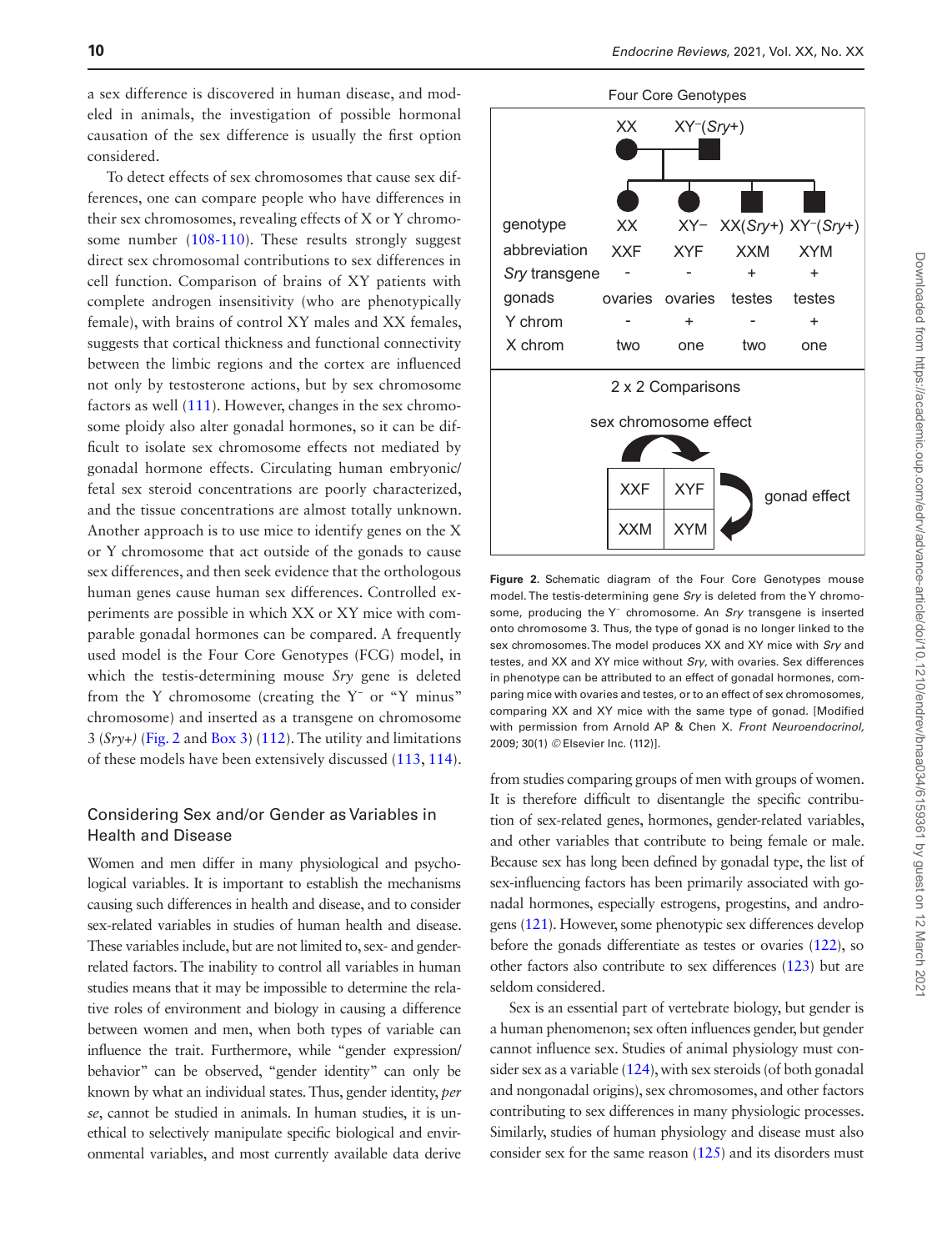<span id="page-10-0"></span>**Box 3.** Investigating sex chromosome complement versus gonadal hormones in health and disease: the four core genotypes (FCG) model

The FCG model allows for discriminating hormonal vs sex chromosome effects in animals. Gonadal males (XY− (*Sry+*)), bred to XX gonadal females, produce 4 types of offspring: XY<sup>−</sup> and XX mice with the *Sry* transgene and testes, and XY<sup>−</sup> and XX gonadal females lacking the *Sry* gene ([Fig. 2\)](#page-9-0). Thus, it is possible to compare XX and XY mice with the same type of gonad, in 2 separate comparisons. Differences between XX and XY are attributed to effects of sex chromosome genes acting on nongonadal tissues. To determine if this sex chromosome effect is caused by X or Y genes, a second model is studied, the XY\* model ([113](#page-30-30), [114](#page-30-31)). This model produces genotypes that are similar to XO, XX, XY, and XXY. An effect of number of X chromosomes is discovered by comparing XO and XX, or XY and XXY. An effect of the Y chromosome genes is discovered by comparing XO and XY, or XX and XXY. These mouse models have been used to demonstrate sex chromosome effects causing sex differences in a wide variety of phenotypes and disease models, including brain and behavioral phenotypes, metabolism, autoimmune, cardiovascular and pulmonary diseases, Alzheimer disease, aging, and cancer [\(35](#page-28-32), [113,](#page-30-30) [115](#page-30-32)). These models have facilitated discovery of several disease phenotypes in which the number of X chromosomes contributes to sex differences ([116\)](#page-31-9), and a smaller number of sex-biasing effects of Y genes ([117](#page-31-10)). Sex chromosome effects occur in the same disease systems alongside sex-biasing effects of gonadal hormones, such that the 2 effects can synergize to increase the amount of sex difference, or counterbalance each other to reduce a sex difference. Moreover, genes encoded on the Y chromosome can have gene-specific effects, and/or effects that overlap with those of X genes [\(118](#page-31-11)). In the cardiovascular system and associated physiological/disease states, sex chromosomes and gonadal hormones can have opposing effects. Estrogens generally protect from cardiac ischemia/reperfusion injury and other cardiovascular diseases, reducing disease in female relative to male mice. However, studies of ischemia/reperfusion injury in gonadectomized FCG mice reveal that the XX sex chromosome complement is associated with worse outcomes, relative to XY [\(119\)](#page-31-12). In another study, sex chromosome effects in angiotensin II-induced hypertension showed that arterial pressure was greater in gonadectomized XX mice than in gonadectomized XY mice ([120](#page-31-13)). Sex chromosome complement also influences the development of abdominal aortic aneurysms, fat metabolism and adiposity, plasma lipids and lipoprotein levels (particularly HDL-C) ([115\)](#page-30-32)).

also consider gender. However, human gender is a spectrum from feminine to gender-neutral to masculine, and also likely includes individuals who do not fit readily on a simple linear continuum [\(84\)](#page-30-5). Studies addressing the endocrine care of transgender youth during the time of their potential gender transition [\(84](#page-30-5), [89\)](#page-30-9) find that they have a higher prevalence of stress-associated mental health disorders such as depression and anxiety, which can be ameliorated by gender-affirming endocrine treatment  $(126)$ . It is essential to recognize these sex and gender differences as our health care systems endeavor to develop "individualized medicine."

Despite the fact that biological sex is such a fundamental source of intraspecific variation in anatomy and physiology, much basic and clinical science has tended to focus studies on one sex (typically male). Few studies have done side-byside testing for sex differences at baseline and in experimental models of human diseases ([127](#page-31-6)[-129](#page-31-7)). Studies in laboratory animals that manipulate biological (eg, genes and hormones) and environmental variables (eg, housing conditions, diet, physical activity, etc) demonstrate that many variables can affect sex-related aspects of an animal's physiology. However, laboratory rodents may show male-female differences caused by different housing conditions, which could be misinterpreted as being caused directly by biological differences without environmental mediation. In studies concerning animal behavior, the sex and gender of the researcher conducting behavioral measures may also influence outcomes ([130](#page-31-8)). Thus, for reproducibility and proper interpretation of the data, at the minimum, it is important to state the precise housing

conditions, anesthetics, analgesics (different effects in sexes), doses, surgical manipulations, diet, sex, strain, species, and age of animals used, as well as sex/gender of the researcher(s) performing experiments.

Having laid the foundation for several factors that contribute to sex versus gender, this Statement will use 3 areas of research as examples (not as a literature review) where human and animal sex differences are well known. First, sex differences in specific brain regions of healthy men and women are increasingly being documented along with differences in brain connectomes; these will be discussed in detail in Section II. Second, stress-related pathophysiologies are known to affect twice as many women as men. However, few studies systematically include study designs to ascertain function or mechanisms that may be similar or different between males and females. Hormones and signaling pathways that contribute to sex-specific differences in stress-based pathophysiologies will be discussed in Section III. Similarly, sex differences in manifestation of cardiovascular and renal diseases are well recognized and will be discussed in Section IV.

## **Section II**

#### Developmental Origins of Sex Differences in Brain Anatomy, Function, and Behavior

Sex differences in the human brain are a topic of intense popular and scientific interest. Several scientific observations motivate the search for sex differences in brain structure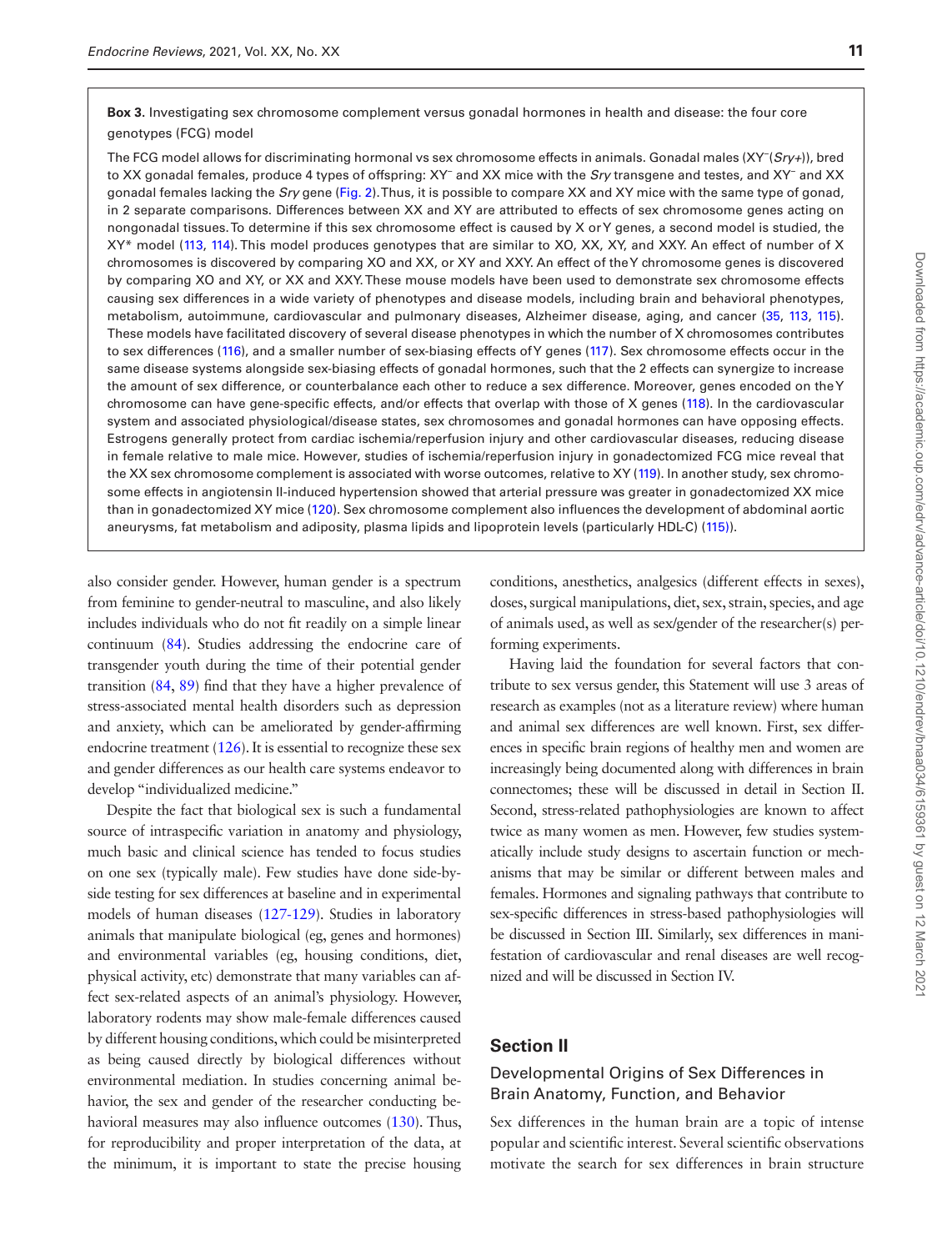and function. First, the act of sexual reproduction requires that the male and female animals show qualitatively different reproductive behaviors. The stereotyped emergence of these reproductively critical and sexually differentiated behavior reflects biologically programmed (or "innate") sex differences in the organization of those brain circuits that support the motivational and consummatory phases of copulatory behavior [\(131\)](#page-31-14). Second, the fact that males and females make different biological investments in reproduction—eg, the risks of pregnancy in mammals are borne entirely by the female—sets up sex differences in the behavioral strategies that optimize reproductive fitness  $(132)$  $(132)$ . Sexual selection based on sex-biased behavioral strategies is predicted to drive the evolution of sex differences in those brain circuits that are responsible for sexually selected behaviors. Third, males and females can show consistent sex biases in broader behavioral domains beyond those that directly relate to reproductive strategies. In our own species for example, there are highly consistent sex differences in the prevalence of physical aggression and violence (both malebiased) [\(133\)](#page-31-16), as well as extensively documented sex differences in risk for different mental disorders ([134](#page-31-17)).

In this section, we will first describe the main neuroimaging techniques commonly used in comparisons of brain anatomy, connectivity, function, and subnetwork organizations. We then review the key aspects of sex-biased brain anatomy and connectivity that have been revealed by these techniques; sex differences in stimulus-based or task-based functional magnetic resonance imaging (fMRI) studies are not addressed here. Next, we discuss specific disease states that appear to have different outcomes in the 2 sexes due to baseline differences in the "connectome" and animal models used in neuroimaging. Finally, we will address some important caveats and controversies in the field of brain imaging.

#### Brain Imaging Techniques

Modern neuroimaging methods make it possible to characterize diverse aspects of brain structure, function, and connectivity in vivo. This large toolbox of methods has been used to examine sex differences in brain organization at several levels of analysis. These techniques aim to analyze, map, and visualize regional and inter-regional (connectomic) features of the brain at macroscopic (systems-level) and mesoscopic (neural circuit architecture) levels in order to illuminate brain organization in health and disease ([135](#page-31-18)). Of note, cellular-level details are beyond the resolution of most in vivo brain imaging techniques.

Sex differences in global and regional brain anatomy can be measured in vivo using structural magnetic resonance imaging (sMRI). Several considerations have made sMRI an especially popular technique in the study of brain sex differences in humans. First, sMRI allows a quick and spatially comprehensive screen of the entire brain that can quantify thousands of morphometric properties simultaneously in vivo across a large number of individuals. These characteristics not only facilitate testing for sex differences outside defined regions of interest, but also allow longitudinal measurements that can track the emergence of brain sex differences over development [\(136,](#page-31-19) [137](#page-31-20)). Second, because sMRI considers structure rather than function, it can leverage evolutionary conservation of the basic mammalian brain plan [\(138\)](#page-31-21), and it is therefore particularly well-suited for cross-species investigation of sex differences in humans and animals. Thus, a critical role for sMRI research in the study of brain sex differences is to screen for brain regions that can then be prioritized for closer analysis using more resource-intensive assays that are typically applied in a regionally selective manner.

Complimenting sMRI, other in vivo neuroimaging techniques such as diffusion MRI (dMRI), resting state functional MRI (rs-fMRI), and fMRI provide unprecedented insights into tissue microstructure and brain connectivity. fMRI maps brain circuitry based on stimulus- or taskbased brain functional responses. In contrast, rs-fMRI, by measuring changes in blood flow in the brain generated by signals dependent on blood-oxygen-levels, helps explore the brain's functional organization by providing insights into intrinsic brain activity without requiring participants to be trained in specific tasks, thereby eliminating task performance as a confounder ([139](#page-31-22), [140](#page-31-23)). dMRI measures the differential patterns of water diffusivity in biological tissue revealing details of tissue microstructure, especially in white matter ([141](#page-31-24)). Fiber tractography on dMRI enables mapping the fiber architecture of the brain, and subsequently, the network organization of the brain through structural connectomes [\(142-](#page-31-25)[144](#page-31-26)). A brain connectome is an extensive map of the white matter structural or functional connections of the brain, created using dMRI or rs-fMRI [\(145\)](#page-31-27). Modeling efforts, such as the Human Connectome Project, and the use of connectome-based predictive modeling, have provided an integrative, in-depth, and multilevel understanding of the structural and functional connectivity (regions that get coactivated) of the neuronal networks ([146](#page-31-28), [147\)](#page-31-29).

#### Sex Differences in Global and Regional Brain Anatomy

It is well established that men have an average total brain volume that is approximately 10% greater than that of women ([148](#page-31-30), [149](#page-31-31)). A similar sex difference in average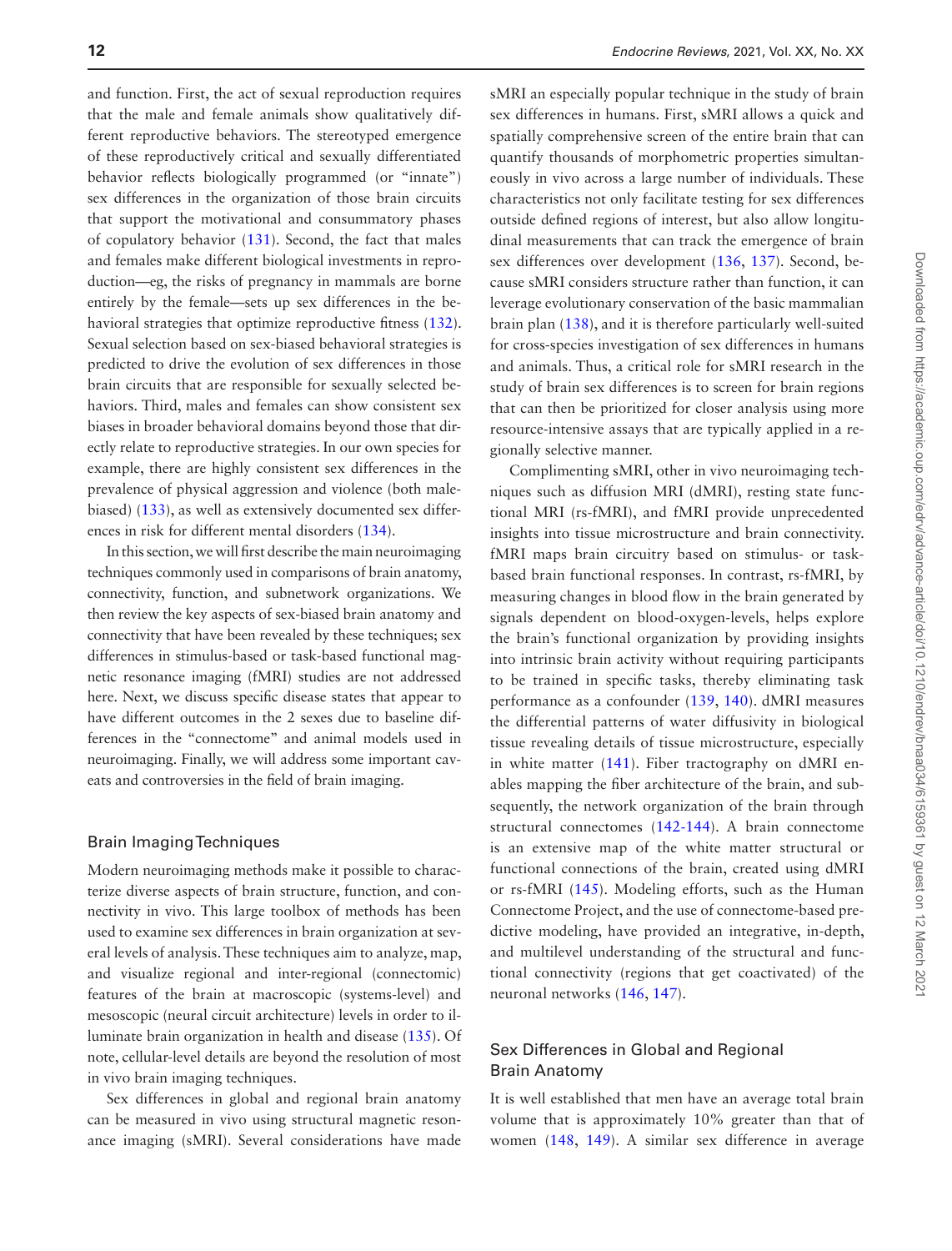human brain volume (~8%) appears to be present at birth ([150](#page-31-32)) and is sustained throughout childhood and adolescence ([151](#page-31-33)). The sex differences for total brain volume also hold for the 2 main subdivisions of brain tissue—gray matter and white matter—despite these 2 brain compartments following very different developmental trajectories ([151](#page-31-33), [152](#page-31-34)) [\(Fig. 3](#page-12-0)).

The robust sex difference in brain volume identified through human sMRI research cannot be fully explained by the fact that brain volume is positively correlated with height (average height is greater in men that in women). Statistical control for body size diminishes, but does not remove, sex differences in total brain volume ([149](#page-31-31)), and boys also show greater average brain volume than girls during early adolescent development, at a time when girls are taller than boys [\(153](#page-32-0)). Thus, available literature supports a consistent picture in which there is overlap between the distribution of brain size in men and women, but the mean of this distribution is significantly greater in men than women. The medium effect size of sex on brain volume exists above and beyond sex differences in stature. However, it is important to note that no known functional sex differences associate with the sex difference in overall brain size. Sex differences in overall brain size, and their developmental timing, are both theoretically and methodologically important when considering: (i) whether neuroanatomical sex differences are conserved across species; (ii) whether there are sex differences in regional brain anatomy above and beyond sex differences in overall brain size; and (iii) whether

there is concordance between sex differences in brain size and any observed associations between brain size and putative biological causes of sex differences, such as gonadal or sex chromosome status (see below).

The patterning of sex differences in behavior and mental illness risk across the lifespan suggest that sex differences in human brain organization are likely to vary across different brain sub-systems or regions, and potentially also across different developmental periods. Structures in human gray matter compartments mediate neural computation and information processing—in contrast to axon-rich white matter compartments that are primarily involved in connectivity between different brain regions (see "Sex Differences in Brain Network Organization: The Brain Connectome," below). Here, we focus on sMRI studies that have tested for sex differences in regional gray matter volume (regional GMV) after controlling for sex differences in overall brain size. Regional GMV sex differences that survive statistical correction for total brain volume variation are of special interest because they exist beyond global sex differences in brain size. We emphasize GMV rather than other morphometric properties of the brain such as cortical thickness, sulcation, or the shape of subcortical structures ([144](#page-31-26), [154](#page-32-1)), because GMV provides a common metric that can be examined across cortical and subcortical structures, with equal applicability to humans and mice. Independent large-scale human sMRI studies in biobanks have identified a reproducible pattern of sex differences in regional GMV using sample sizes that are



<span id="page-12-0"></span>Figure 3. Developmental trajectories for total brain tissue volume, gray matter volume, and white matter volume in men and women over Development. Person-level data are shown for women (red) and men (blue) as points, with lines linking measures from the same person over time. Note the large interindividual variation in volumes within each sex, and the overlap of these distributions, between the sexes. Superimposed on these person-level data are group-level best fit volume trajectories (bold lines with shaded 95% confidence intervals). The developmental window covered is 5 to 25 years of age. For all plots, there are statistically significant sex differences in both trajectory shape (ie, sex differences in the tempo of volume change, *P* < 0.00001), and trajectory "height" (ie, sex differences in absolute volume across ages, *P* < 0.00001). [Adapted with permission from Giedd JN et al. *Neuropsychopharmacology,* 2015; 40 *©* Springer Nature (153)].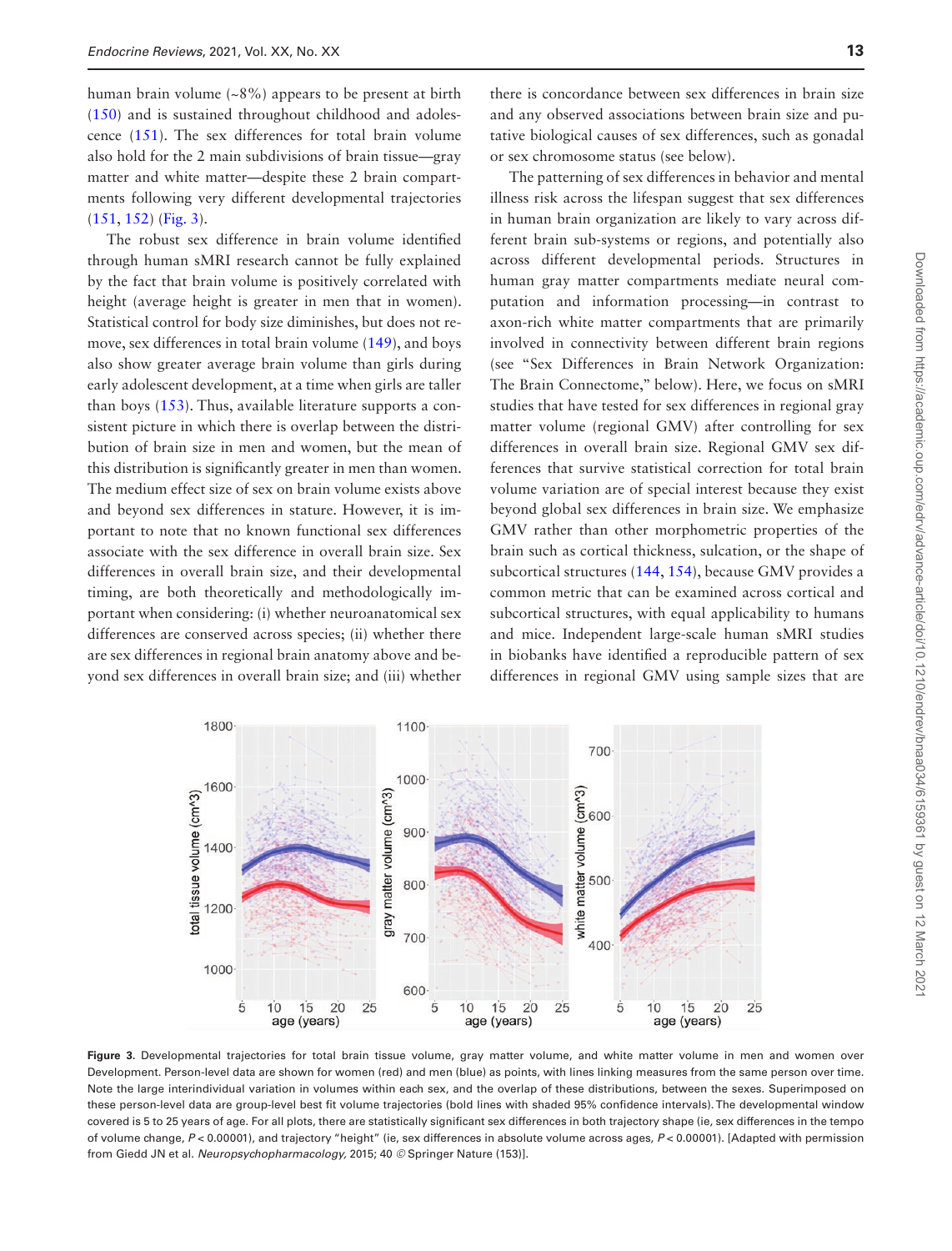significantly larger than those used in earlier work ([148](#page-31-30), [149](#page-31-31), [155\)](#page-32-2). A structural neuroimaging study involving >2000 individuals demonstrated that higher regional expression of sex-linked genes was coupled with greater GMV in men relative to women ([155](#page-32-2)). These studies, by different laboratories, using different datasets and different techniques for sMRI analysis, find a largely overlapping regional pattern of GMV sex differences after correction for sex differences in total brain volume. These independent replications of regional sex differences in GMV are also in agreement with meta-analytic studies [\(156\)](#page-32-3). Together, these studies show that, in adulthood, regional GMV is (on average): (i) greater in women than men within superior parietal, dorsolateral frontal, and anterior cingulate cortices; and (ii) greater in men than women within occipital, fusiform, and parahippocampal cortices as well as the amygdala and putamen. Furthermore, while these studies lack temporally resolved developmental maps of male-female differences in regional GMV throughout the brain, there is extensive evidence from focused studies of particular structures that neuroanatomical sex differences can vary dynamically over development, such as observed with amygdala volume and shape ([156](#page-32-3)).

The rapidly expanding body of sMRI research on regional GMV sex differences in the murine brain shows important overlaps and differences with findings from human studies ([137](#page-31-20), [157](#page-32-4)). These murine sMRI studies—which are most commonly conducted ex vivo at a spatial resolution of <100 μm throughout the whole brain—have been able to confirm the identification of all classically sexually dimorphic nuclei of male-biased volume from prior histological research, including the bed nucleus of the stria terminalis and medial amygdala ([137](#page-31-20), [157](#page-32-4)). These brain regions play a predominant role in modulating social and goal-directed behaviors, pain, and cardiovascular control, all of which are conserved among mammalian species and subject to sexually dimorphic outcomes. By allowing a full-brain screen, murine sMRI has also newly identified a reproducible set of regions with greater GMV in females, including the cerebellar cortex, ventral thalamus, and somatosensory cortex ([137](#page-31-20), [157](#page-32-4)). Furthermore, a longitudinal sMRI study in mice found that the set of regions with male-biased GMV can be detected by early postnatal life (with some accentuating over puberty), whereas regions of female-biased GMV in murine adulthood appear to emerge in adolescence [\(137\)](#page-31-20). To date, there are no studies that formally seek to compare the spatiotemporal patterning of regional GMV sex differences in humans and mice, although existing work already suggests some potential homologies, including foci of greater cerebellar cortex GMV in females vs males by adulthood ([137](#page-31-20), [148\)](#page-31-30) and the adolescent accentuation of male-biased amygdala volume ([158](#page-32-5), [159](#page-32-6)). An important technical challenge in assessing the degree of anatomical homology between regions of sex-biased brain anatomy in humans and mice is that most of the bestestablished and histologically validated foci of sex-biased brain volume in mice (eg, bed nucleus stria terminalis, medial preoptic nucleus of the hypothalamus) are hard to image in humans due to their small size and intrinsic tissue contrast properties.

#### Sex Differences in Brain Network Organization: The Brain Connectome

The structural or functional brain network is represented by a "connectome," wherein the structural or functional connectivity between coactivated regions is encoded either through fiber tracts or functional co-activations ([160](#page-32-7)). These connectomes can be studied at the level of subnetworks like visuospatial, auditory, cognitive control, or macro-scale level through global measures of network segregation, integration, and efficiency, to obtain functional associations [\(161\)](#page-32-8).

A study of 949 individuals (aged 8-22 years; 428 males and 521 females) showed that on average, there are significant differences between the sexes in their structural connectomes ([Fig. 4\)](#page-14-0) [\(162](#page-32-9)). On average, men had greater within-hemispheric connectivity, as well as enhanced network segregation, whereas between-hemispheric connectivity and network integration predominated in women ([Fig.](#page-14-0)  [4A\)](#page-14-0), but these differences were most prominent during adolescence ([Fig. 4B-4D](#page-14-0)). However, an opposite trend was seen for cerebellar connections, which developed differently between human males and females in adolescence and adulthood. The structural connectivity findings were consistent with a behavioral study conducted on the parent cohort (the above-mentioned imaging study was performed on a subset of participants), with women outperforming men on attention, word and face memory, and social cognition tasks, and men performing better on spatial processing and motor and sensorimotor speed tasks ([163](#page-32-10)). An analysis of the Human Connectome Project rs-fMRI data identified age and sex as independent variables that contributed to differences in functional connectivity [\(164\)](#page-32-11). In brains of men, functional connectivity was more clustered locally in all lobes, except in the cerebellum, whereas the brains of women showed a higher clustering coefficient at the whole-brain level. Thus, brains of men were classified as more segregated and brains of women as more integrated, which agrees with the structural connectivity findings ([162](#page-32-9)). In connectomes, the identification of subnetwork properties [\(165\)](#page-32-12) can reveal how the complex functional and behavioral repertoire emerges from the simultaneous processes of segregated neuronal clusters and their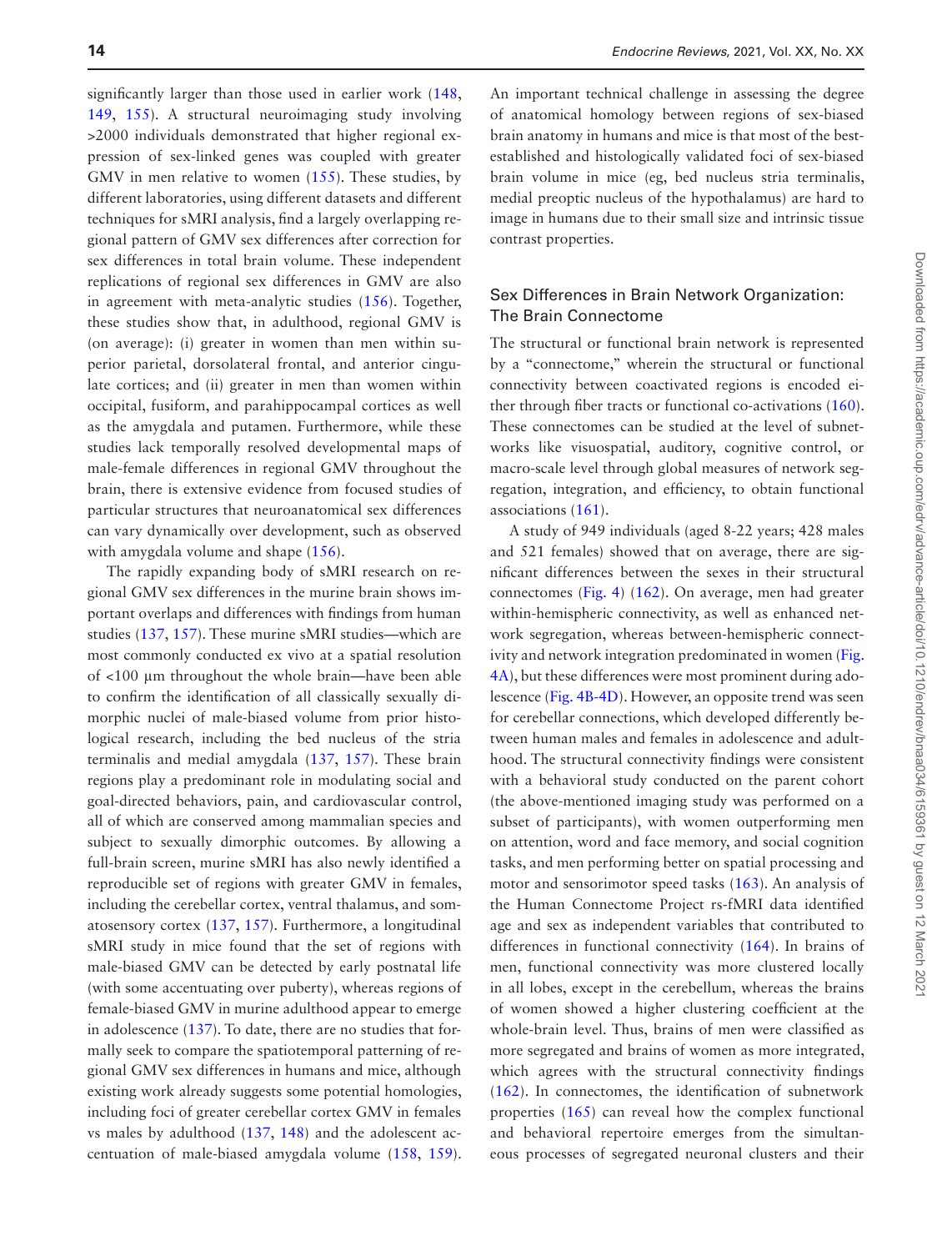

<span id="page-14-0"></span>**Figure 4.** Sex differences in structural connectomes across development. Connectomes representing the white matter structural connectivity in the brain, with nodes indicating the brain regions and edges between the nodes representing the structural connectivity between the nodes. Node colors representing respective brain regions are as follows: dark blue, frontal; cyan, temporal; green, parietal; red, occipital; white, subcortical. The depicted edges shown are those that survived permutation testing at *P* = 0.05. **A,** shows increased intrahemispheric connectivity in men (Upper, in blue) and increased inter-hemispheric connectivity in women (Lower, in orange) on average. **B-D:** Connectivity differences shown in A separated by age groups are shown: **B,** under 13 years, **C,** adolescent (13-18 years), and **D,** young adults (18-22 years). Left image: Men/Boys; Right image: Women/ Girls. [Adapted with permission from Ingalhalikar M et al. *Proc Natl Acad Sci U S A,* 2014; 111(2) © National Academy of Sciences (163)].

integration during complicated cognitive tasks [\(166,](#page-32-13) [167](#page-32-14)). Consistent with the behavioral findings on sex differences, men had increased connectivity between motor and sensory (auditory) systems, along with increased connectivity in the fronto-parietal and cingulo-opercular systems that are traditionally associated with complex reasoning and control, whereas women had higher connectivity between reward, memory, and sensory (auditory) systems ([163](#page-32-10), [168](#page-32-15)). Better spatial skills in men and improved memory and social cognition skills in women have been reported in behavioral literature [\(169,](#page-32-16) [170](#page-32-17)).

It is important to point out that observed group-level differences in brain structure, function, or connectivity in men and women may reflect the influence of several extraneous factors. For example, in a set of elegant studies, brains of men were imaged to ascertain the contribution of performing complex spatial navigation tasks as part of their daily work on gray matter volume. These studies found that posterior hippocampi of London taxi drivers were significantly larger compared with controls  $(171)$  $(171)$  $(171)$ , although the work did not address sex differences. Driving a taxi in London before the era of digital maps/navigation systems required extensive training and learning to navigate complex routes before being given a license to operate. In a subsequent study, comparison between London taxi drivers and bus drivers matched and controlled for age, education, intellectual, and stress levels, as well as years of driving experience, showed that taxi drivers had greater GMV in the posterior and less volume in the anterior hippocampi compared with bus drivers ([172](#page-32-19)). Interestingly, years of

navigation experience associated with hippocampal volume in taxi drivers alone, but they were significantly worse at acquiring or retrieving novel visuo-spatial information than bus drivers. Importantly, no differences in other GMV, including the caudate nucleus, were found between the taxi and bus drivers; the caudate nucleus is associated with a myriad of cognitive and emotional functions. These studies illustrate brain plasticity and that professional work and years of performing certain tasks can result in brain structural, volume, and connectivity differences that may have little to do with sex or gender per se, but more with training, social environments, and behaviors. In other studies, GMV changes were greater in professional musicians, or after induced training (juggling for 3 months), and in early bilinguals, and white matter volume changes were found in adults learning a second language, irrespective of sex, when reported ([173](#page-32-20)[-176\)](#page-32-21). These findings suggest that brain structure retains its plasticity and controlling for factors other than sex or gender are key in interpreting data on structural volumes and associated functions.

The above-mentioned existing datasets did not collect the requisite information on self-report of gender, thereby precluding retrospective analysis of gender in these cases. As identifying correspondence between behavioral scores and the regions that are involved in the manifestation of that behavior remains challenging, analyses of subnetworks pertaining to functional and behavioral domains can help elucidate a brain-behavior correspondence. The detailed description of sex differences in brain organization at the group level, and concerted efforts to specify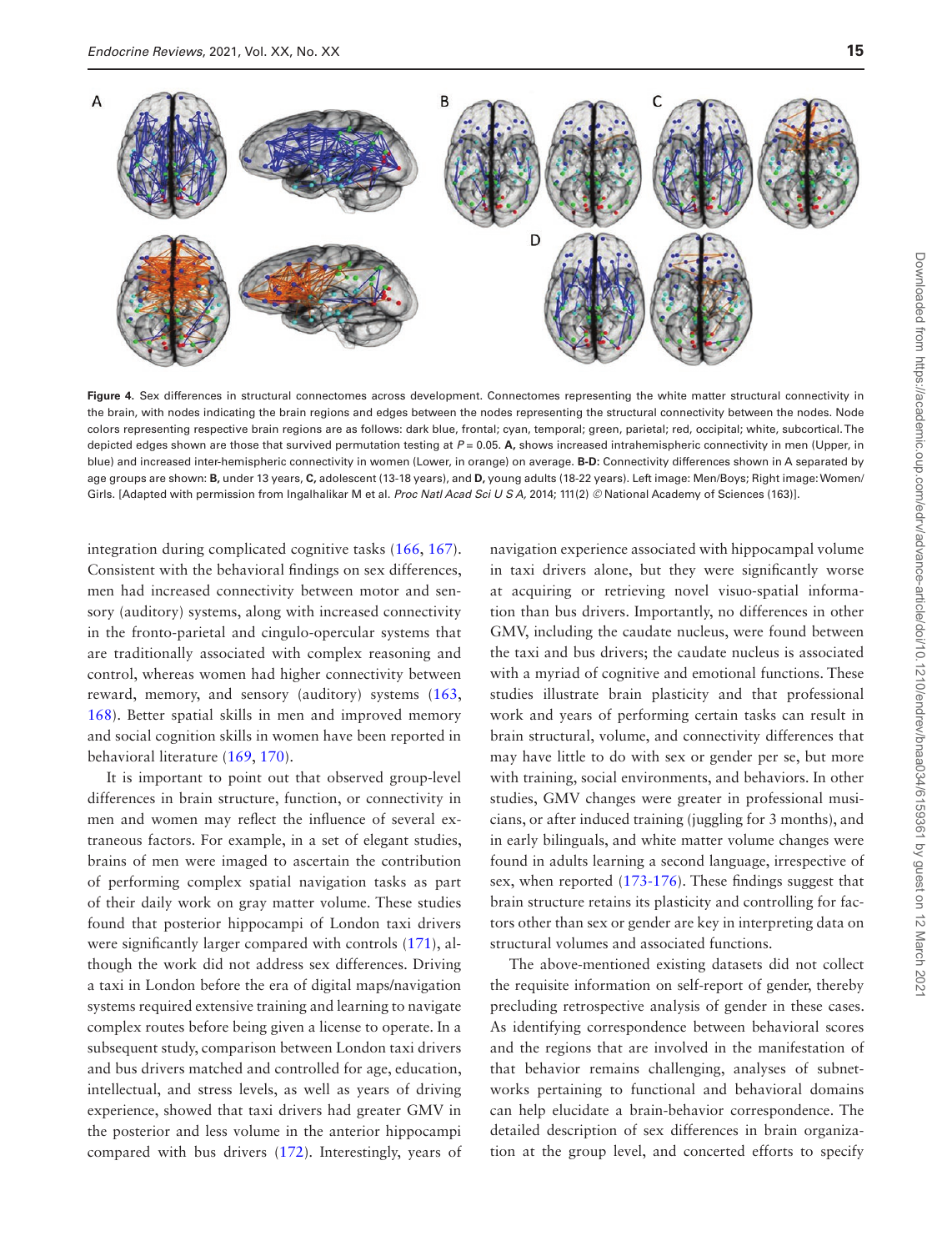the role of sex-biased biological factors in shaping such sex differences, is of fundamental importance ([177](#page-32-22)) and also provides a crucial adjunct for indispensable studies on environmental and wider societal contributions to sexbiased brain development. Such studies should be undertaken jointly using structural and functional connectivity. These studies elucidate the various ways in which sex differences in brain microstructure and connectivity can be investigated.

## Sex Differences in Structural and Functional Brain Regions in Obesity

The hypothalamus has long been known as the "center" where peripheral and neural signals converge in the regulation of food intake and energy homeostasis in both sexes. Advances in neuroimaging studies have helped identify activation of several distinct brain regions comprising brain networks in response to eating in men and women. Behavioral and sociocultural factors may play a role in the observed sex differences in ingestive behaviors, appetite, and cravings related to obesity ([178](#page-32-23)). Women report higher prevalence of maladaptive ingestive behaviors such as binge eating, food cravings, and "food addiction," and the lifetime prevalence of disordered eating behaviors are about 3 times higher in women than in men ([179](#page-32-24), [180\)](#page-32-25). Women also experience episodes of food cravings of greater intensity ([181](#page-32-26), [182](#page-32-27)), and greater frequency ([183](#page-32-28)[-185\)](#page-32-29), and are less able to suppress food cravings than men [\(184,](#page-32-30) [186](#page-32-31)). Despite the wealth of data indicating that women experience disproportionately higher rates of food cravings, stress eating, and eating disorders than men, the reasons for these differences are incompletely understood ([184](#page-32-30), [187\)](#page-32-32).

Regulation of food intake entails both homeostatic and nonhomeostatic factors ([188\)](#page-32-33). Homeostatic regulation balances energy needs with energy consumption, whereas nonhomeostatic regulation—in particular hedonic regulation and food addiction—involves reward-seeking behaviors that drive humans and animals to consume food beyond their metabolic needs, leading to the development of obesity [\(189-](#page-32-34)[191](#page-33-0)). These findings have directed attention toward the extended reward system in obesity-related research, which consists mainly of basal ganglia regions and is involved in dopamine signaling and addiction-like behaviors [\(192](#page-33-1)). The extended reward system is composed of 6 interconnected brain networks—salience, central autonomic, basal ganglia, somatosensory, executive control, and emotional regulation [\(192](#page-33-1)).

Functional MRI studies have found that, in response to food images, obese individuals show greater activation than normal-weight individuals in regions associated with

reward anticipation, dopamine signaling, and addictionlike behaviors ([193](#page-33-2)[-196\)](#page-33-3). Greater activity in brain regions of the extended reward network may drive obesity-related behaviors, such as greater responses to food odors and food consumption ([197](#page-33-4)[-199\)](#page-33-5). Recent meta-analyses have further supported the role of the brain in disrupting the balance between energy consumption and expenditure. This combination of increased activity in regions associated with reward-driven behaviors and decreased activity in regions moderating top-down control of appetite may lead to consumption of excess calories  $(188)$  $(188)$  $(188)$ .

Furthermore, sex-specific activations in response to food intake have been observed in cognitive, emotional, and reward-related regions ([200](#page-33-6)[-202\)](#page-33-7). For example, obese men had greater activation than obese women in the supplementary motor area, precentral gyrus, fusiform gyrus, and inferior parietal lobule, which are associated with motor control, visuospatial attention, and responding to salient new or alerting stimuli [\(203\)](#page-33-8). In this same study, obese women showed greater activation than obese men in the caudate and parahippocampal gyrus, regions implicated in reward processing and memory ([203](#page-33-8)). Using graph theory to define the underlying architecture of brain structural connectivity obtained from diffusion tensor imaging, sex differences were observed in the topological measures of centrality (which determine the degree of information flow in specific brain regions) in regions of reward and salience networks in women, and in reward and sensorimotor networks in men ([204\)](#page-33-9). Resting state fMRI studies have found sex differences and commonalities in body mass index (BMI)-related connectivity associated with specific defined regions of interest in the reward network ([205](#page-33-10)). For example, women had increased associations between BMI and increased connectivity in the in right globus pallidus and bilateral putamen. In men, BMI was associated with increased connectivity in the medial frontal cortex. A study of sex differences in response to visual and auditory food cues found that women experience greater activation in lateral and dorsolateral prefrontal and parietal cortical regions involved in cognitive planning and executive guidance and evaluation of behavior, compared with men ([202](#page-33-7)). When viewed together, these studies highlight the importance of investigating sex differences in obesity-related alterations in the core and extended reward networks.

Although many single-sex studies of fMRI and obesity have been published, with the majority having all-female subjects, few studies have specifically investigated sex differences in brain function and structure in obesity. Despite the literature supporting sex differences in the brain, including in regions implicated in reward behaviors and energy homeostasis, few comprehensive reviews of sexually dimorphic brain signatures related to obesity have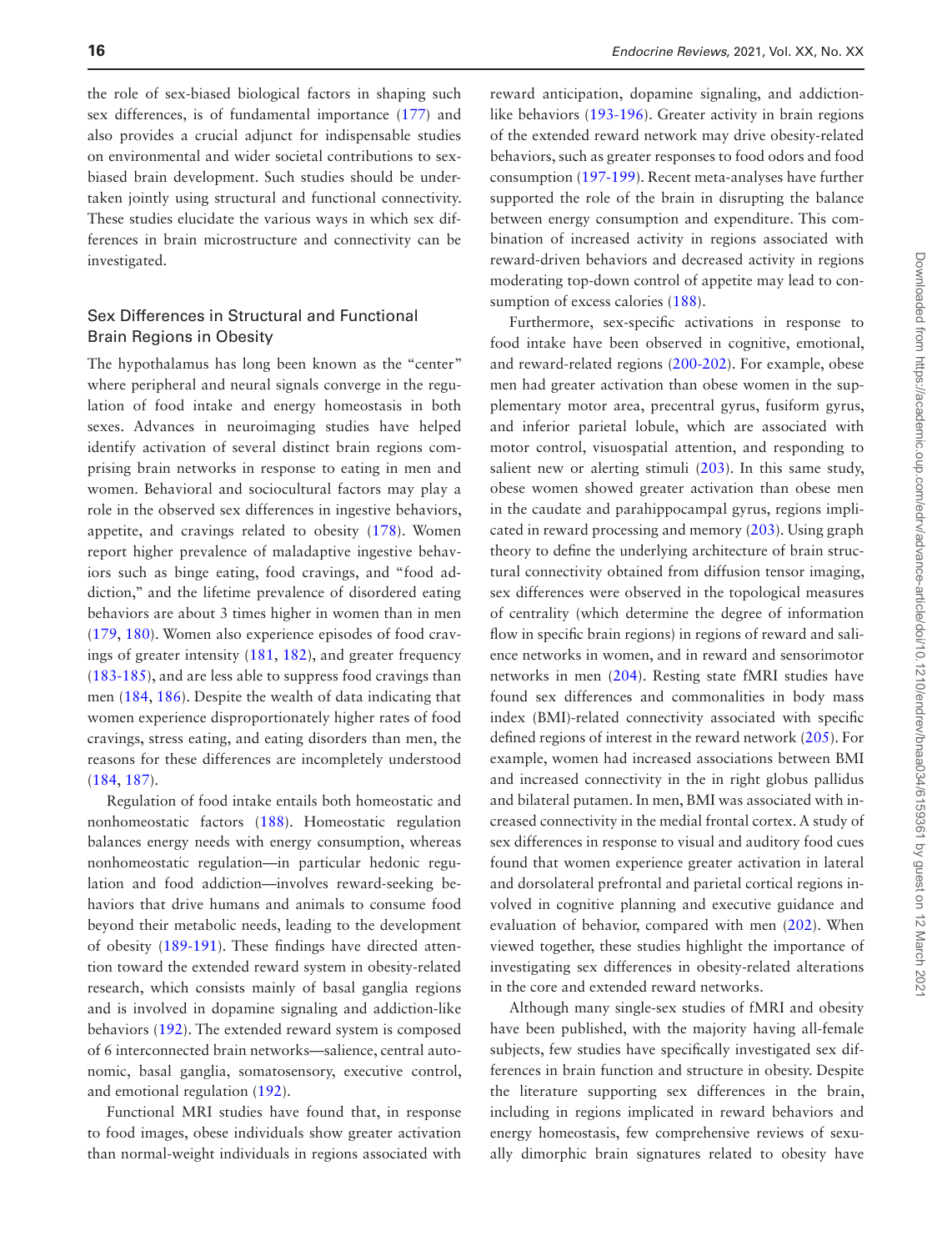been performed. A recent meta-analysis using an activation likelihood estimation approach to evaluate comparisons in functional responses to stimuli by obesity and by sex revealed differential sex- and BMI-related activations in reward anticipation and response, in shaping food-related memories, and in generating top-down control of appetitive processes. Together, these findings have important implications for sex-specific obesity treatments.

## Models to Study Sex Differences in Normal Brain Structure and During Pathophysiology

Studies of sex differences offer important considerations for personalized medicine. The prevalence, clinical presentation, and symptomatic progression of many neurological and psychiatric disorders are remarkably different between the sexes. In addition to common X-lined mental retardation syndromes, men have a greater prevalence of neuropsychiatric disorders such as autism, attention-deficit/ hyperactivity disorder (ADHD), and Tourette syndrome ([206](#page-33-11)), whereas women have a greater prevalence of mood and eating disorders ([207](#page-33-12), [208\)](#page-33-13). From the perspective of developmental disorders, the differences in the developmental trajectories of the sexes perhaps represent different vulnerabilities of maturing brain circuitry, leading to differences in symptoms, onset, and severity of neurological disorders. There are also sex differences in the risk factors, average age of onset, and prevalence of late-life dementias, as well as cerebrovascular disease [\(209\)](#page-33-14). Additionally, in traumatic brain injuries, where the network organization of the brain is affected by the injury, such as the corpus callosum region, sex differences in inter-hemispheric connectivity and brain subnetworks may influence the impact of injury, and hence subsequent recovery. Thus, sex differences in brain connections are crucial to identify, as they may elucidate mechanisms in disease risk and potential treatment and recovery ([210](#page-33-15)).

Most models of sex-biased mammalian brain development are based on experimental data from rodents (now largely from mice, but previously also from guinea pigs and rats). One of the most systematic dissociations of gonadal and chromosomal contributions to sex-biased anatomical brain organization in mammals is provided by a recent sMRI study of adult mice from the FCG model ([112](#page-30-29), [211](#page-33-16)). By combining sMRI with behavioral assays, these studies determined the contribution of sex chromosomes and gonads to adult mouse brain structure and function ([211](#page-33-16)). This study revealed: (i) an effect of sex chromosomes on regional GMV in the cerebellar cortex and olfactory bulb; and (ii) an effect of gonads on regional GMV in the parietotemporal cortex and the bed nucleus of the stria terminalis. Some of these effects overlapped with regions of normal sex differences in murine GMV (eg, cerebellar cortex and bed nucleus of the stria terminalis), and some brain regions were anatomically sensitive to both effects (basal forebrain and periaqueductal gray matter). Sex-chromosome effects on regional gray matter anatomy have also been reported by complementary sets of sMRI studies in both mice and humans that compare groups of euploid individuals with groups carrying X-chromosome aneuploidy ([157](#page-32-4), [212\)](#page-33-17). Finally, in both mice [\(137\)](#page-31-20) and humans ([155\)](#page-32-2), the spatial patterning of sex differences in regional GMV in adulthood appears to be preferentially aligned with the spatial patterning of sex-chromosome gene expression—which points toward a potential role of sex-linked genes in the establishment of maintenance of regional GMV sex differences. These studies emphasize the need for integrative models that view biological contribution to sex-biased brain development as a developmental dance of coordinated influences from both gonads and sex chromosomes.

#### Caveats and Critiques Relating to Neuroimaging of Brain Sex Differences

While several sMRI studies apparently establish that there are highly reproducible male-female differences in regional gray matter volume after controlling for variation in total brain size in humans, this conclusion should be considered in the light of several important caveats and critiques to avoid misinterpretation. First, all sMRI phenotypes that show reproducible and statistically significant sex differences also show a considerable overlap between men and women. This overlap is illustrated by total brain volume: total brain volume averages 10% greater in men than women, but many women have a total brain volume above the  $30<sup>th</sup>$  centile for male brain volume, and many men have a total brain volume below the  $30<sup>th</sup>$  centile for female brain volume [\(149\)](#page-31-31). Sex differences in brain structure and organization are present across the lifespan and vary based on age, so inferences should be drawn cautiously. Thus, while total brain size shows a robust mean difference between men and women, an individual's total brain volume is a weak predictor of biological sex. These 2 facts arise because biological sex is only one source of variation in brain size [\(149\)](#page-31-31), and other factors/variables that influence total brain size are unknown and/or hard to model statistically ([Fig. 1\)](#page-7-0). By extension, because sources of anatomical variation can differ between brain regions—the same individual can have GMV values that appear to be "sextypical" in one region, but "sex-atypical" in another (when typical and atypical are defined by an individual's percentile position relative to the distribution of population-level trait variation in each sex) [\(213](#page-33-18)). This interpretation offers one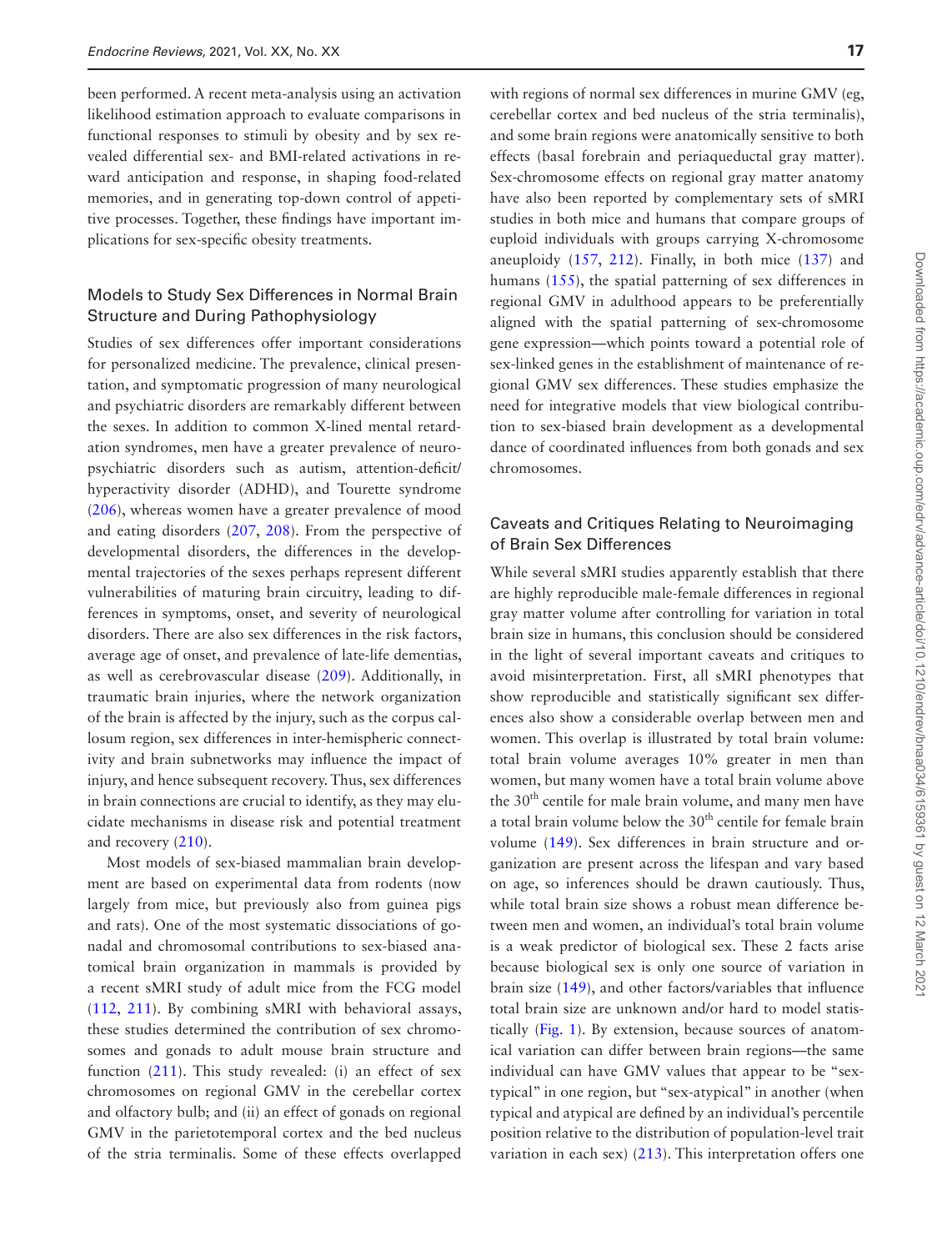potential explanation for the observation that an individual brain can show varying degrees of GMV "sex-typicality" in different brain regions (relative to the population distribution). Alternative explanations have been proposed, including regional variations in programs of sex-biased development such that one individual's brain may be considered a "mosaic" of male and female parts regardless of their chromosomal and/or gonadal sex [\(213\)](#page-33-18).

Second, although sex differences in regional GMV are highly reproducible in humans and mice, these mesoanatomical sex differences *cannot* be assumed to correlate with behavioral sex differences. The functional relevance of neuroanatomical sex differences is hard to establish experimentally in humans, but correlations between anatomical and behavioral sex differences could be modeled in humans using several feasible study designs. To date, however, very few studies have directly tested for such structure-function correlations in humans ([161\)](#page-32-8), and this is an important priority area for future research. Several other challenges will need to be addressed in future work for any given sex-biased sMRI phenotype, including which aspects of behavior to measure and how to consider properly all possible configurations of brain-behavior association in 2 groups (eg, varying intercepts and/or regression slopes across groups). Moreover, some sex-biased sMRI phenotypes, such as trajectories of anatomical change, can only be estimated from group-level data, which complicates comparisons with interindividual variation in behavior. More fundamentally, however, regional GMV sex differences may be useful for understanding the brain basis for sex-biased behavior without GMV variation itself being the behaviorally relevant marker. For example, sex differences in mean regional GMV may help to define brain circuits that subserve sex-biased behaviors through their molecular, cellular, or connectivity features rather than through their volume *per se*. It is also important to entertain the possibility that sex differences in the anatomical organization of a given brain system may actually serve to equilibrate function between the sexes despite each sex having a categorically different genetic starting point.

Third, in addition to the functional considerations above, full understanding of a given sex bias in regional brain anatomy requires a mechanistic account that can link observed anatomical sex differences back to specific genetic and/or environmental factors that differ between men and women. It is usually impossible to disentangle biological sex differences from those which could be the result of environmental influences during development, differences in gender, and in sexual orientation

([Fig. 1](#page-7-0)). Strict causal tests for mechanistic models of sex-biased brain development are very hard to achieve in humans, although several informative approaches have been pursued including: (i) modeling sMRI data using normative variation in hypothalamic-pituitary-gonadal axis maturation or function  $(214)$  $(214)$  $(214)$ ; (ii) applying sMRI methods to cohorts undergoing gender-reassignment ([215\)](#page-33-20); and (iii) studying how sMRI features differ between typically developing groups and those affected by medical disorders involving the sex chromosomes (eg, sex chromosome aneuploidies) or sex steroids (eg, androgen insensitivity, congenital adrenal hyperplasia) ([215,](#page-33-20) [216](#page-33-21)). However, the opportunistic and correlational nature of these approaches places considerable limits on the inferential power of mechanistic studies of human sex-biased brain development. Moreover, as challenging as it is to study chromosomal or gonadal factors in humans, it is even harder to address empirically the many plausible hypotheses about the potential for experiential and societal influences to differentially shape brain development in both sexes ([121\)](#page-31-0) or genders.

#### **Section III**

#### Sex Differences in Molecular Mechanisms Underlying Brain-Gut Disorders

The brain and the gut communicate with each other in a bidirectional way through parallel and interacting channels, involving immune, endocrine, and neural signaling mechanisms [\(217\)](#page-33-22). The brain is able to modulate gut permeability, motility, intestinal transit, and microbial function via the autonomic nervous system [\(217](#page-33-22)), and the gut in turn sends signals to the brain to modulate behavior, in rodents ([218](#page-33-23)). This brain-gut communication is especially critical in mediating stress responses and in stress-based disorders. In psychiatric and other neurological diseases, there are notable sex differences that point to different underlying neurobiological mechanisms in men vs women ([219](#page-33-24)[-221\)](#page-33-25). Despite their clear documentation, these sex differences have largely been ignored, in order to develop broadly applicable pharmacotherapies that come at a considerable cost, especially for women's health ([222](#page-33-26), [223](#page-34-0)). Sex biases in psychiatric risk are particularly instructive as they are developmentally patterned in a manner that is highly reproducible across different cultural settings and historical epochs: early-onset neurodevelopmental and gut disorders are more prevalent in boys than girls, while the opposite sex-bias is seen for adolescent-emergent mood disorders [\(134,](#page-31-17) [224\)](#page-34-1). Brain-gut disorders are more prevalent in women than men, but this may be due to underreporting by men due to social stigma associated with several of these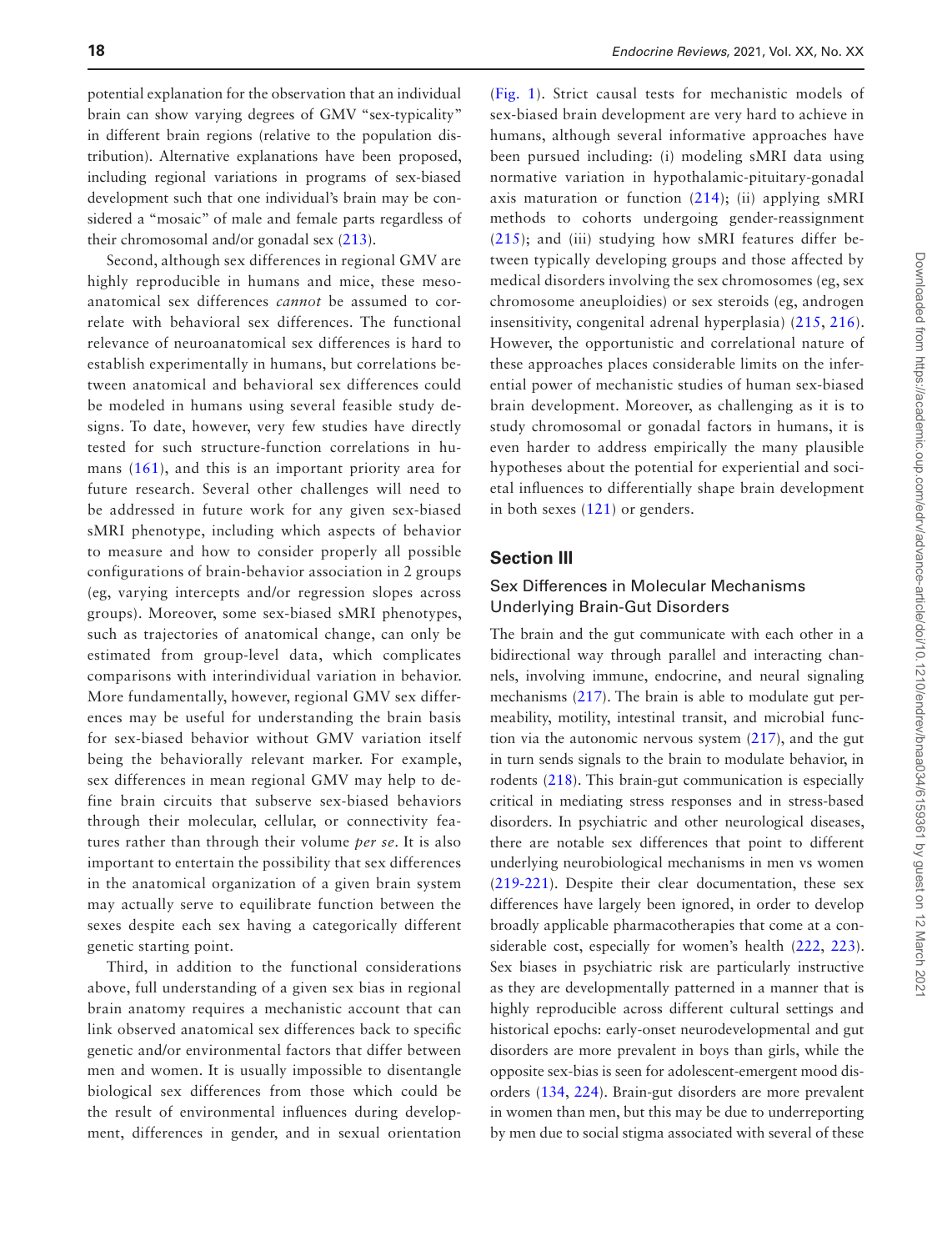disorders. The etiologies and risk factors for several braingut disorders differ between the sexes, yet study designs include predominantly male sex. In this section, we discuss the possibilities that shared and distinct mechanisms operate in males and females resulting in similar as well as distinct manifestation of symptoms for a given disease/ disorder.

#### Sex-Related Differences in Obesity

Although prevalence rates for obesity are at unprecedented levels in all ages ([225\)](#page-34-2) and are almost equal in men and women (except when stratified by race or ethnicity) ([226\)](#page-34-3), recent surveys indicate an increase in the incidence of obesity in adults and sex differences in the associations between weight, physical health, and psychosocial functions [\(227](#page-34-4), [228](#page-34-5)). Sex differences in body fat distribution have also been observed ([178,](#page-32-23) [229\)](#page-34-6), with women showing an increased propensity to gain total body fat, especially subcutaneous abdominal fat, whereas men tend to have more visceral adipose fat [\(230](#page-34-7)), which is associated with higher risks of type 2 diabetes, hypertension, dyslipidemia, and cardiovascular disease [\(231](#page-34-8)). Most clinical trials do not report sex differences related to health outcomes or treatment responses, but a few existing reports suggest women are less likely to complete treatment, tend to lose less weight than men, have a greater number of unsuccessful attempts to maintain weight loss resulting in the well-known "yoyo" diet phenomenon, and have limited responses to pharmacological treatments ([225](#page-34-2)). Obesity-related studies in humans and rodents have expanded in scope to not only focus on structural and functional brain differences between obese and lean male and females, but also include investigations into the bidirectional signaling associated with the brain-gut microbiome axis ([232,](#page-34-9) [233\)](#page-34-10). In obese individuals, changes in the relative abundance and gut microbial diversity have been linked to changes in metabolism, insulin resistance, inflammation, and fat deposition [\(234](#page-34-11)). The importance of the intestinal microbiome to human health has been of interest over the past few decades, with multiple studies now linking the microbiome to energy homeostasis, immune function, and development of obesity and metabolic syndrome ([235-](#page-34-12)[237\)](#page-34-13), even though few studies have addressed causality.

Not only does the brain-gut axis demonstrate changes in obese individuals, but evidence also highlights differences in the microbiota based on sex hormones ([238](#page-34-14)). More recently, the effect of sex hormones on the composition of the gut microbiota has been explored, with differences seen in the microbiota between men and women during various stages of human development and maturation ([238](#page-34-14)). These sexually dimorphic microbiome signatures are likely to contribute to differences in susceptibility to autoimmune and metabolic diseases between the sexes. Studies performed in immunocompromised mouse models have shown delayed onset and lessened severity of type 1 diabetes in female mice who receive male microbiota transplants; testosterone activity and androgen receptor signaling was essential for this protection [\(239,](#page-34-15) [240](#page-34-16)).

These sex-specific differences in the microbial communities persist throughout adult development, with murine models demonstrating the role of testosterone in orchestrating these divergences in host selection of microbial communities [\(240\)](#page-34-16). In rodents, males exhibit lower microbiome variability relative to females, likely due to the pulsatile nature of estrogens [\(240\)](#page-34-16). Human studies comparing the microbiome of twins also revealed more divergences in microbial composition in opposite-sex versus same-sex twins [\(241\)](#page-34-17). When the cecal contents from adult male mice is transferred into female mice, metabolomic profile changes and masculinization of the hormonal profile results, suggesting the gut microbiota's influence on sexspecific metabolic and behavioral phenotypes ([239](#page-34-15), [242](#page-34-18)).

Circulating estrogens in the body are metabolized by the liver and undergo methylation, hydroxylation, and conjugation reactions to produce metabolites that affect host metabolism ([243](#page-34-19)). Certain metabolites are excreted through the bile and are further processed by microbial enzymes in the distal small and large intestine. Certain microbial species secrete beta-glucuronidase, an enzyme that deconjugates biliary estrogen metabolites and allows for its reabsorption into the bloodstream to act on distal sites through binding of estrogen receptors ([244](#page-34-20)). Dysbiosis and decreased microbial diversity result in decreased production of absorbable estrogen metabolites. This mechanism has been implicated in pathologies associated with low circulating estrogens, such as obesity, metabolic syndrome, cardiovascular disease, and cognitive decline in women [\(245,](#page-34-21) [246](#page-34-22)); however, estrogen replacement therapy does not reverse these conditions ([247](#page-34-23)). Growth hormone similarly contributes to sexually dimorphic responses in the above-mentioned diseases ([248](#page-34-24)). In addition, estrogens modulate inflammatory pathways driving disease processes such as nonalcoholic fatty liver disease (NAFLD) and type 2 diabetes ([249](#page-34-25), [250](#page-34-26)). More specifically, estrogens regulate adipokines and lipopolysaccharides, which respectively are adipocyte-derived hormones and endotoxins that have been associated with type 2 diabetes [\(251\)](#page-34-27). Adipokines play a role in metabolic homeostasis as well as in mediating the beneficial and detrimental effects of inflammation ([252](#page-34-28)). The androgen- and estrogen-dependent regulation of adipokines, including leptin, resistin, adiponectin, and visfatin, provides a possible mechanistic link between metabolic disorders (obesity,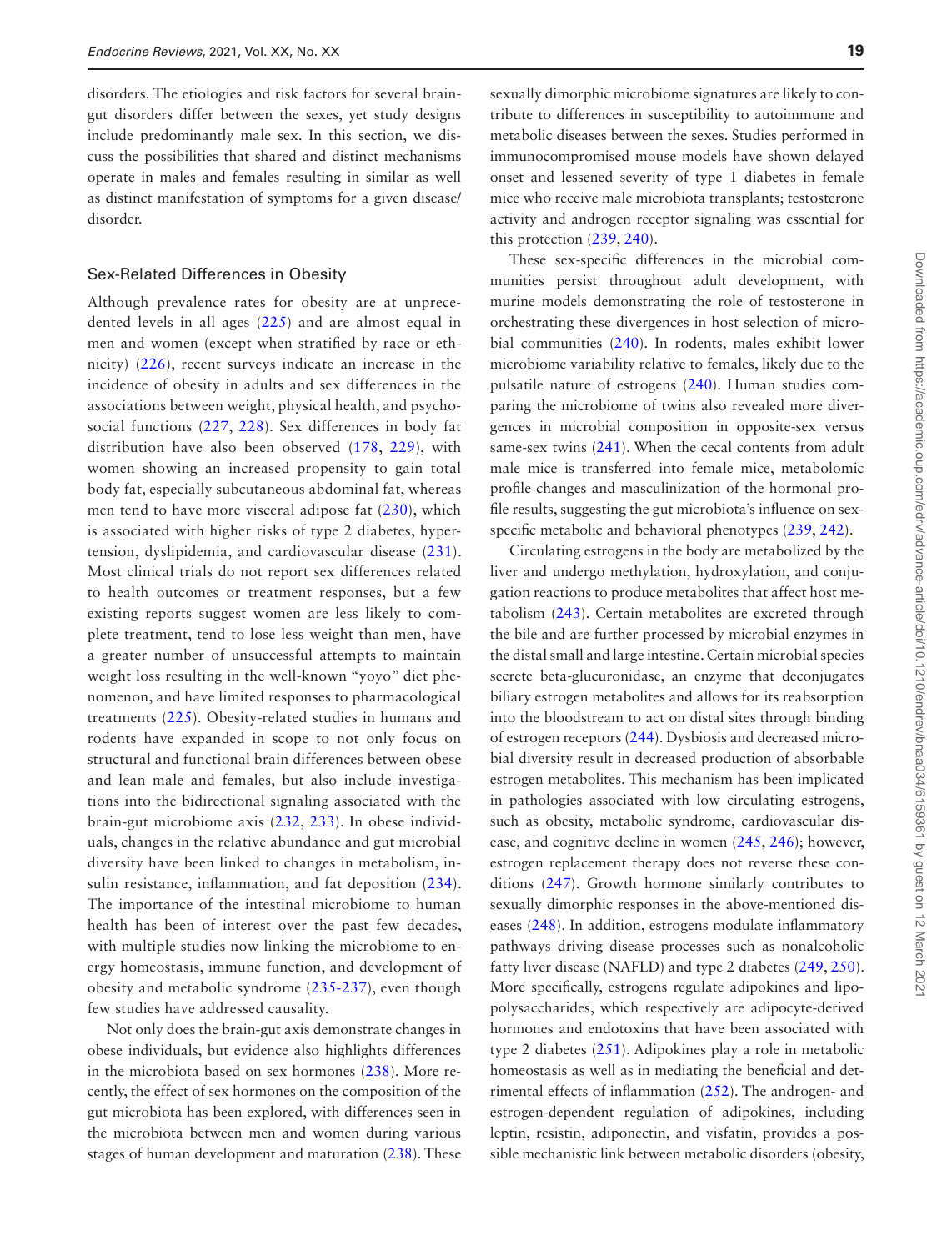atherosclerosis, insulin resistance) and autoimmune dysfunction. The estrogen-microbiome axis can provide a potential avenue for a sex-specific approach to combating metabolic disorders and highlights the bidirectional interaction of estrogens and microbial communities in the pathogenesis of disease processes.

Although the exact signaling mechanisms underlying the communication within the brain-gut-microbiome axis remain incompletely understood, tryptophan metabolites have been implicated as important signaling molecules ([253](#page-34-29)). The most extensively studied tryptophan metabolite is serotonin (5-HT), a molecule with diverse roles in both the gastrointestinal tract (ie, peristalsis, secretion, and absorption) and the central nervous system (ie, mood, pain modulation, behavior, sleep, and ingestive and cognitive functions) [\(254\)](#page-34-30). Tryptophan also acts as a precursor to the kynurenine (KYN) family of molecules ([255\)](#page-34-31). In obesity, the KYN pathway is preferentially activated and may contribute to immune-mediated inflammation, which may drive inflammation-associated changes to the extended reward network described in previous brain studies, particularly changes involving the amygdala and lateral orbitofrontal cortex ([256](#page-34-32)[-259\)](#page-34-33). KYN may also modulate signaling within the brain-gut-microbiome axis through downstream neuroactive metabolites, such as kynurenic acid and quinolinic acid, functioning as N-methyl-Daspartate (NMDA) antagonists and NMDA excitotoxins, respectively [\(260\)](#page-35-0). Sex differences have been reported in these metabolite products in obese individuals, with lower tryptophan levels but elevated KYN and KYN/tryptophan ratios in women with high BMI compared to men with high BMI ([256](#page-34-32), [261](#page-35-1), [262\)](#page-35-2).

## Sex Differences in Stress-Based (Patho) Physiologies

Epidemiological data reveal that the majority of psychiatric disorders occur at different rates in men and women. For example, men are more likely to suffer from attention-deficit/ hyperactivity disorder (ADHD), whereas women are more likely to suffer from major depression and posttraumatic stress disorder (PTSD) [\(219,](#page-33-24) [263-](#page-35-3)[265](#page-35-4)). Even when the rates of disorders are similar, their presentations can differ. Schizophrenia, for example, is only slightly more common in men than women, but men develop schizophrenia at an earlier age and present with more negative symptoms, such as social withdrawal and lack of motivation. [\(224\)](#page-34-1). In the case of bipolar disorder, rates are similar between the sexes, but women more often have more rapid cycling and mixed episodes and they report higher comorbidity with eating disorders and PTSD, whereas men report higher comorbidity with alcoholism ([266](#page-35-5)). Not only does the risk

and presentation of psychiatric disorders vary between men and women, but there are differences in treatment responses. For example, the efficacy of antidepressants differs between the sexes: men respond better to tricyclic antidepressants, whereas women respond better to selective serotonin reuptake inhibitors [\(267,](#page-35-6) [268](#page-35-7)). These findings implicate neurobiological sex differences in contributing to disease. In support of this idea, recent studies using animal models are beginning to uncover molecular processes that can bias males and females toward different pathology. Findings from some of these basic research studies will be highlighted here as examples of how including sex as a biological variable can inform our understanding of the etiology of stress-based disorders, as well as guide the development of better treatments.

While there are sex differences in rodent studies in the structure and the size of certain brain regions that can contribute to sex differences in behavior [\(211\)](#page-33-16), imaging studies that focused on sex differences in cortical thickness and gyration suggest a role for these brain regions in humans as well. In adolescent girls, cortical thinning in the right temporal regions, the left temporoparietal junction and the left orbitofrontal cortex is faster than in boys ([154](#page-32-1)). In contrast, changes in cortical folding were only found in one cluster of the right prefrontal region, suggesting that the mechanisms underlying changes in cortical thickness and gyrification in adolescents are distinct. Sexual dimorphism in the developmental course of the cortical maturation, which coincides with the onset of puberty, might explain sex differences in the age of onset and clinical presentation of many psychiatric disorders [\(154\)](#page-32-1). Recent evidence has revealed that molecular sex differences in the brain are more widespread than initially thought and such seemingly small-scale differences can have a large impact on physiology and behavior ([269](#page-35-8)). Neurons typically communicate with each other via neurotransmitters and neuropeptides, which are released from a presynaptic neuron and travel across a synapse to bind to receptors on the postsynaptic neuron to exert downstream cellular effects. There are sex differences in production and release of many neurotransmitters and neuropeptides that can result in behavioral changes. In other instances, sex differences in these systems are compensatory, leading to similar behavior endpoints via different mechanisms. For example, both male and female juvenile rats play, but the release of the inhibitory neurotransmitter gamma-aminobutyric acid (GABA) into the lateral septum mediates juvenile play only in female rats ([270](#page-35-9)). There are also sex differences in receptors that can influence how these neurochemicals affect their downstream targets. For instance, dopamine 1 (D1) receptors, which belong to the family of G protein-coupled receptors (GPCRs), in the nucleus accumbens, are necessary for social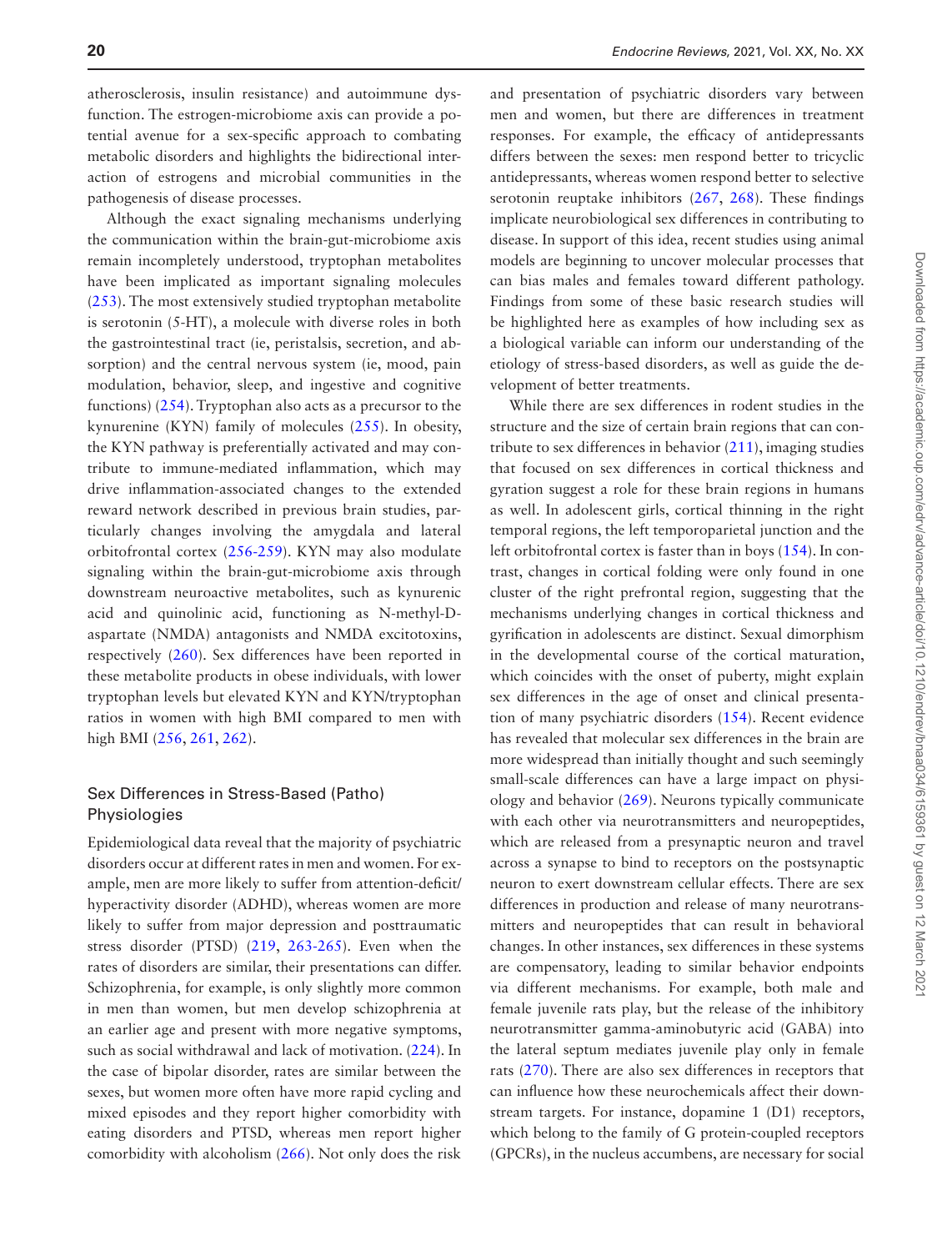withdrawal in female but not male California mice ([271](#page-35-10)). The function of GPCRs is often complex and they can induce different downstream effects depending on their conformation and location. Sex differences can occur at each level of receptor function, in some cases altering physiology differently in male vs female rodents. Sex differences in GPCR signaling are particularly important to consider, especially given that GPCRs are the most studied drug target family for a myriad of indications; in fact, 34% of all US Food and Drug Administration (FDA)-approved drugs are targets of GPCRs [\(272\)](#page-35-11). As an example of the myriad of sex differences that can be mediated by receptors, we will use the corticotropin-releasing factor 1 and 2 (CRF<sub>1</sub> and CRF<sub>2,</sub> respectively) receptors that facilitate responses to stress, exhibit sexually dimorphic expression pattern, are modulated by both estrogens and androgens, and have been relatively well characterized in both sexes ([273](#page-35-12), [274](#page-35-13)).

Upon perception of stress or perturbation of homeostasis, CRF is synthesized in the paraventricular nucleus and released from the median eminence of the hypothalamus into the pituitary portal circulation, which in turn stimulates the synthesis and secretion of adrenocorticotrophic hormone (ACTH) from the anterior pituitary into the general circulation. ACTH acts on the adrenal cortex to stimulate the synthesis and release of glucocorticoids and other steroids. This activation of the HPA axis in the classic "flight or fight" response by the CRF system is present in all mammals. The mammalian CRF family comprises 4 agonists, CRF and 3 urocortins (UCN1-3); and 2 known class B GPCRs,  $CRF_1$  and  $CRF_2$ . While CRF<sub>1</sub> and CRF<sub>2</sub> share ~68% identity at the amino acid level [\(275\)](#page-35-14), they perform distinct functions; CRF binding to  $CRF<sub>1</sub>$  initiates stress responses by activating the HPA axis, whereas UCN1-3 binding to CRF, brings systems back to homeostasis ([274](#page-35-13)). Not surprisingly, perturbations in the components of the CRF family impact several organs and lead to brain-gut disorders, type 2 diabetes, metabolic syndrome, cardiovascular, and reproductive diseases, among others ([274\)](#page-35-13). There are sex differences in CRF's endocrine effects. In female rats, higher levels of CRF mRNA in the paraventricular nucleus are reported that associate with the estrous cycle ([276](#page-35-15), [277](#page-35-16)) and are reviewed elsewhere [\(274\)](#page-35-13). Perhaps as a compensatory response, CRF binding protein, an endogenous protein that sequesters CRF thus preventing its bioavailability, is expressed at higher levels in the pituitary of female compared with male mice ([278](#page-35-17)). In humans, there is evidence for increased CRF receptor sensitivity at the level of the pituitary of women relative to men, because peripherally administered CRF, which acts at the pituitary, increases ACTH to a greater degree in women [\(279\)](#page-35-18).

During stress, CRF is also released centrally into many brain regions, where its neuromodulatory effects coordinate cognitive and behavioral changes to promote stress coping [\(280\)](#page-35-19). There are sex differences in the way these brain regions respond to CRF that are largely due to sex differences in CRF receptor signaling ([274](#page-35-13)). For example, there is greater  $CRF_1$  receptor binding in the basolateral amygdala in female rats [\(281](#page-35-20)). In contrast, binding of the  $CRF<sub>2</sub>$  receptor subtype, which is involved in stress recovery, is greater in the central nucleus of the amygdala in male rats ([281](#page-35-20)). It is unknown precisely how these sex differences affect behavior, but given that the amygdala is critically involved in fear, it is likely that these receptor sex differences differently alter fear processing in males and females. In the brain,  $CRF_2$  is most abundant in the bed nucleus of the stria terminalis, a region that regulates sexual behavior and stress-related functions ([282](#page-35-21), [283\)](#page-35-22). Promoters in genes for  $CRF_1$  and  $CRF_2$  receptors harbor estrogen and androgen responsive elements and show tissue-specific modulation by sex hormones ([284](#page-35-23), [285\)](#page-35-24). The sexually dimorphic expression pattern of these receptors at normal physiological states and during stress or disease pathology are summarized in a recent review [\(274\)](#page-35-13).

Sex differences in  $CRF_1$  receptor signaling have been identified in the noradrenergic-containing nucleus of the locus coeruleus (LC) and these differences have important implications for understanding disease vulnerability ([273\)](#page-35-12). The LC-noradrenergic system regulates levels of arousal such that higher levels of norepinephrin are associated with greater levels of arousal ([286-](#page-35-25)[289\)](#page-35-26). Stressor exposure causes CRF to be released into the LC, which speeds up LC neuronal firing, increasing norepinephrin release ([290](#page-35-27), [291\)](#page-36-0). Activation of this system during an acute or moderate stressor is thought to be adaptive, because it is important to be alert during a stressful event. However, if this system is activated inappropriately or persistently it can lead to hyperarousal that contributes to agitation, restlessness, impaired concentration, and sleep disturbance. Hyperarousal is a key feature of PTSD and reported in a subset of depressed patients ([292,](#page-36-1) [293](#page-36-2)). Similar sex differences in spatiotemporal expression of  $\mathrm{CRF}_2$  and its ligands are found in humans with gut disorders, where they could contribute to differences between males and females in vulnerability to brain-gut disorders ([127,](#page-31-6) [294](#page-36-3)).

There are sex differences in  $CRF_1$  receptor signaling in the LC that increase female sensitivity to CRF. In the LC, CRF receptors primarily couple to Gs to initiate signaling through the cyclic adenosine monophosphate (cAMP) protein kinase A (PKA) signaling pathway [\(295-](#page-36-4)[297](#page-36-5)). Sex differences in  $CRF_1$ -induced cAMP-PKA signaling are linked to greater coupling of the  $CRF_1$  receptor to Gs in females compared to males ([298](#page-36-6)). This sex difference in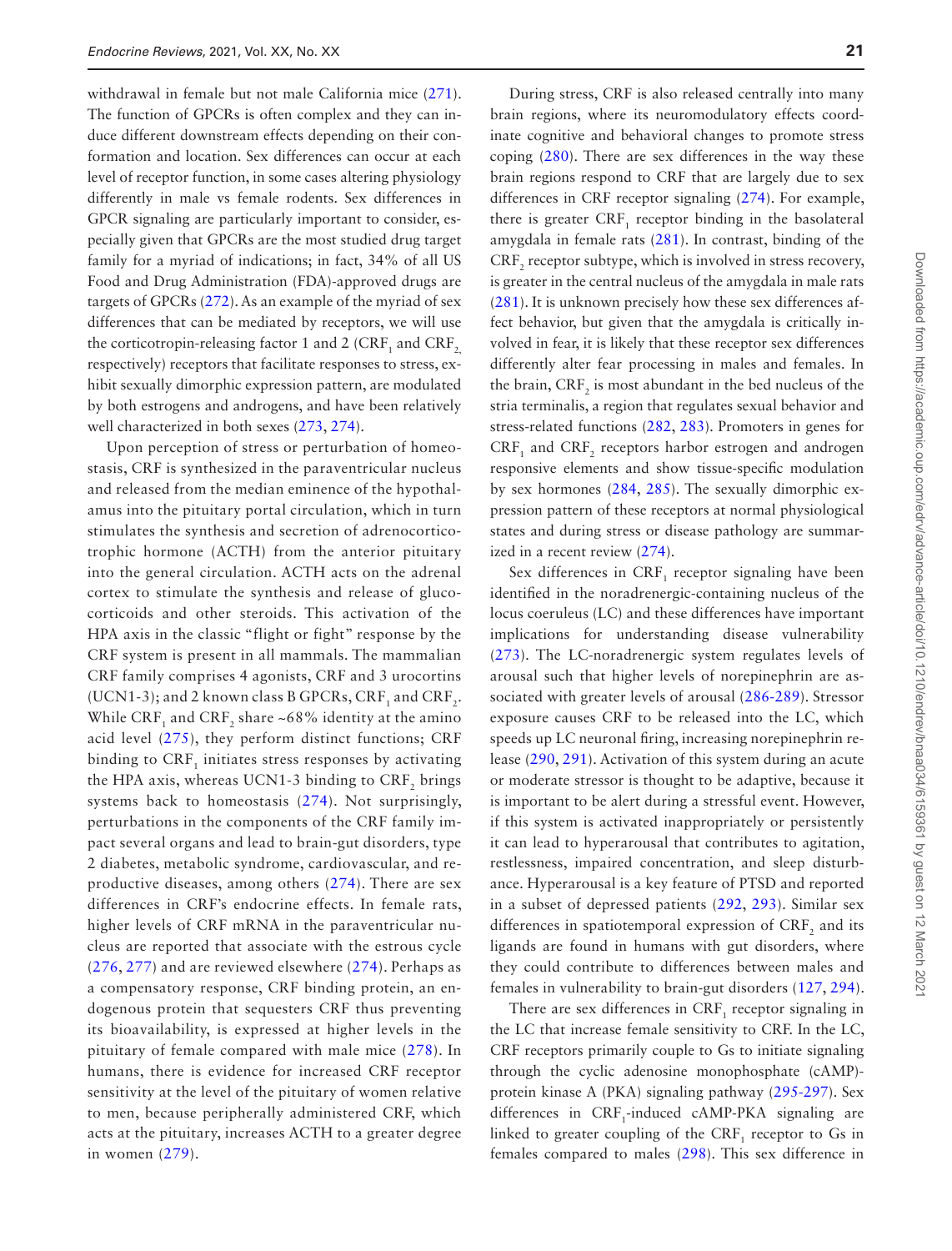coupling of Gs may indicate that the  $CRF_1$  receptor has a different conformation or binding partner in females vs. males, permitting different proteins to preferentially bind in each sex. Further support for this idea comes from studies demonstrating that, in male rats, acute swim stress increases the binding of a different protein, β-arrestin2, to the  $\mathrm{CRF}_{1}$  receptor, and this effect is not observed in female rats [\(298\)](#page-36-6). The increased β-arrestin2 in male rats likely contributes to the greater  $CRF_1$  receptor internalization in stressed males ([298](#page-36-6)). When taken together, these findings suggest that  $\mathrm{CRF_{_1}}$  receptors preferentially signal through different pathways in males (small GTPases) and females (cAMP-PKA) ([299](#page-36-7)). This difference in signaling could alter physiology and disease risk. In fact, sex differences in  $CRF<sub>1</sub>$  receptor signaling in cortex were linked to increased Alzheimer-related pathology, including increased tau phosphorylation and amyloid β signaling in female compared with male mice ([300\)](#page-36-8). Few studies investigate sex differences in GPCR signaling, but it is likely that sex differences in GPCRs are also found in receptors other than CRF and that these differences could confer vulnerability and resilience to many diseases.

In human studies, single nucleotide polymorphisms in the CRF receptor gene (*CRHR2*) are associated with negative emotions in patients with irritable bowel syn-drome (IBS) ([301](#page-36-9)). Immune cells secrete  $\mathrm{CRF}_2$  in extracellular vesicles that circulate in the plasma and associate negatively with disease severity scores in IBS-diarrhea patients ([294](#page-36-3)). Single nucleotide polymorphisms in *CRHR2* are also associated with lifetime PTSD in women ([302\)](#page-36-10) and with type 2 diabetes [\(303\)](#page-36-11). The prevalence of type 2 diabetes and insulin resistance is greater in men ([304](#page-36-12)). Epidemiological studies have shown that men with high levels of self-reported perceived stress have a 1.4 higher odds ratio of developing type 2 diabetes during a 10-year follow-up period and are at 2-fold higher risk of developing diabetes than women with similar levels of reported stress ([305](#page-36-13)). In agreement with human data, male mice lacking functional stress receptors (*Crhr2-/-*) and haploinsufficient (*Crhr2+/*) mice have worse glucose and insulin tolerance, microvesicular hepatic steatosis, and dyslipidemia than female *Crhr2-/-* or C57BL/6 male and female mice in a high-fat diet–induced model of diabetes ([129](#page-31-7)). Female *Crhr2-/-* mice had significantly greater brown adipose fat mass on high-fat diet than C57BL/6 female or male mice of either genotype, suggesting greater thermogenic responses that might be protective. However, the mouse study did not address whether steroid hormones contributed to changes in adipose mass or function. Thermogenesis in brown adipose tissue in humans in response to a meal or cold stress suggests that women have greater thermogenic responses

than men and that these responses correlate positively with progesterone levels, but negatively with cortisol levels ([306](#page-36-14)). Thus, analyzing data from both sexes provides insights into sex-specific mechanisms that regulate physiological processes in both sexes.

In colonic tissues of pediatric patients with Crohn's disease, subcellular localization of  $\mathrm{CRF}_2$  differs between boys and girls [\(127\)](#page-31-6). Furthermore, lack of  $\mathrm{CRF}_2$  revealed several sex-specific signaling pathways and differential degree of inflammatory responses in male and female mice ([127\)](#page-31-6). Treatment with UCN1, a high-affinity agonist for both CRF receptors, rescued *Crhr2-/-* male mice from colitis-induced mortality, whereas UCN1 treatment increased mortality in *Crhr2-/-* female mice ([127](#page-31-6)). Both diabetes and Crohn's disease show sex differences in disease prevalence and outcomes, yet most animal studies use male sex to delineate mechanisms. Analysis of the data by segregating the 2 sexes can reveal significant insights into distinct and shared mechanisms and factors that exist at baseline and during disease. For example, sex differences exist in the etiology of pancreatitis: alcohol and tobacco predominate in men, whereas idiopathic and obstructive etiologies predominate in women ([307](#page-36-15)), yet to date only a few studies have used both sexes to study mechanisms involved in pancreatitis. While both males and females develop pancreatitis in animal models, when administered identical doses of the pancreatic stressor caerulein, C57BL6 female mice show less severe pancreatitis and histological damage than male mice  $(128)$  $(128)$ . Lack of CRF<sub>2</sub> rendered female mice more susceptible to caeruleininduced pancreatitis compared with male *Crhr2-/-* mice ([128\)](#page-31-35), with both male and female *Crhr2-/-* mice exhibiting similar levels of total histological damage ([128](#page-31-35)). Detailed analysis of components contributing to histopathological damage showed that female C57BL6J mice have less necrosis, zymogen granules, and vacuolization than male mice with pancreatitis, but they have similar levels of edema and neutrophil infiltration as male mice ([128](#page-31-35)). This data segregation allowed isolation of factors that differentially contribute to histological damage, which otherwise would be lost, if grouped together in this analysis. Taken together, these data support a role for the CRF receptors, product of an autosomal gene and regulated by steroid hormones to bring about sex-specific cellular signaling and function.

#### Sex Differences in Pharmacotherapy of Stress-Based Diseases

Sex differences in GPCR signaling are also relevant for pharmacology. Biased ligands can shift signaling toward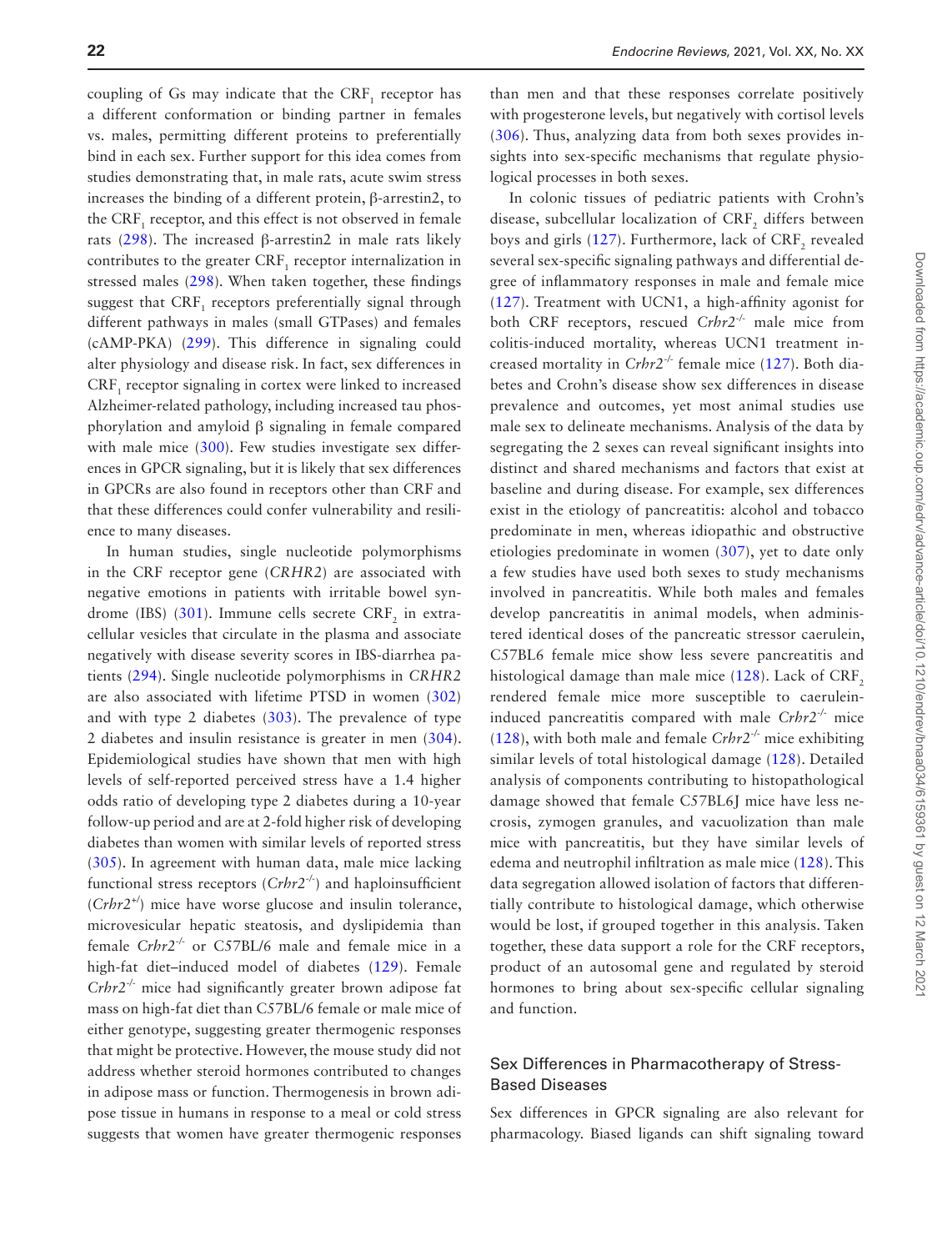β-arrestin pathways and away from G-protein-mediated pathways based on how they bind to the GPCR ([308](#page-36-16)). These biased ligands are being designed with the hope of providing more targeted therapies with fewer side effects ([308](#page-36-16), [309\)](#page-36-17). Understanding sex differences in signaling and how such differences contribute to changes in physiology can inform the development of these biased ligands. For example, a  $CRF_1$  receptor ligand that biases signaling through β-arrestin pathways may be useful for treating hyperarousal symptoms or reducing the progression of Alzheimer disease, especially in women. An idea for such a compound would never have come about if women were excluded from preclinical and clinical studies on  $\mathrm{CRF_{1}}$  receptor function.

The idea of using  $CRF_1$  antagonists to treat depression, PTSD, and irritable bowel syndrome has been around for decades, but these compounds were ineffective in several clinical trials [\(222](#page-33-26), [310](#page-36-18)). Sex differences in  $CRF_1$  and  $CRF_2$  receptor signaling may also explain the failure of different selective CRF<sub>1</sub> antagonists as treatments for these disorders. While there are likely many reasons for their failure, critical ones could be sex differences in their target, association of CRF receptors with different binding partners in female versus male cells, or heteromerization of CRF receptors ([311](#page-36-19)[-313](#page-36-20)), all of which can result in altered signaling. The consistent efficacy of CRF, antagonists in reducing anxiety-like and depressive-like behavior in rodents and nonhuman primates was established in studies primarily conducted in male animals ([222](#page-33-26), [314-](#page-36-21)[317\)](#page-36-22). In a study in which females were included, local blockade of  $CRF<sub>1</sub>$  receptors in the dorsal raphe with an antagonist reduced anxiety in male but not female mice, highlighting sex differences in efficacy [\(318](#page-36-23)). Yet these compounds developed primarily in male rodents were tested in clinical trials with participants of both sexes or only in women. Notably the only  $CRF_1$  antagonist study that had success in reducing depressive symptoms, NBI-34041, was conducted only in men ([222,](#page-33-26) [319\)](#page-36-24). The approach of developing compounds in male animal models is not unique to  $CRF_1$  antagonists and has been common practice ([222\)](#page-33-26). Collectively, these studies suggest that a failure of certain therapeutics may result from ignoring sex differences in their targets. Sex differences in targets are not well known because most preclinical studies use only male rodents ([320](#page-36-25), [321](#page-36-26)). Excluding females in the drug development stage particularly impacts women's health. Indeed, it is likely that some compounds deemed ineffective in male rodents would work in females, yet such compounds never would have a chance to make it to market, because of testing exclusively in male subjects. Moreover, the fact that most

drugs are designed using males also likely contributes to the higher rates of adverse drug reactions in women compared to men ([322](#page-36-27)).

Including both sexes in mechanistic studies is critical for developing drugs that work efficaciously in both sexes (see [Box 4\)](#page-23-0). Latent sex differences can also impact drug development: a compound targeting a mechanism in men may not work in women. As the field moves forward, we may find that sex-specific therapeutics based on understanding latent sex differences are required to truly improve patient outcomes. In sum, there are observable sex differences in behavior that extend beyond reproductive function. Molecular sex differences in several organs, such as the gut and the central nervous system, play a key role in driving these functional and behavioral differences. Moreover, even when function and behavior are consistent between the sexes, the underlying processes can differ. Thus, including both sexes in preclinical molecular studies guiding drug development is key for improving the health of men and women.

#### **Section IV**

## Sex Differences in the Cardiovascular-Renal System

Cardiovascular disease (CVD) is the major cause of premature death in both sexes worldwide, although women generally develop CVD 10 years later than men [\(328\)](#page-37-0). In 2016, ~18 million people died from CVD, representing ~30% of all deaths worldwide ([329](#page-37-1)). There are marked sex differences in CVD and renal disease. For example, women are protected from heart disease during the reproductive years but are more likely to die in the first year following a cardiovascular event than males ([330](#page-37-2)). Most heart conditions, including myocardial infarction, Takotsubo syndrome, and cardiac arrythmia, exhibit sex differences in symptoms and severity [\(331\)](#page-37-3). Chronic kidney disease (CKD) is more prevalent in women but, once established, progresses more rapidly in men ([332](#page-37-4)). However, this female advantage is lost after menopause. These sex differences in cardiovascular and renal disease have long been overlooked and underappreciated. The clinical presentation, the response to pharmacotherapies, standard care practices, and the underlying pathophysiological mechanisms differ in women compared to men. Furthermore, lack of understanding of sex differences in mechanisms underpinning cardiovascular and renal disease has led to poorer outcomes in women than in men. A major problem is that mechanistic preclinical studies in animal models have largely been conducted in males ([333](#page-37-5)). Yet, it has become increasingly clear that sex differences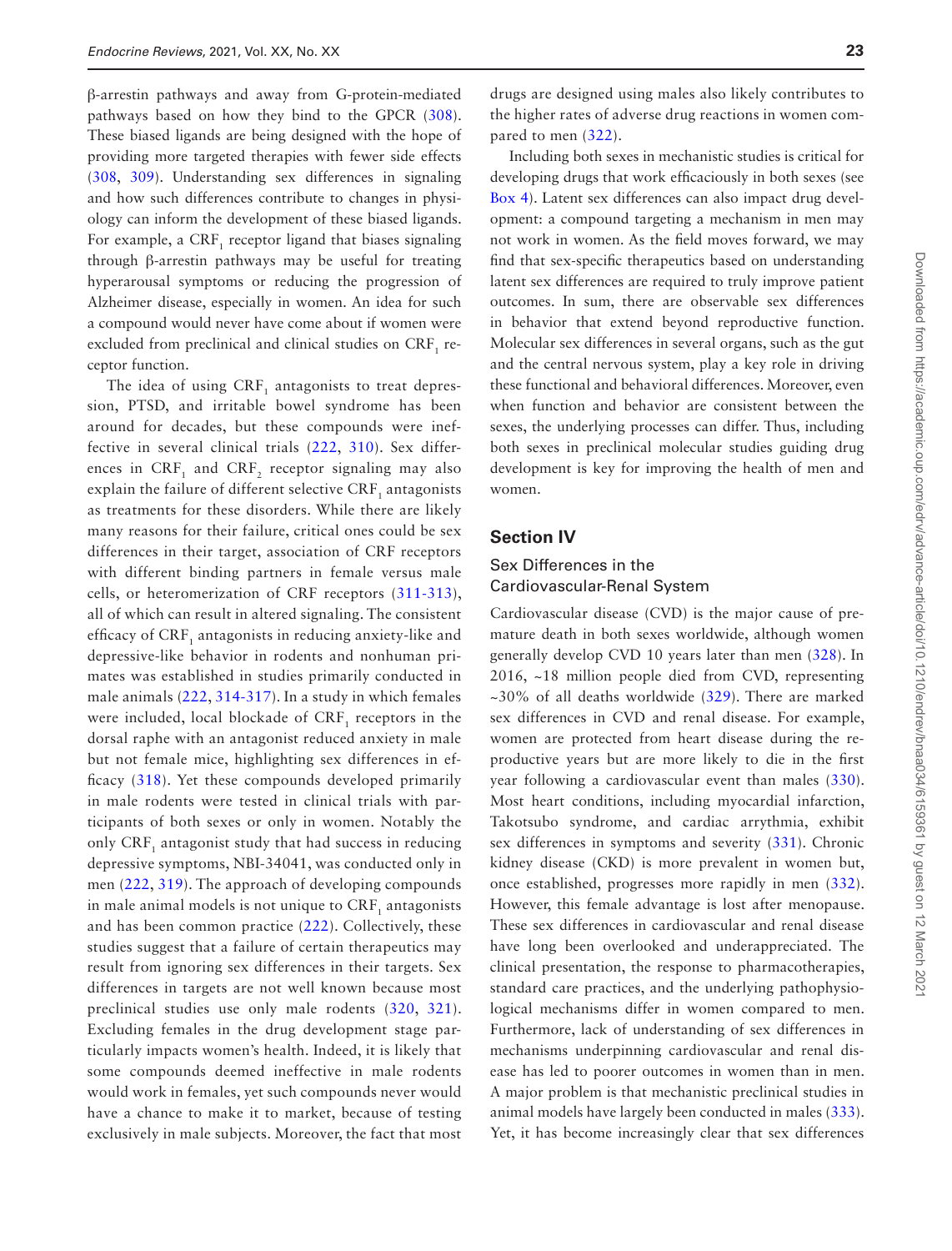#### <span id="page-23-0"></span>**Box 4.** Sex differences in pharmacokinetics and pharmacodynamics of drugs

Thalidomide, a sedative that was prescribed to many pregnant women to relieve pregnancy-associated nausea, was first sold in Germany (without a prescription) in 1957; it had been tested in animals and in men, but not in women. It was soon noted to cause multiple birth defects, most notably phocomelia (arrested limb development) and postnatal deaths. Fortunately, it was never approved in the United States, but thousands of children were affected around the world. In 1962, the US Congress passed the Kefauver-Harris Drug Amendments Act requiring manufacturers to prove a drug is both safe and effective ([323](#page-37-8)). Consequently, the US Food and Drug Administration (FDA) recommended against drug testing on women, particularly those of child-bearing age, until the early 1990s. To date, most treatment guidelines are based on results from clinical trials conducted on middle-aged men. Dosage, pharmacokinetics, and pharmacodynamics data for women (and children) are lacking for most drugs. Activities of cytochrome P450 (CYP) enzymes show significant sex differences in drug metabolism in Phase I clinical trials [\(324\)](#page-37-9). Gastric enzymes involved in oxidative degradation such as alcohol and aldehyde dehydrogenases are significantly more active in men than in women resulting in higher bioavailability of ethanol in women versus men. In Phase II trials, glucuronidating enzymes and some efflux transporters have been shown to be more active in men then in women. Together with estrogens and androgen that alter transmembrane transporters, these processes contribute to efficacy of metabolism in both Phase I and II. Drugs used for treatment of cardiovascular disease, such as angiotensin-converting enzyme inhibitors (ACE inhibitors), angiotensin II receptor blockers, diuretics, the aldosterone blocker eplerenone, antiplatelet agents, and oral antithrombotic medications, all show sex differences in efficacy and safety ([325](#page-37-10), [326\)](#page-37-11). Over-the-counter nonsteroidal anti-inflammatory drugs (NSAIDs) such as ibuprofen and naproxen are more effective in men than women; there is more liver toxicity with acetaminophen use in women, whereas opioids and benzodiazepine work better in women. While some sex differences in metabolic clearance for statins and beta-blockers are known for these frequently prescribed drugs, dosing and adverse event monitoring in routine clinical practice is inadequate. Alosetron, a serotonin receptor 3 antagonist, is approved for treatment of severe irritable bowel syndrome–diarrhea symptoms in women, as it is largely ineffective in men ([327](#page-37-12)). These findings emphasize that women and men take divergent routes (molecular mechanisms and signaling pathways) to reach the same destination (normal function or diseased state), with paths often intersecting. In the era of personalized medicine, there is no one-size-fits-all therapy, and considering sex-specific outcomes in pharmacokinetics and pharmacodynamics of drugs as well as clinical guidelines is warranted to ensure efficacy and safety of medications.

are apparent in all endocrine systems, which are modified by sex chromosomes and sex hormones, with temporal actions across the lifespan.

#### Blood Pressure Links Cardiovascular and Renal **Diseases**

Cardiovascular and renal diseases are linked by the relationship of each to arterial pressure [\(Fig. 5\)](#page-23-1). The cardiovascular system determines arterial pressure, with the heart generating cardiac output and the blood vessels determining total peripheral resistance. The kidneys contribute by regulating extracellular and intravascular fluid volume, and hence blood volume, and venous return. It is established that CVD leads to chronic kidney disease (CKD) and that CKD leads to the development of CVD. For example, following a myocardial infarct, cardiac output declines and arterial pressure falls causing the kidney to vasoconstrict and retain extracellular fluid, with the effect to increase venous return and normalize cardiac output. However, this has the unwanted effect of placing further stress on the failing heart. Conversely, kidney failure causes fluid retention and hypertension ([334](#page-37-6)). Thus, cardiovascular and kidney function are intertwined, as are the endocrine systems that regulate organ function; including the renin-angiotensin-aldosterone system



<span id="page-23-1"></span>**Figure 5.** Heart and kidney functions are linked. Sex differences exist in many aspects of heart and kidney function at baseline and in CVD and CKD, as shown. Both organs feed-forward and influence each other's function. Genes, hormones, and age are some known factors that modulate this relationship in a sex-specific manner. Abbreviations: CKD, chronic kidney disease; CVD, cardiovascular disease.

(RAAS), the endothelin system, atrial natriuretic peptides, vasopressin, and glucocorticoid and mineralocorticoid hormones. There is an increasing recognition that there are fundamental sex differences in each of these systems. For example, aldosterone contributes to obesity-induced CVD with a greater impact in females than males ([335](#page-37-7)). However, further research is required to fully elucidate the sex differences present in each endocrine system and how these impact disease development and progression.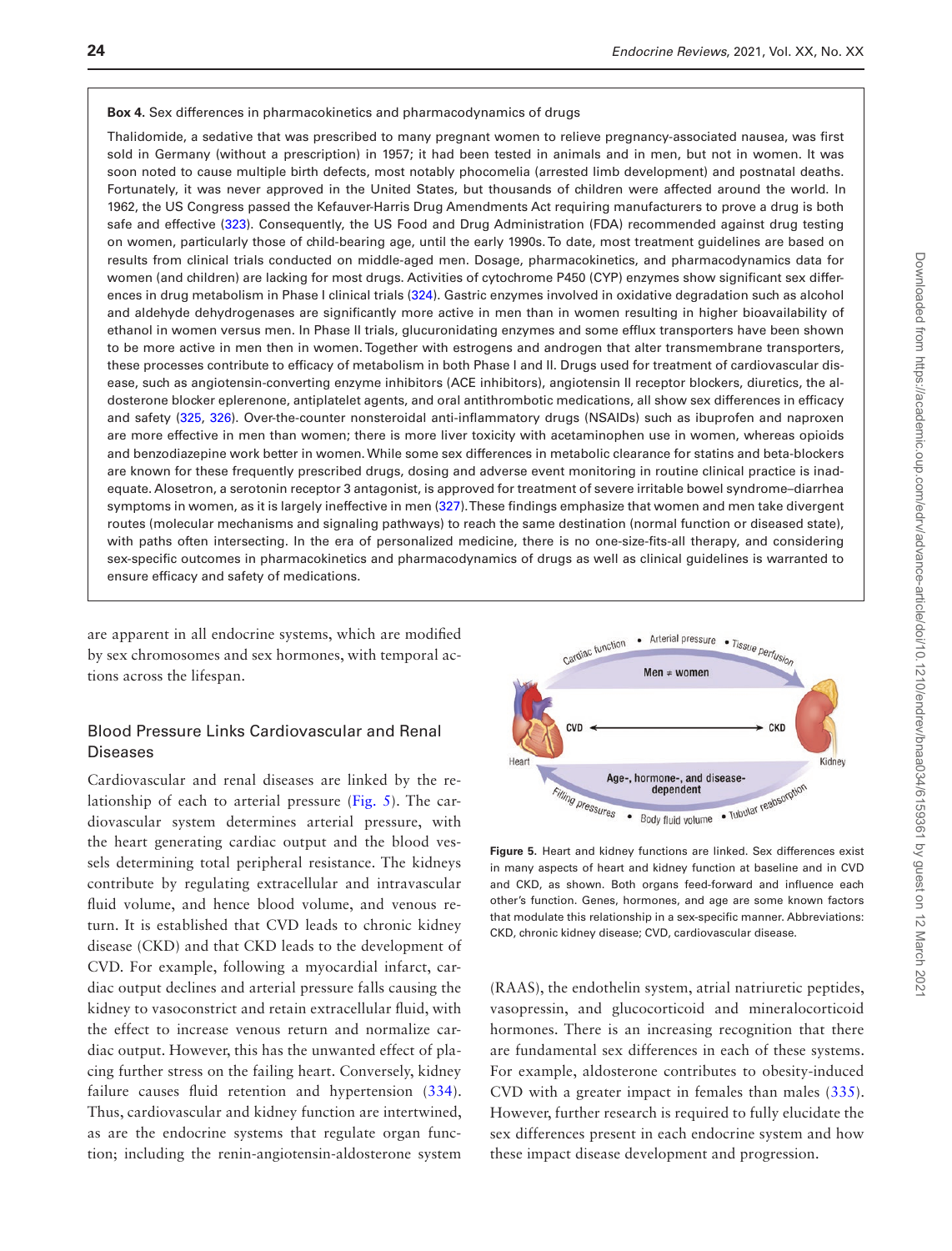#### Sex Differences in Arterial Pressure and Hypertension

Hypertension is a major risk factor for cardiovascular and renal disease. Over the lifespan there are age- and sex-related differences in arterial pressure. The majority of the data are derived from cross-sectional studies, but a few powerful studies have tracked arterial pressure over decades within a population [\(332](#page-37-4), [336-](#page-37-13)[339](#page-37-14)). Arterial pressure increases in both men and women with age, although the slope of the relationship is different between men and women. Sex differences in arterial pressure emerge during adolescence and are maintained throughout adulthood until women reach menopause  $(336, 337, 339)$  $(336, 337, 339)$  $(336, 337, 339)$  $(336, 337, 339)$  $(336, 337, 339)$ . Arterial pressure is  $\sim$ 5 to 10 mmHg greater in men than age-matched women during the reproductive years ([340](#page-37-16)[-342\)](#page-37-17). Postmenopause arterial pressure rises steeply in women regardless of race, ethnicity, or country of origin ([340](#page-37-16)[-342\)](#page-37-17). One of the most striking characteristics of hypertension is that the prevalence and severity is lower in premenopausal women than in agematched men. The prevalence of hypertension is  $\approx 10\%$  in young premenopausal women, ~50% in postmenopausal women and by the age of 75 years almost ~80% of women are hypertensive [\(342](#page-37-17)-[344\)](#page-37-18).

Nonhuman mammalian species also display sex differences in arterial pressure. Arterial pressure in adult females is lower in normotensive dogs, sheep, rabbits, rats, and mice as compared with adult males [\(338,](#page-37-19) [345](#page-37-20)). Furthermore, in rodents, rabbits, and sheep, females of reproductive age are protected against the development of hypertension, such that arterial pressure increases significantly less in females than in males, in settings of disease ([338](#page-37-19)). Thus, sex differences are present in the pathophysiology of cardiovascular and renal diseases. Yet, the mechanisms underlying the sexual dimorphism of arterial pressure in men and women as they age are poorly understood. However, extensive evidence indicates that sex hormones likely contribute to the regulation of arterial pressure through their actions on endocrine systems.

## Sex Differences in Endocrine Control of Arterial Pressure and Kidney Function

There are subtle differences in most endocrine actions between men and women. It is not the maximal response of each system but rather the slope of the response that is altered. In this manner, a system responds maximally in a hemodynamic crisis (eg, hemorrhage) but in a sex-specific manner to lesser challenges. For example, a greater dose of the vasoconstrictor angiotensin II is required to increase arterial pressure in female than male mice [\(346\)](#page-37-21). Consistent with this finding, the same dose of angiotensin II caused a

greater reduction in renal blood flow in men than women, with the suggestion that this was an angiotensin type 2 receptor ( $AT_2R$ ) mediated effect [\(347\)](#page-37-22). In rodents, females of reproductive age have a greater  $AT_2R$  to angiotensin type 1 receptor  $(AT<sub>1</sub>R)$  ratio than males, which contributes to the reduced pressor response to angiotensin II [\(348\)](#page-37-23). This has been indirectly demonstrated in women, in studies examining forearm vascular resistance responses to  $AT_2R$ blockade ([349](#page-37-24)). The  $AT_2R$  also mediates a leftward shift in the pressure natriuresis-diuresis relationship, an effect that is greater in female than male mice ([350](#page-37-25)). In women, indirect evidence also indicates a more pronounced role for the  $AT_2R$  in the regulation of renal blood flow responses to angiotensin II [\(347\)](#page-37-22). This is linked to differential expression of components of the RAAS in males and females, which have been demonstrated in most mammalian species, including humans [\(351\)](#page-37-26). In the context of the above example, estrogen interacts with the glucocorticoid response element on the X-linked *AGTR2* gene, to increase  $AT_2R$  expression in females ([352](#page-37-27)). In addition, there are sex differences in human aminopeptidase A, aminopeptidase N, and angiotensin-converting enzyme 2 levels, responsible for generation of the angiotensin peptide fragments, angiotensin III, and angiotensin-(1–7), which have a high affinity for the vasodilatory  $AT_2R$  and Mas receptors, respectively ([353](#page-37-28)[-356\)](#page-37-29). Lastly, there are marked and important sex differences in the production and function of aldosterone, although this has only recently been started to be examined ([335](#page-37-7)). Thus, in females the RAAS is balanced toward the protective depressor RAAS arm, which at the lower physiological range may prevent arterial pressure increasing to the same extent as in males. However, this delicate balance may be lost in women after menopause and in the situation of metabolic syndrome.

Other vasoconstrictor systems also have sexually dimorphic actions. Endothelin-1 causes vasoconstriction via the endothelin type A receptor  $(ET<sub>A</sub>R)$ , and vasodilation and sodium excretion via the  $ET_R R$ . Testosterone increases  $ET_A R$  and estrogen increases  $ET_R R$  expression, which contributes to the differential control of arterial blood pressure and renal function between the sexes [\(357\)](#page-38-0). Vasopressin, with important roles in circulatory and water homeostasis, is affected by age and sex. Urinary concentrating ability declines with age, but more steeply in women. Young men produce more concentrated urine than women, in part due higher plasma arginine vasopressin levels and greater vasopressin type 2 receptor expression in the collecting ducts of the kidney in males ([358](#page-38-1), [359\)](#page-38-2). Renal vasopressin type 2 receptor expression declines with age in association with a reduction in maximal urine concentrating ability [\(358,](#page-38-1) [359](#page-38-2)). Interestingly, aldosterone signaling via mineralocorticoid receptors is associated with increased CVD risk and is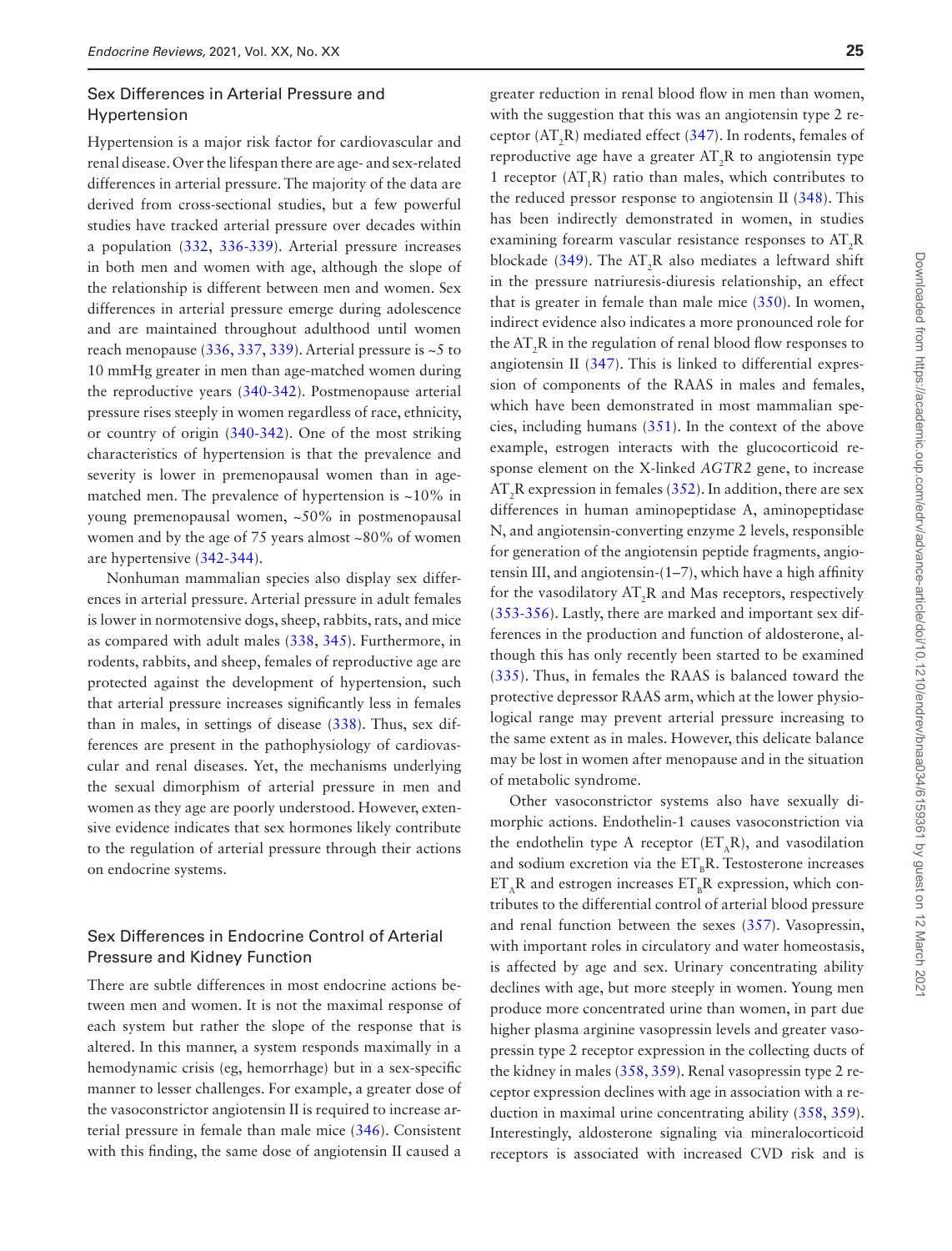enhanced in obese women (another example of how the RAAS is differentially modulated in females), which has been linked to leptin-induced endothelial dysfunction ([360](#page-38-3), [361](#page-38-4)). Moreover, evidence in rodents indicates that sodium reabsorption along the length of the renal tubule is sexually dimorphic, with reabsorption shifted to the later segments in females compared to males. This was associated with greater sodium epithelial channel expression, under the control of aldosterone, in the collecting duct, which could also contribute to the increased cardiovascular and renal risk associated with aldosterone in females ([362](#page-38-5)). Finally, oxytocin, relaxin, and prolactin, which are traditionally known for their roles in pregnancy, have differential cardiovascular and renal actions in nonpregnant female and male rodents [\(348,](#page-37-23) [363,](#page-38-6) [364](#page-38-7)). Thus, evidence points to sex differences in endocrine control of extracellular fluid homeostasis and vascular function, which likely contribute to age- and sex-related disparities in renal and cardiovascular disease risk. Further studies are warranted to understand this complex issue more fully. In particular, it is important to take into account the subtle effects within the physiological range that counterbalance function of each hormonal system, rather than examine the impact of pharmacological doses which can mask sex differences in responses.

## Cardioprotective Mechanisms in Women Sustain a Healthy Pregnancy

The cardioprotective mechanisms that predominate in women during the reproductive years enable the extensive hemodynamic adaptations required to meet the metabolic demands of the developing fetus and a successful pregnancy. During a normotensive pregnancy, blood volume increases and cardiac output increase by ~30% to 50%, but arterial pressure declines due to marked peripheral vasodilatation [\(365,](#page-38-8) [366](#page-38-9)). The associated renal vasodilation accommodates an increase in glomerular filtration rate to process the additional blood volume, but an increase in vasopressin type 2 receptor expression enables increased tubule reabsorption of sodium and water. However, in women with preeclampsia, a pregnancy-induced form of hypertension, these cardiovascular adaptations are perturbed. Accumulating evidence now indicates that women with a history of pregnancy-associated hypertension have a 2- to 5-fold increased risk of CVD in later life ([367](#page-38-10)). Understanding the mechanisms underpinning this dysregulation of vascular function in pregnancy-related hypertension may lead to the identification of new therapeutic targets for the treatment of cardiovascular disease in both sexes. For example, relaxin, which is known best for its role in pregnancy but is also produced in males, plays

roles in the regulation of renal function, blood pressure, and tissue fibrosis ([363](#page-38-6)). Thus, it is a mistake to assign hormonal systems a specific role as most have wide-ranging tissue-specific pleiotropic effects.

## Sex Hormones and Sex Chromosome Complement in CVD

Sex hormones contribute to sexual dimorphism in endocrine control of the cardiovascular system, with evidence suggesting that there is a "sweet spot" for both testosterone and estradiol, as unusually high or low levels of either promote disease [\(368](#page-38-11)[-370](#page-38-12)). This has been the cause of apparent discrepancies in the literature. In particular, this remains a problem in animal studies in which the dose of estrogen used to study the impact of estrogen replacement in aged or gonadectomized models varies widely (~1000-fold), as does the route or length of administration; none of which accurately reflect the cyclic pattern of in vivo production. This lack of rigor into investigation of the effects of sex hormones in preclinical models likely contributes to the controversy that surrounds hormone replacement therapy for the prevention of CVD risk. Despite extensive evidence that hormone replacement therapy is cardioprotective, the negative results of the Women's Health Initiative Trial effectively halted the use of hormone replacement therapy ([371\)](#page-38-13). Certainly, high-dose estrogen can increase blood pressure and cardiovascular risk in women [\(372](#page-38-14)). However, continued investigation supports the use of hormone replacement therapy in subsets of women, and further work in this area is required [\(373\)](#page-38-15). In contrast, in men with low testosterone, beneficial cardiovascular effects are seen with testosterone replacement ([374\)](#page-38-16). In women with polycystic ovary syndrome, high testosterone levels are associated with elevated blood pressure ([374\)](#page-38-16). Dose-ranging studies are required to delineate these effects.

The sex chromosomes may have a direct impact on sex differences in the physiology and pathophysiology of the cardiovascular system and cardiovascular risk, independent of sex hormones. Human sex chromosome aneuploidies, such as Turner and Klinefelter syndromes, suggest that sex chromosome abnormalities can carry an increased risk of CVD. Women with Turner syndrome have around a 3-fold greater mortality and reduced life expectancy relative to the general population ([375](#page-38-17)[-377\)](#page-38-18). CVD is a leading cause of increased mortality in Turner syndrome ([375](#page-38-17)[-377\)](#page-38-18). Congenital cardiac anomalies, hypertension, coarctation of the aorta, diabetes, ischemic heart disease, and stroke are commonly associated with this condition ([378](#page-38-19)). Similarly, men with Klinefelter syndrome have a high cardiovascular risk profile [\(379,](#page-38-20) [380\)](#page-38-21), and an increased risk of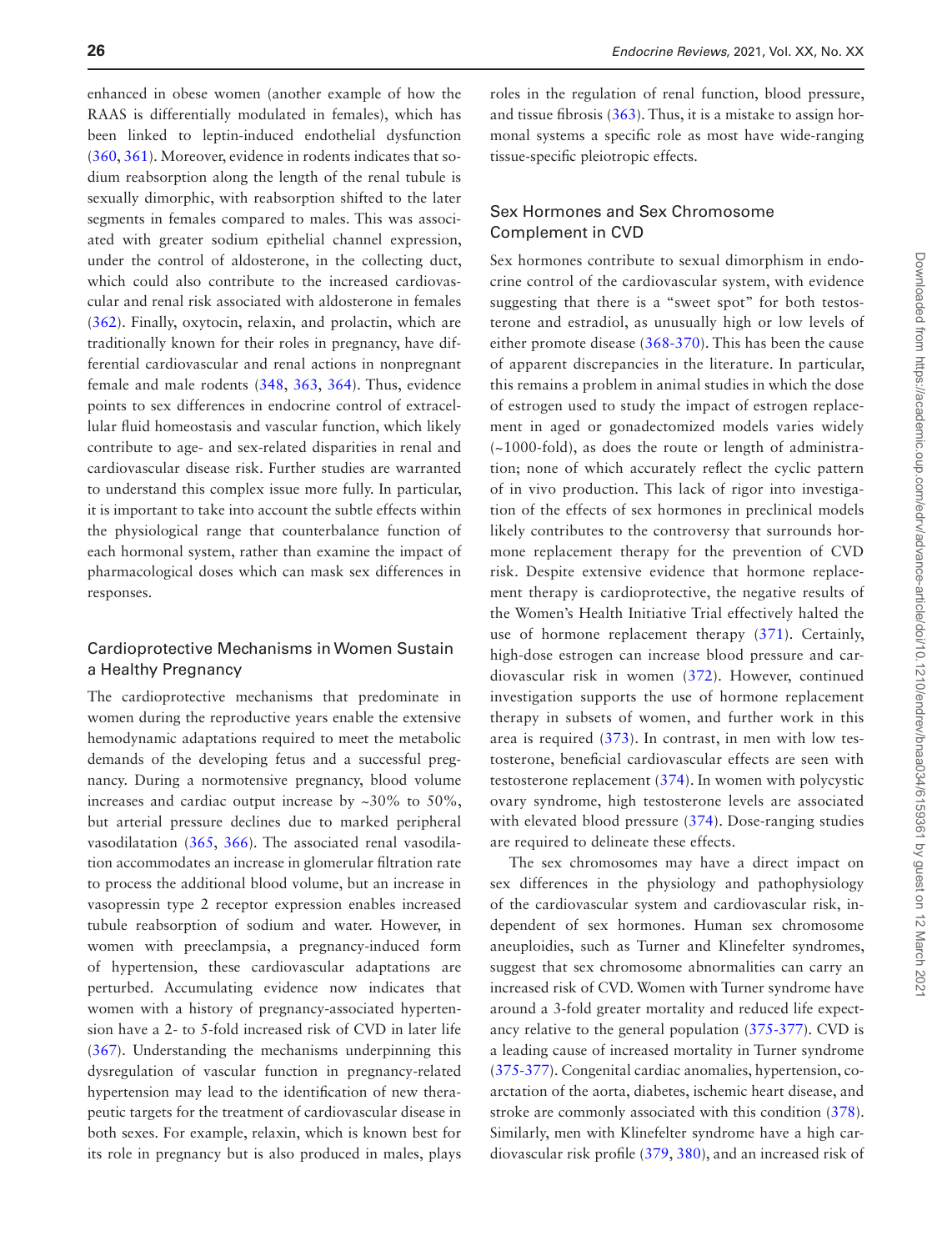mortality from cardiovascular disease [\(381,](#page-38-22) [382\)](#page-38-23). However, observations from studies in individuals with sex chromosome aneuploidies are complicated by confounding factors, including abnormal gonadal sex hormone levels associated with gonadal failure. Thus, it is very difficult to distinguish between hormonal versus genetic mechanisms and cardiovascular risk in these human conditions.

Experimental approaches, such as the FCG mouse model discussed in "Section I," and [Box 3](#page-10-0) can discriminate between hormonal and sex chromosome effects in cardiovascular disease [\(115\)](#page-30-32). Beyond genes on the sex chromosomes, there are sex differences in autosomal gene expression, which can be both organ or cell specific [\(383\)](#page-38-24). In the kidney and the heart, hundreds of rat and human genes are regulated differently between the sexes [\(384-](#page-38-25)[386](#page-38-26)). This disparate expression is triggered by sex hormones in  $\sim 30\%$ of cases, with the other 70% linked to sex chromosome and microRNA dimorphisms ([384](#page-38-25), [385\)](#page-38-27). For example, sex differences have been reported in the expression of nitric oxide synthase, tyrosine hydroxylase, and sodium channels in the rodent heart and kidney [\(332\)](#page-37-4). However, few studies to date have compared gene expression and the effect on the proteome between the human sexes, and further studies are required.

#### Sex Differences in Pharmacotherapy for Cardiovascular and Renal Disease

Men and women respond to disease differently: kidney diseases progress faster in men than women, kidney transplants from women to men tend to fail more frequently than the reverse, and the effects of diabetes on the kidney differ between the sexes [\(387-](#page-38-28)[392](#page-39-0)). Furthermore, symptoms and mechanisms of heart failure differ between the sexes ([393](#page-39-1)). This suggests that sex-specific treatments for CKD and CVD could be required. There is currently little evidence to suggest that men and women respond differently to current treatments for hypertension ([394](#page-39-2)). In large part, this is because clinical trials have lacked statistical power to take this into account. It will be difficult to achieve such an outcome for drugs that have already received FDA approval. However, some treatments are more frequently prescribed, without any basis in evidence ([395](#page-39-3)). There are also marked differences in pharmacokinetics and pharmacodynamics (see [Box 4\)](#page-23-0), leading to more frequent adverse drug reactions in women, related to differences in drug clearance and breakdown [\(396\)](#page-39-4). Therefore, sex should be taken in account for new treatments seeking approval in the future. When women are considered, important and unexpected sex differences are observed in almost every aspect of cardiovascular and renal function in health and disease. Further research is required to fully understand these differences, and in turn to guide the development of sex-specific treatment guidelines for CVD and CKD.

#### **Section V**

#### Challenges for the Future of Sex Differences Research—Areas Requiring Special Attention

Sex differences exist in anatomy, behavior, and physiology across the animal taxa. By extension, because of these innate differences, sex differences exist at molecular and cellular levels in mechanisms that underlie these processes. Despite concerted efforts by the Office of Research on Women's Health and the Organization for the Study of Sex Differences in educating researchers about the distinction between sex versus gender, the indiscriminate use of the word "gender" continues to pervade scientific literature. The sex of established cultured cell lines is another issue; in addition to aneuploidy, chromosomal numbers change as cells are passaged and are dependent upon the tissue of origin [\(397,](#page-39-5) [398](#page-39-6)), but this aspect is beyond the scope of this Statement. Not surprisingly, sex differences are seen in etiology, prevalence, and outcomes in a myriad of human diseases that range from psychological and autoimmune to gastrointestinal, cardiovascular, renal, and reproductive; SARS-CoV-2 causes more severe COVID-19 disease in men than in women despite similar infection rates [\(399-](#page-39-7)[401](#page-39-8)). Besides genetic makeup (predisposition), extraneous factors, such as the socioeconomics, demographics, education level, profession, age, and the environment, greatly influence an individual's health; COVID-19 disease outcomes especially highlight the contribution of these extraneous factors in health disparities. Factors such as the endocrinedisruptive chemicals can disproportionately affect one sex over the other; regardless, whether favorable or adverse effects are present in one or both sexes, the effects would impact trans and cisgender persons, and hence these sex-specific effects should not be overlooked or underestimated ([402](#page-39-9)). Some human studies addressing sex differences take these factors into account, whereas others are more selective. Many studies of disease pathways are sensitive to levels of gonadal steroid hormones, which contribute to sex differences. In human studies, unless gender information is explicitly collected or available, the study deals with biological sex, not gender. Use of sex and gender interchangeably deemphasizes the importance of studying gender as an independent variable.

In animals or experimental models of human diseases, effects of estrogens have been investigated more often than effects of progestins and androgens, which should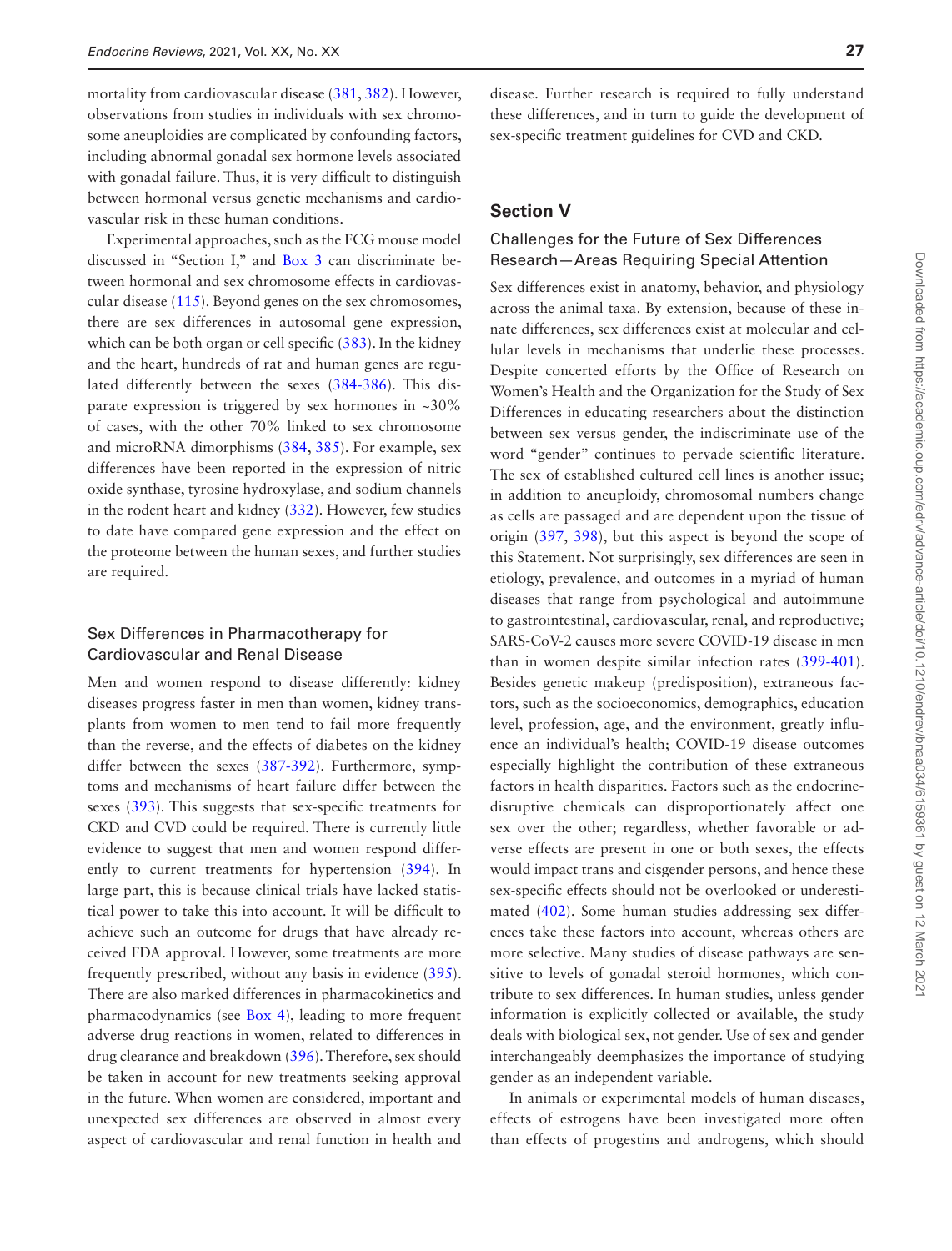be corrected. Paradoxically, female sex is often excluded from experimental design on the basis that: (i) the estrus cycle will interfere with data interpretation; (ii) mechanisms that operate in the male sex will operate in the female sex and thus only need to be confirmed in females; (iii) metabolic demands are similar between the sexes; (iv) the X chromosome in males and females is subject to similar regulation; and (v) autosomal genes will be subject to equal variance between the sexes. The same studies often ignore the diurnal cycling nature of testosterone in males; testosterone levels in male rodents can show more day-to-day variability than estrogen and progesterone levels in females. Other steroid hormones, such as glucocorticoids, that show circadian rhythm and whose levels differ between the sexes also influence gene expression and function. In rodents but not primates, sex differences in secretion of growth hormone result in sexually dimorphic hepatic metabolism of drugs and xenobiotics ([403\)](#page-39-10). In rodents, endocrine disruption can have transgenerational effects on male and female reproductive systems ([404](#page-39-11)). Since changes in hormone levels and gene expression are dynamic, can be localized, and are spatiotemporally distinct, no one study design or condition can be used as a gold standard. Animal housing and handling conditions can also create sex differences, and thus any experimental design and data interpretation should take these variables into account. If sex-segregated data does not differ for the aspects under study, then data can be pooled from the 2 sexes and reported accordingly.

Studies in animal models have just begun to uncover unequal effects of the sex chromosomes in XX vs XY cells, so we expect further discoveries about such effects in the future. Once genes that cause sex differences are discovered in animals, the findings generate new hypotheses and rationalize human studies to determine whether the same gene also creates sex differences in humans. That question can be studied by the methods of human genetics, relating genetic variation to disease incidence and outcome. Without the animal studies, however, it is difficult to understand detailed molecular mechanisms. It is also important to remember that no single rodent or animal model can capture the complexity of any human disease, but each model provides valuable insights into one or another major aspect of disease. If different etiologies of a given disease share mechanisms, then mimicking the precise conditions that initiate human disease may not be critical.

The study of sex chromosome effects is in its infancy and has focused on proving that sex chromosomes play a role and finding the genes responsible for the effects. So far there has been little effort to understand how these factors interact with steroid hormones to cause sex differences. If

both types of factors cause differences in disease incidence, are they affecting the same or different downstream pathways? Do their effects converge, or do they independently affect different mechanisms that each influence a complex disease? Do male-biased factors (hormones, Y-chromosome genes) act synergistically to induce a male-specific state, or do they counteract each other to reduce the difference between males and females ([123](#page-31-2), [405](#page-39-12))? Are the diverse sexbiasing factors changing in their effects across the lifespan, leading to changes in the type or amount of sex difference at different ages?

When studying sex differences in animal models of human diseases, it is important to first understand and elucidate differences at baseline in gonadally intact animals. As pointed out earlier, steroidogenic enzymes are also present in nongonadal tissues, especially the brain, thus it is not entirely possible to eliminate effects of sex steroids from all tissues. Moreover, tamoxifen-inducible *Cre* recombinase used to routinely perform lineage tracing and gene inactivation studies in mice has its own problems  $(406, 407)$  $(406, 407)$  $(406, 407)$  that are largely ignored and can further confound sex-specific data analysis; tamoxifen antagonizes actions of estrogen receptor-β and inhibits expression of over 70 genes [\(408\)](#page-39-15), but the contribution of these tamoxifen-regulated genes on study results and outcomes is never accounted for and requires careful consideration. Before mechanisms behind sex differences in physiology and disease can be elucidated, a fundamental understanding of sex differences that exist at baseline, is needed.

#### **Acknowledgments**

The authors thank Stephen M. Rosenthal and Robert M. Carey for critically reading the manuscript.

#### **Additional Information**

*Correspondence:* Aditi Bhargava, PhD, Professor, Department of ObGyn and Center for Reproductive Sciences, 513 Parnassus Avenue, HSE1635, Box 0556, UCSF, San Francisco, CA 94143, USA. Email: [Aditi.bhargava@ucsf.edu](mailto:Aditi.bhargava@ucsf.edu?subject=)

*Disclosures:* The authors have nothing to disclose.

*Disclaimer Statement:* The Endocrine Society develops Scientific Statements to assist clinicians and researchers by providing guidance and recommendations for particular areas of practice. One should not consider this Scientific Statement inclusive of all proper approaches or methods, or exclusive of others. It cannot guarantee any specific outcome, nor does it establish a standard of care. It is not intended to dictate the treatment of a particular patient. Treatment decisions must be made based on the independent judgment of health care providers and each patient's individual circumstances. The Endocrine Society makes no warranty, express or implied, regarding this Scientific Statement and specifically excludes any warranties of merchantability and fitness for a particular use or purpose. The Society shall not be liable for direct, indirect, special, incidental, or consequential damages related to the use of the information contained herein.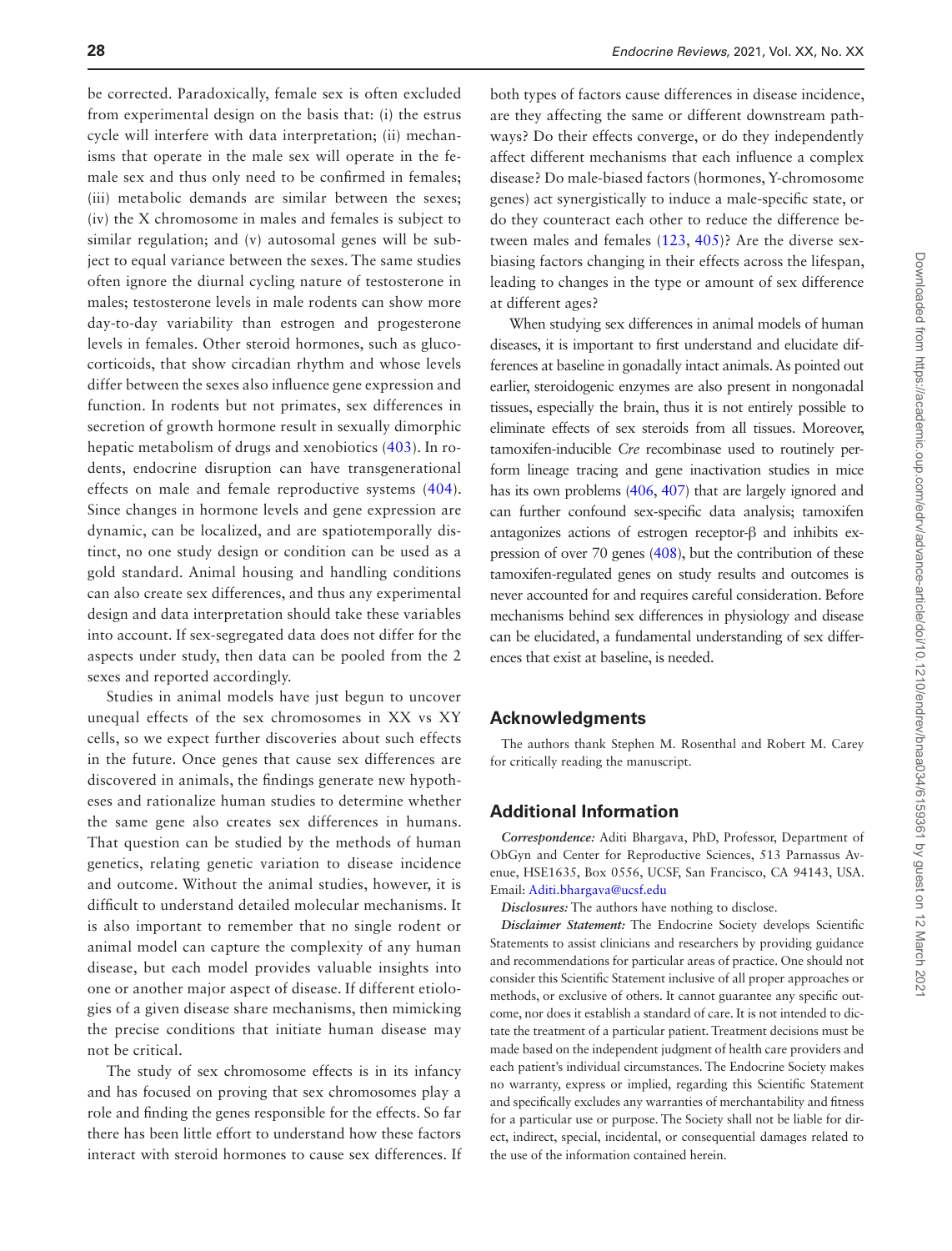#### **References**

- <span id="page-28-0"></span>1. Baclawski K. The Observer Effect*. 2018 IEEE Conference on Cognitive and Computational Aspects of Situation Management (CogSIMA). Boston, MA*, 2018:83-89. doi:10.1109/ COGSIMA.2018.8423983.
- <span id="page-28-1"></span>2. Garnjobst L, Wilson JF. Heterocaryosis and protoplasmic incompatibility in neurospora crassa. *Proc Natl Acad Sci U S A.* 1956;**42**(9):613-618.
- <span id="page-28-2"></span>3. Hadjivasiliou Z, Pomiankowski A. Evolution of asymmetric gamete signaling and suppressed recombination at the mating type locus. *Elife.* 2019;**8**:e48239.
- <span id="page-28-3"></span>4. Martin CL, Ruble DN. Patterns of gender development. *Annu Rev Psychol.* 2010;**61**:353-381.
- <span id="page-28-4"></span>5. van Anders SM, Goldey KL, Kuo PX. The steroid/peptide theory of social bonds: integrating testosterone and peptide responses for classifying social behavioral contexts. *Psychoneuroendocrinology.* 2011;**36**(9):1265-1275.
- <span id="page-28-5"></span>6. Ellegren H. Sex-chromosome evolution: recent progress and the influence of male and female heterogamety. *Nat Rev Genet.* 2011;**12**(3):157-166.
- <span id="page-28-6"></span>7. Matsubara K, Tarui H, Toriba M, et al. Evidence for different origin of sex chromosomes in snakes, birds, and mammals and step-wise differentiation of snake sex chromosomes. *Proc Natl Acad Sci U S A.* 2006;**103**(48):18190-18195.
- <span id="page-28-7"></span>8. Munday PL, Buston PM, Warner RR. Diversity and flexibility of sex-change strategies in animals. *Trends Ecol Evol.* 2006;**21**(2):89-95.
- <span id="page-28-8"></span>9. Todd EV, Ortega-Recalde O, Liu H, et al. Stress, novel sex genes, and epigenetic reprogramming orchestrate socially controlled sex change. *Sci Adv.* 2019;**5**:eaaw7006.
- <span id="page-28-9"></span>10. Matson CK, Murphy MW, Sarver AL, Griswold MD, Bardwell VJ, Zarkower D. DMRT1 prevents female reprogramming in the postnatal mammalian testis. *Nature.* 2011;**476**(7358):101-104.
- <span id="page-28-10"></span>11. Uhlenhaut NH, Jakob S, Anlag K, et al. Somatic sex reprogramming of adult ovaries to testes by FOXL2 ablation. *Cell.* 2009;**139**(6):1130-1142.
- <span id="page-28-11"></span>12. Berta P, Hawkins JR, Sinclair AH, et al. Genetic evidence equating SRY and the testis-determining factor. *Nature.* 1990;**348**(6300):448-450.
- <span id="page-28-12"></span>13. Sinclair AH, Berta P, Palmer MS, et al. A gene from the human sex-determining region encodes a protein with homology to a conserved DNA-binding motif. *Nature.* 1990;**346**(6281):240-244.
- <span id="page-28-13"></span>14. Fechner PY, Marcantonio SM, Jaswaney V, et al. The role of the sex-determining region Y gene in the etiology of 46,XX maleness. *J Clin Endocrinol Metab.* 1993;**76**(3):690-695.
- <span id="page-28-14"></span>15. Vorona E, Zitzmann M, Gromoll J, Schüring AN, Nieschlag E. Clinical, endocrinological, and epigenetic features of the 46,XX male syndrome, compared with 47,XXY Klinefelter patients. *J Clin Endocrinol Metab.* 2007;**92**(9):3458-3465.
- <span id="page-28-15"></span>16. Ludbrook LM, Harley VR. Sex determination: a 'window' of DAX1 activity. *Trends Endocrinol Metab.* 2004;**15**(3):116-121.
- <span id="page-28-16"></span>17. Arnold AP. A general theory of sexual differentiation. *J Neurosci Res.* 2017;**95**:291-300.
- <span id="page-28-17"></span>18. Spiller C, Koopman P, Bowles J. Sex determination in the mammalian germline. *Annu Rev Genet.* 2017;**51**:265-285.
- <span id="page-28-18"></span>19. Edson MA, Nagaraja AK, Matzuk MM. The mammalian ovary from genesis to revelation. *Endocr Rev.* 2009;**30**(6): 624-712.
- 20. Eid W, Biason-Lauber A. Why boys will be boys and girls will be girls: human sex development and its defects. *Birth Defects Res C Embryo Today.* 2016;**108**(4):365-379.
- 21. Parma P, Radi O, Vidal V, et al. R-spondin1 is essential in sex determination, skin differentiation and malignancy. *Nat Genet.* 2006;**38**(11):1304-1309.
- <span id="page-28-19"></span>22. Zhao F, Franco HL, Rodriguez KF, et al. Elimination of the male reproductive tract in the female embryo is promoted by COUP-TFII in mice. *Science.* 2017;**357**(6352):717-720.
- <span id="page-28-20"></span>23. Burgoyne PS, Mitchell MJ. The role of mouse Y chromosome genes in spermatogenesis. In: Lau YFC, Chan WY, eds. *Y Chromosome and Male Germ Cell Biology.* Hackensack NJ: World Scientific Publishers; 2007:27-45.
- <span id="page-28-21"></span>24. Hughes JF, Page DC. The biology and evolution of mammalian Y chromosomes. *Annu Rev Genet.* 2015;**49**:507-527.
- <span id="page-28-22"></span>25. Lyon MF. Sex chromatin and gene action in the mammalian X-chromosome. *Am J Hum Genet.* 1962;**14**:135-148.
- <span id="page-28-23"></span>26. Russell LB. Mammalian X-chromosome action: inactivation limited in spread and region of origin. *Science.* 1963;**140**(3570):976-978.
- <span id="page-28-24"></span>27. Brown CJ, Ballabio A, Rupert JL, et al. A gene from the region of the human X inactivation centre is expressed exclusively from the inactive X chromosome. *Nature.* 1991;**349**(6304):38-44.
- <span id="page-28-25"></span>28. Lee JT, Bartolomei MS. X-inactivation, imprinting, and long noncoding RNAs in health and disease. *Cell.* 2013;**152**(6):1308-1323.
- <span id="page-28-26"></span>29. Disteche CM. Dosage compensation of the sex chromosomes and autosomes. *Semin Cell Dev Biol.* 2016;**56**:9-18.
- <span id="page-28-27"></span>30. Tukiainen T, Villani AC, Yen A, et al. Landscape of X chromosome inactivation across human tissues. *Nature.* 2017;**550**(7675):244-248.
- <span id="page-28-28"></span>31. Carrel L, Cottle AA, Goglin KC, Willard HF. A first-generation X-inactivation profile of the human X chromosome. *Proc Natl Acad Sci U S A.* 1999;**96**(25):14440-14444.
- <span id="page-28-29"></span>32. Nugent BM, O'Donnell CM, Epperson CN, Bale TL. Placental H3K27me3 establishes female resilience to prenatal insults. *Nat Commun.* 2018;**9**(1):2555.
- <span id="page-28-30"></span>33. Kaneko S, Li X. X chromosome protects against bladder cancer in females via a KDM6A-dependent epigenetic mechanism. *Sci Adv.* 2018;**4**:eaar5598.
- <span id="page-28-31"></span>34. Itoh Y, Golden LC, Itoh N, et al. The X-linked histone demethylase Kdm6a in CD4+ T lymphocytes modulates autoimmunity. *J Clin Invest.* 2019;**129**(9):3852-3863.
- <span id="page-28-32"></span>35. Davis EJ, Broestl L, Abdulai-Saiku S, et al. A second X chromosome contributes to resilience in a mouse model of Alzheimer's disease. *Sci Transl Med.* 2020;**12**(558):eaaz5677.
- <span id="page-28-33"></span>36. Link JC, Wiese CB, Chen X, et al. X chromosome dosage of histone demethylase KDM5C determines sex differences in adiposity. *J Clin Invest.* 2020;**130**(11):5688-5702.
- <span id="page-28-34"></span>37. Golden LC, Itoh Y, Itoh N, et al. Parent-of-origin differences in DNA methylation of X chromosome genes in T lymphocytes. *Proc Natl Acad Sci U S A.* 2019;**116**:26779-26787.
- <span id="page-28-35"></span>38. Migeon BR. Why females are mosaics, X-chromosome inactivation, and sex differences in disease. *Gend Med.* 2007;**4**(2):97-105.
- <span id="page-28-36"></span>39. MacLaughlin DT, Donahoe PK. Sex determination and differentiation. *N Engl J Med.* 2004;**350**(4):367-378.
- <span id="page-28-37"></span>40. Voutilainen R, Miller WL. Developmental expression of genes for the stereoidogenic enzymes P450scc (20,22-desmolase), P450c17 (17α-hydroxylase/17,20-lyase), and P450c21 (21-hydroxylase) in the human fetus. *J Clin Endocrinol Metab.* 1986;**63**(5):1145-1150.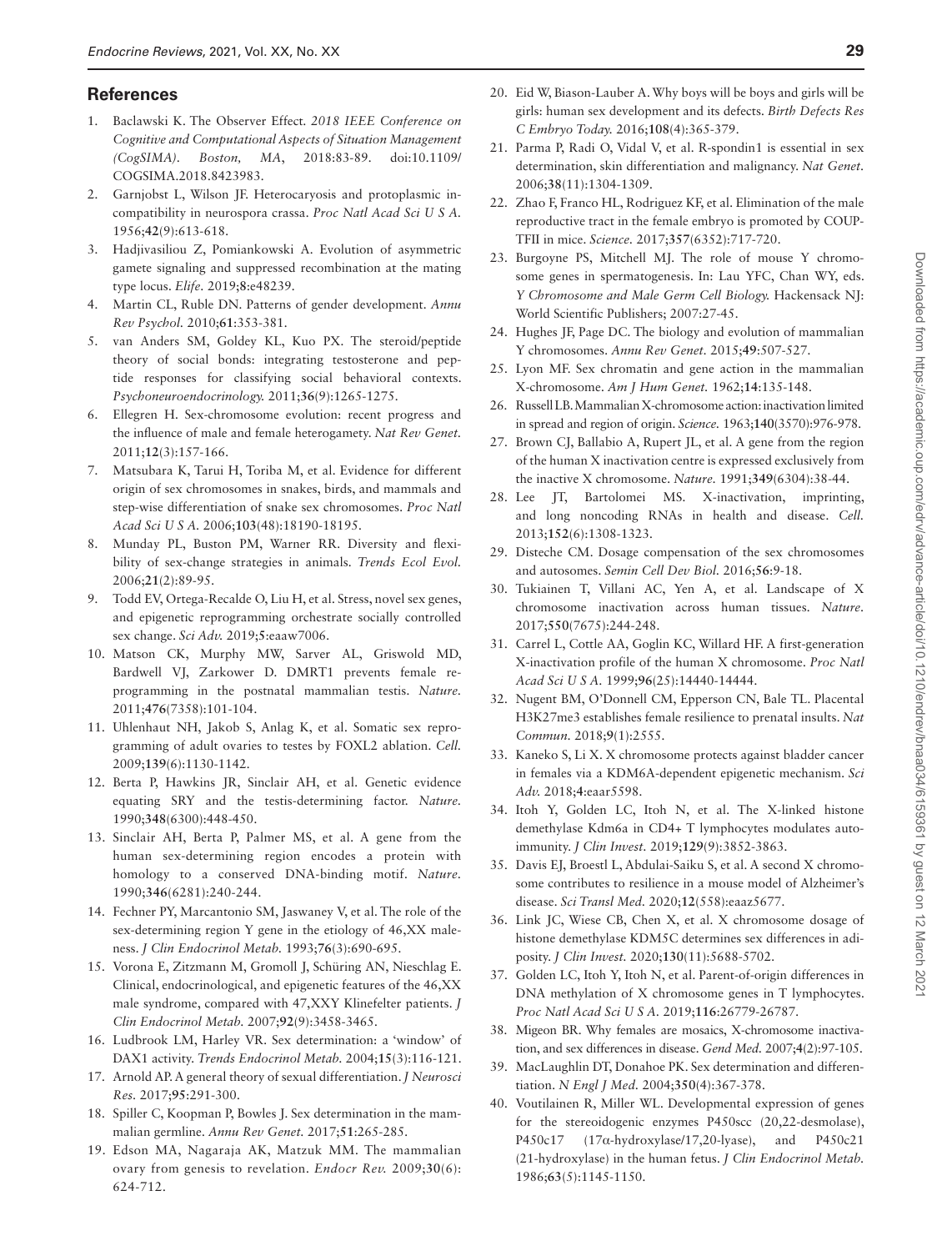- <span id="page-29-0"></span>41. Jost A. On the effects of early castration of the male rabbit embryo. *C R Seances Soc Biol Fil.* 1947;**141**(3-4):126-129.
- <span id="page-29-1"></span>42. Jost A, Vigier B, Prépin J, Perchellet JP. Studies on sex differentiation in mammals. *Recent Prog Horm Res.* 1973;**29**:1-41.
- <span id="page-29-2"></span>43. Ingraham HA, Hirokawa Y, Roberts LM, et al. Autocrine and paracrine Müllerian inhibiting substance hormone signaling in reproduction. *Recent Prog Horm Res.* 2000;**55**:53-67; discussion 67.
- <span id="page-29-3"></span>44. Lane AH, Donahoe PK. New insights into mullerian inhibiting substance and its mechanism of action. *J Endocrinol.* 1998;**158**(1):1-6.
- <span id="page-29-4"></span>45. Swain A. Ductal sex determination. *Science.* 2017;**357**(6352):648.
- <span id="page-29-5"></span>46. Flück CE, Meyer-Böni M, Pandey AV, et al. Why boys will be boys: two pathways of fetal testicular androgen biosynthesis are needed for male sexual differentiation. *Am J Hum Genet.* 2011;**89**(2):201-218.
- <span id="page-29-6"></span>47. Arlt W, Martens JW, Song M, Wang JT, Auchus RJ, Miller WL. Molecular evolution of adrenarche: structural and functional analysis of p450c17 from four primate species. *Endocrinology.* 2002;**143**(12):4665-4672.
- <span id="page-29-7"></span>48. Cutler GB Jr, Glenn M, Bush M, Hodgen GD, Graham CE, Loriaux DL. Adrenarche: a survey of rodents, domestic animals, and primates. *Endocrinology.* 1978;**103**(6):2112-2118.
- <span id="page-29-8"></span>49. Becker M, Hesse V. Minipuberty: why does it happen? *Horm Res Paediatr.* 2020;1-10.
- <span id="page-29-9"></span>50. Miller WL, Auchus RJ. The molecular biology, biochemistry, and physiology of human steroidogenesis and its disorders. *Endocr Rev.* 2011;**32**(1):81-151.
- <span id="page-29-10"></span>51. Miller WL, Bose HS. Early steps in steroidogenesis: intracellular cholesterol trafficking. *J Lipid Res.* 2011;**52**(12):2111-2135.
- <span id="page-29-11"></span>52. Mellon SH, Griffin LD. Neurosteroids: biochemistry and clinical significance. *Trends Endocrinol Metab.* 2002;**13**(1): 35-43.
- <span id="page-29-12"></span>53. Missaghian E, Kempná P, Dick B, et al. Role of DNA methylation in the tissue-specific expression of the CYP17A1 gene for steroidogenesis in rodents. *J Endocrinol.* 2009;**202**(1):99-109.
- <span id="page-29-13"></span>54. Rege J, Turcu AF, Kasa-Vubu JZ, et al. 11-Ketotestosterone is the dominant circulating bioactive androgen during normal and premature adrenarche. *J Clin Endocrinol Metab.* 2018;**103**(12):4589-4598.
- <span id="page-29-16"></span>55. Nyby JG. Reflexive testosterone release: a model system for studying the nongenomic effects of testosterone upon male behavior. *Front Neuroendocrinol.* 2008;**29**(2):199-210.
- <span id="page-29-17"></span>56. Brouillette J, Rivard K, Lizotte E, Fiset C. Sex and strain differences in adult mouse cardiac repolarization: importance of androgens. *Cardiovasc Res.* 2005;**65**(1):148-157.
- <span id="page-29-18"></span>57. Nilsson ME, Vandenput L, Tivesten Å, et al. Measurement of a comprehensive sex steroid profile in rodent serum by highsensitive gas chromatography-tandem mass spectrometry. *Endocrinology.* 2015;**156**(7):2492-2502.
- <span id="page-29-19"></span>58. Laurent MR, Hammond GL, Blokland M, et al. Sex hormonebinding globulin regulation of androgen bioactivity in vivo: validation of the free hormone hypothesis. *Sci Rep.* 2016;**6**:35539.
- <span id="page-29-20"></span>59. van Weerden WM, Bierings HG, van Steenbrugge GJ, de Jong FH, Schröder FH. Adrenal glands of mouse and rat do not synthesize androgens. *Life Sci.* 1992;**50**(12):857-861.
- <span id="page-29-14"></span>60. Morris JA, Jordan CL, Breedlove SM. Sexual differentiation of the vertebrate nervous system. *Nat Neurosci.* 2004;**7**(10):1034-1039.
- <span id="page-29-15"></span>61. McCarthy MM, Herold K, Stockman SL. Fast, furious and enduring: sensitive versus critical periods in sexual differentiation of the brain. *Physiol Behav.* 2018;**187**:13-19.
- <span id="page-29-21"></span>62. Bakker J, Brock O. Early oestrogens in shaping reproductive networks: evidence for a potential organisational role of oestradiol in female brain development. *J Neuroendocrinol.* 2010;**22**(7):728-735.
- <span id="page-29-22"></span>63. Roselli CE, Klosterman SA. Sexual differentiation of aromatase activity in the rat brain: effects of perinatal steroid exposure. *Endocrinology.* 1998;**139**(7):3193-3201.
- <span id="page-29-23"></span>64. McCarthy MM. Estradiol and the developing brain. *Physiol Rev.* 2008;**88**(1):91-124.
- <span id="page-29-24"></span>65. Bakker J, De Mees C, Douhard Q, et al. Alpha-fetoprotein protects the developing female mouse brain from masculinization and defeminization by estrogens. *Nat Neurosci.* 2006;**9**(2):220-226.
- <span id="page-29-25"></span>66. Hammond GL. Access of reproductive steroids to target tissues. *Obstet Gynecol Clin North Am.* 2002;**29**(3):411-423.
- <span id="page-29-26"></span>67. Hong H, Branham WS, Ng HW, et al. Human sex hormonebinding globulin binding affinities of 125 structurally diverse chemicals and comparison with their binding to androgen receptor, estrogen receptor, and α-fetoprotein. *Toxicol Sci.* 2015;**143**(2):333-348.
- <span id="page-29-27"></span>68. Aussel C, Masseyeff R. Comparative binding properties of rat and human alpha-fetoproteins for arachidonic acid and estradiol. *Res Commun Chem Pathol Pharmacol.* 1983;**42**(2):261-269.
- <span id="page-29-28"></span>69. Mizejewski GJ. Biological roles of alpha-fetoprotein during pregnancy and perinatal development. *Exp Biol Med (Maywood).* 2004;**229**(6):439-463.
- <span id="page-29-29"></span>70. Breedlove SM. Sexual differentiation of the human nervous system. *Annu Rev Psychol.* 1994;**45**:389-418.
- <span id="page-29-30"></span>71. Place NJ, Holekamp KE, Sisk CL, et al. Effects of prenatal treatment with antiandrogens on luteinizing hormone secretion and sex steroid concentrations in adult spotted hyenas, Crocuta crocuta. *Biol Reprod.* 2002;**67**(5):1405-1413.
- <span id="page-29-31"></span>72. Amateau SK, McCarthy MM. Induction of PGE2 by estradiol mediates developmental masculinization of sex behavior. *Nat Neurosci.* 2004;**7**(6):643-650.
- <span id="page-29-32"></span>73. Petersen SL, Krishnan S, Aggison LK, Intlekofer KA, Moura PJ. Sexual differentiation of the gonadotropin surge release mechanism: a new role for the canonical NfκB signaling pathway. *Front Neuroendocrinol.* 2012;**33**(1):36-44.
- <span id="page-29-33"></span>74. Witchel SF. Disorders of sex development. *Best Pract Res Clin Obstet Gynaecol.* 2018;**48**:90-102.
- <span id="page-29-34"></span>75. Lee PA, Houk CP, Ahmed SF, Hughes IA; International Consensus Conference on Intersex organized by the Lawson Wilkins Pediatric Endocrine Society and the European Society for Paediatric Endocrinology. Consensus statement on management of intersex disorders. International Consensus Conference on Intersex. *Pediatrics.* 2006;**118**(2):e488-e500.
- <span id="page-29-35"></span>76. Baetens D, Verdin H, De Baere E, Cools M. Update on the genetics of differences of sex development (DSD). *Best Pract Res Clin Endocrinol Metab.* 2019;**33**(3):101271.
- <span id="page-29-36"></span>77. Miller WL. Disorders in the initial steps of steroid hormone synthesis. *J Steroid Biochem Mol Biol.* 2017;**165**(Pt A):18-37.
- <span id="page-29-37"></span>78. Quigley CA, De Bellis A, Marschke KB, el-Awady MK, Wilson EM, French FS. Androgen receptor defects: historical, clinical, and molecular perspectives. *Endocr Rev.* 1995;**16**(3):271-321.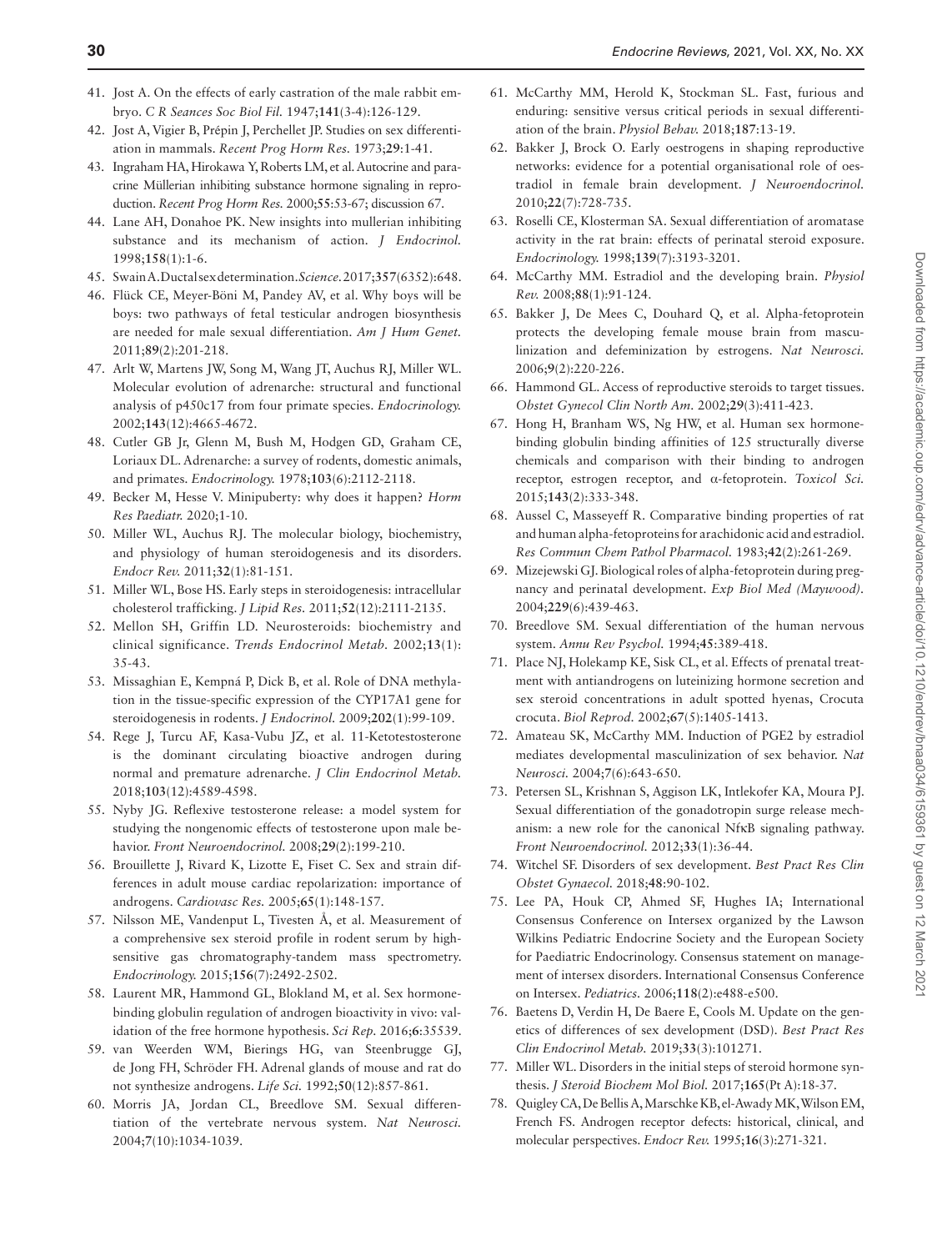- <span id="page-30-0"></span>79. Martínez-Frías ML. Developmental field defects and associations: epidemiological evidence of their relationship. *Am J Med Genet.* 1994;**49**(1):45-51.
- <span id="page-30-1"></span>80. Fontana L, Gentilin B, Fedele L, Gervasini C, Miozzo M. Genetics of Mayer-Rokitansky-Küster-Hauser (MRKH) syndrome. *Clin Genet.* 2017;**91**(2):233-246.
- <span id="page-30-2"></span>81. Hiort O, Birnbaum W, Marshall L, et al. Management of disorders of sex development. *Nat Rev Endocrinol.* 2014;**10**(9):520-529.
- <span id="page-30-3"></span>82. Achermann JC, Domenice S, Bachega TA, Nishi MY, Mendonca BB. Disorders of sex development: effect of molecular diagnostics. *Nat Rev Endocrinol.* 2015;**11**(8):478-488.
- <span id="page-30-4"></span>83. Sandberg DE, Gardner M, Callens N, Mazur T; DSD-TRN Psychosocial Workgroup, the DSD-TRN Advocacy Advisory Network, and Accord Alliance. Interdisciplinary care in disorders/differences of sex development (DSD): the psychosocial component of the DSD-Translational research network. *Am J Med Genet C Semin Med Genet.* 2017;**175**(2):279-292.
- <span id="page-30-5"></span>84. Hembree WC, Cohen-Kettenis PT, Gooren L, et al. Endocrine treatment of gender-dysphoric/gender-incongruent persons: an Endocrine Society clinical practice guideline. *J Clin Endocrinol Metab.* 2017;**102**(11):3869-3903.
- <span id="page-30-6"></span>85. Winter S, Diamond M, Green J, et al. Transgender people: health at the margins of society. *Lancet.* 2016;**388**(10042):390-400.
- <span id="page-30-7"></span>86. Johns MM, Lowry R, Andrzejewski J, et al. Transgender identity and experiences of violence victimization, substance use, suicide risk, and sexual risk behaviors among high school students - 19 states and large urban school districts, 2017. *MMWR Morb Mortal Wkly Rep.* 2019;**68**:67-71.
- 87. Rider GN, McMorris BJ, Gower AL, Coleman E, Eisenberg ME. Health and care utilization of transgender and gender nonconforming youth: a population-based study. *Pediatrics.* 2018;**141**(3):e20171683.
- <span id="page-30-8"></span>88. Herman JL, Flores AR, Brown TNT, Wilson BDM, Conron KJ. *Age of Individuals Who Identify as Transgender in the United States.* Los Angeles: The Williams Institute, UCLA School of Law; 2017.
- <span id="page-30-9"></span>89. Rosenthal SM. Approach to the patient: transgender youth: endocrine considerations. *J Clin Endocrinol Metab.* 2014;**99**(12):4379-4389.
- 90. Saraswat A, Weinand JD, Safer JD. Evidence supporting the biologic nature of gender identity. *Endocr Pract.* 2015;**21**(2):199-204.
- <span id="page-30-10"></span>91. Steensma TD, Kreukels BP, de Vries AL, Cohen-Kettenis PT. Gender identity development in adolescence. *Horm Behav.* 2013;**64**(2):288-297.
- <span id="page-30-11"></span>92. Allen LS, Hines M, Shryne JE, Gorski RA. Two sexually dimorphic cell groups in the human brain. *J Neurosci.* 1989;**9**(2):497-506.
- <span id="page-30-12"></span>93. LeVay S. A difference in hypothalamic structure between heterosexual and homosexual men. *Science.* 1991;**253**:1034-1037.
- <span id="page-30-13"></span>94. Byne W, Tobet S, Mattiace LA, et al. The interstitial nuclei of the human anterior hypothalamus: an investigation of variation with sex, sexual orientation, and HIV status. *Horm Behav.* 2001;**40**(2):86-92.
- <span id="page-30-14"></span>95. Kreukels BP, Guillamon A. Neuroimaging studies in people with gender incongruence. *Int Rev Psychiatry.* 2016;**28**(1):120-128.
- <span id="page-30-15"></span>96. Feusner JD, Lidström A, Moody TD, Dhejne C, Bookheimer SY, Savic I. Intrinsic network connectivity and own body perception in gender dysphoria. *Brain Imaging Behav.* 2017;**11**(4):964-976.
- 97. Hahn A, Kranz GS, Sladky R, et al. Testosterone affects language areas of the adult human brain. *Hum Brain Mapp.* 2016;**37**(5):1738-1748.
- <span id="page-30-16"></span>98. Luders E, Sánchez FJ, Tosun D, et al. Increased cortical thickness in male-to-female transsexualism. *J Behav Brain Sci.* 2012;**2**(3):357-362.
- <span id="page-30-17"></span>99. Burke SM, Manzouri AH, Dhejne C, et al. Testosterone effects on the brain in transgender men. *Cereb Cortex.* 2018;**28**(5):1582-1596.
- <span id="page-30-18"></span>100. Coolidge FL, Thede LL, Young SE. The heritability of gender identity disorder in a child and adolescent twin sample. *Behav Genet.* 2002;**32**(4):251-257.
- <span id="page-30-19"></span>101. Heylens G, De Cuypere G, Zucker KJ, et al. Gender identity disorder in twins: a review of the case report literature. *J Sex Med.* 2012;**9**(3):751-757.
- <span id="page-30-20"></span>102. Berenbaum SA, Meyer-Bahlburg HF. Gender development and sexuality in disorders of sex development. *Horm Metab Res.* 2015;**47**(5):361-366.
- <span id="page-30-21"></span>103. Dessens AB, Slijper FM, Drop SL. Gender dysphoria and gender change in chromosomal females with congenital adrenal hyperplasia. *Arch Sex Behav.* 2005;**34**(4):389-397.
- <span id="page-30-22"></span>104. Frisén L, Nordenström A, Falhammar H, et al. Gender role behavior, sexuality, and psychosocial adaptation in women with congenital adrenal hyperplasia due to CYP21A2 deficiency. *J Clin Endocrinol Metab.* 2009;**94**(9):3432-3439.
- <span id="page-30-23"></span>105. Meyer-Bahlburg HF, Dolezal C, Baker SW, Carlson AD, Obeid JS, New MI. Prenatal androgenization affects genderrelated behavior but not gender identity in 5-12-year-old girls with congenital adrenal hyperplasia. *Arch Sex Behav.* 2004;**33**(2):97-104.
- <span id="page-30-24"></span>106. Cohen-Kettenis PT. Gender change in 46,XY persons with 5α-reductase-2 deficiency and 17β-hydroxysteroid dehydrogenase-3 deficiency. *Arch Sex Behav.* 2005;**34**(4):399-410.
- <span id="page-30-25"></span>107. Fisher AD, Ristori J, Morelli G, Maggi M. The molecular mechanisms of sexual orientation and gender identity. *Mol Cell Endocrinol.* 2018;**467**:3-13.
- <span id="page-30-26"></span>108. Lentini E, Kasahara M, Arver S, Savic I. Sex differences in the human brain and the impact of sex chromosomes and sex hormones. *Cereb Cortex.* 2013;**23**(10):2322-2336.
- 109. Raznahan A, Lee NR, Greenstein D, et al. Globally divergent but locally convergent X- and Y-chromosome influences on cortical development. *Cereb Cortex.* 2016;**26**(1):70-79.
- <span id="page-30-27"></span>110. Raznahan A, Parikshak NN, Chandran V, et al. Sexchromosome dosage effects on gene expression in humans. *Proc Natl Acad Sci U S A.* 2018;**115**(28):7398-7403.
- <span id="page-30-28"></span>111. Savic I, Frisen L, Manzouri A, Nordenstrom A, Lindén Hirschberg A. Role of testosterone and Y chromosome genes for the masculinization of the human brain. *Hum Brain Mapp.* 2017;**38**(4):1801-1814.
- <span id="page-30-29"></span>112. Arnold AP, Chen X. What does the "four core genotypes" mouse model tell us about sex differences in the brain and other tissues? *Front Neuroendocrinol.* 2009;**30**(1):1-9.
- <span id="page-30-30"></span>113. Arnold AP. Conceptual frameworks and mouse models for studying sex differences in physiology and disease: why compensation changes the game. *Exp Neurol.* 2014;**259**:2-9.
- <span id="page-30-31"></span>114. Burgoyne PS, Arnold AP. A primer on the use of mouse models for identifying direct sex chromosome effects that cause sex differences in non-gonadal tissues. *Biol Sex Differ.* 2016;**7**:68.
- <span id="page-30-32"></span>115. Arnold AP, Cassis LA, Eghbali M, Reue K, Sandberg K. Sex hormones and sex chromosomes cause sex differences in the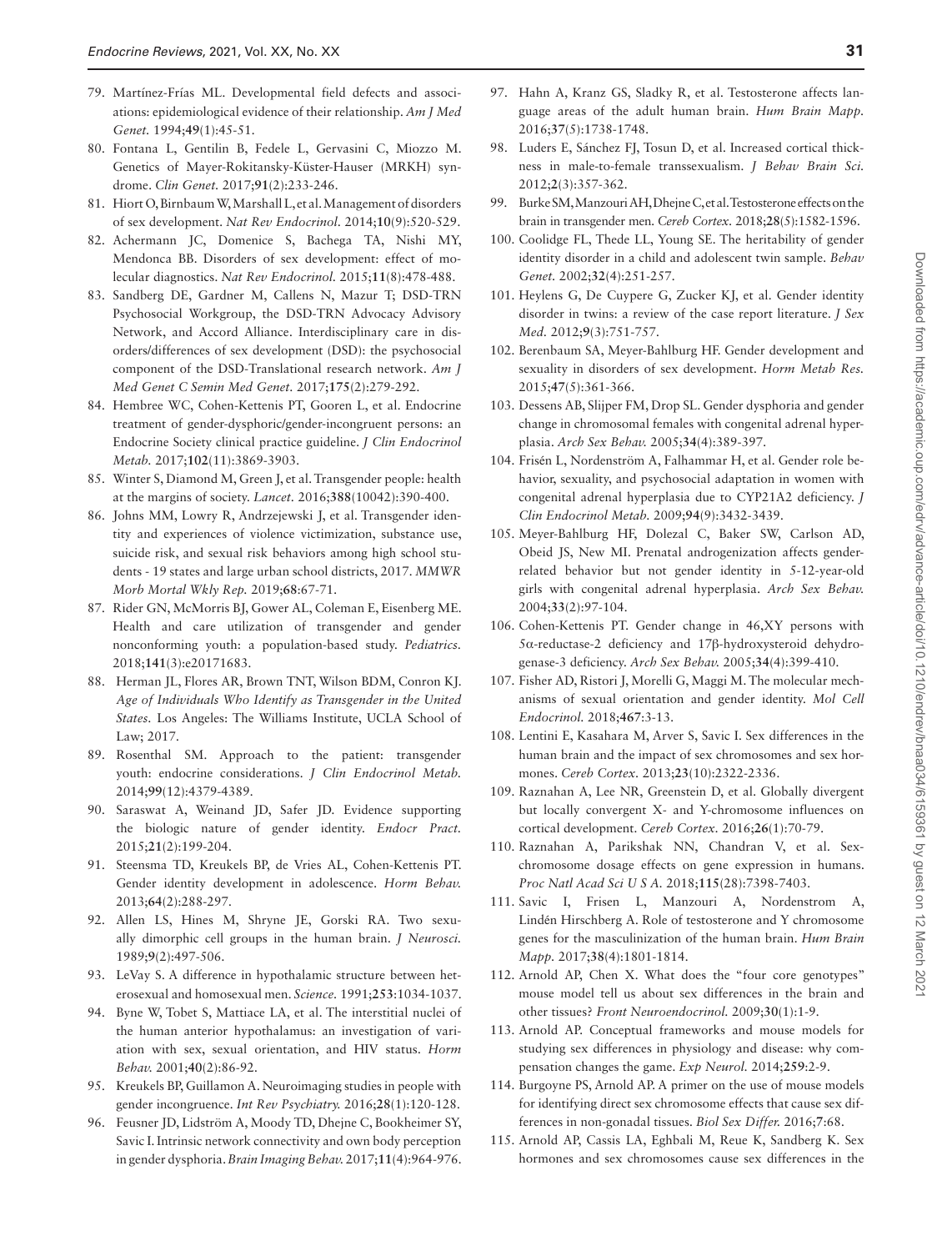development of cardiovascular diseases. *Arterioscler Thromb Vasc Biol.* 2017;**37**(5):746-756.

- <span id="page-31-9"></span>116. Arnold AP, Reue K, Eghbali M, et al. The importance of having two X chromosomes. *Philos Trans R Soc Lond B Biol Sci.* 2016;**371**(1688):20150113.
- <span id="page-31-10"></span>117. Umar S, Cunningham CM, Itoh Y, et al. The Y chromosome plays a protective role in experimental hypoxic pulmonary hypertension. *Am J Respir Crit Care Med.* 2018;**197**(7):952-955.
- <span id="page-31-11"></span>118. Shpargel KB, Sengoku T, Yokoyama S, Magnuson T. UTX and UTY demonstrate histone demethylase-independent function in mouse embryonic development. *Plos Genet.* 2012;**8**(9):e1002964.
- <span id="page-31-12"></span>119. Li J, Chen X, McClusky R, et al. The number of X chromosomes influences protection from cardiac ischaemia/reperfusion injury in mice: one X is better than two. *Cardiovasc Res.* 2014;**102**(3):375-384.
- <span id="page-31-13"></span>120. Ji H, Zheng W, Wu X, et al. Sex chromosome effects unmasked in angiotensin II-induced hypertension. *Hypertension.* 2010;**55**(5):1275-1282.
- <span id="page-31-0"></span>121. Arnold AP. The end of gonad-centric sex determination in mammals. *Trends Genet.* 2012;**28**(2):55-61.
- <span id="page-31-1"></span>122. Lowe R, Gemma C, Rakyan VK, Holland ML. Sexually dimorphic gene expression emerges with embryonic genome activation and is dynamic throughout development. *BMC Genomics.* 2015;**16**:295.
- <span id="page-31-2"></span>123. Arnold AP. Rethinking sex determination of non-gonadal tissues. *Curr Top Dev Biol.* 2019;**134**:289-315.
- <span id="page-31-3"></span>124. Shansky RM. Are hormones a "female problem" for animal research? *Science.* 2019;**364**(6443):825-826.
- <span id="page-31-4"></span>125. Exploring the biological contributions to human health: does sex matter? *J Womens Health Gend Based Med.* 2001;**10**:433-439.
- <span id="page-31-5"></span>126. T'Sjoen G, Arcelus J, Gooren L, Klink DT, Tangpricha V. Endocrinology of transgender medicine. *Endocr Rev.* 2019;**40**(1):97-117.
- <span id="page-31-6"></span>127. Hasdemir B, Mhaske P, Paruthiyil S, et al. Sex- and corticotropinreleasing factor receptor 2- dependent actions of urocortin 1 during inflammation. *Am J Physiol Regul Integr Comp Physiol.* 2016;**310**(11):R1244-R1257.
- <span id="page-31-35"></span>128. Kubat E, Mahajan S, Liao M, et al. Corticotropin-releasing factor receptor 2 mediates sex-specific cellular stress responses. *Mol Med.* 2013;**19**:212-222.
- <span id="page-31-7"></span>129. Paruthiyil S, Hagiwara SI, Kundassery K, Bhargava A. Sexually dimorphic metabolic responses mediated by CRF2 receptor during nutritional stress in mice. *Biol Sex Differ.* 2018;**9**(1):49.
- <span id="page-31-8"></span>130. Sorge RE, Martin LJ, Isbester KA, et al. Olfactory exposure to males, including men, causes stress and related analgesia in rodents. *Nat Methods.* 2014;**11**(6):629-632.
- <span id="page-31-14"></span>131. Chen P, Hong W. Neural circuit mechanisms of social behavior. *Neuron.* 2018;**98**(1):16-30.
- <span id="page-31-15"></span>132. Brown GR, Laland KN, Mulder MB. Bateman's principles and human sex roles. *Trends Ecol Evol.* 2009;**24**(6):297-304.
- <span id="page-31-16"></span>133. Archer J. Does sexual selection explain human sex differences in aggression? *Behav Brain Sci.* 2009;**32**:249-266; discussion 266-311.
- <span id="page-31-17"></span>134. Rutter M, Caspi A, Moffitt TE. Using sex differences in psychopathology to study causal mechanisms: unifying issues and research strategies. *J Child Psychol Psychiatry.* 2003;**44**(8):1092-1115.
- <span id="page-31-18"></span>135. Crossley NA, Fox PT, Bullmore ET. Meta-connectomics: human brain network and connectivity meta-analyses. *Psychol Med.* 2016;**46**(5):897-907.
- <span id="page-31-19"></span>136. Giedd JN, Raznahan A, Mills KL, Lenroot RK. Review: magnetic resonance imaging of male/female differences in human adolescent brain anatomy. *Biol Sex Differ.* 2012;**3**(1):19.
- <span id="page-31-20"></span>137. Qiu LR, Fernandes DJ, Szulc-Lerch KU, et al. Mouse MRI shows brain areas relatively larger in males emerge before those larger in females. *Nat Commun.* 2018;**9**(1):2615.
- <span id="page-31-21"></span>138. Swanson LW, Bota M. Foundational model of structural connectivity in the nervous system with a schema for wiring diagrams, connectome, and basic plan architecture. *Proc Natl Acad Sci U S A.* 2010;**107**(48):20610-20617.
- <span id="page-31-22"></span>139. Chen K, Azeez A, Chen DY, Biswal BB. Resting-State Functional Connectivity: Signal Origins and Analytic Methods. *Neuroimaging Clin N Am.* 2020;**30**(1):15-23.
- <span id="page-31-23"></span>140. Smith SM, Vidaurre D, Beckmann CF, et al. Functional connectomics from resting-state fMRI. *Trends Cogn Sci.* 2013;**17**(12):666-682.
- <span id="page-31-24"></span>141. Basser PJ, Pierpaoli C. Microstructural and physiological features of tissues elucidated by quantitative-diffusion-tensor MRI. *J Magn Reson B.* 1996;**111**(3):209-219.
- <span id="page-31-25"></span>142. Hagmann P, Cammoun L, Gigandet X, et al. Mapping the structural core of human cerebral cortex. *Plos Biol.* 2008;**6**(7):e159.
- 143. Mori S, Crain BJ, Chacko VP, van Zijl PC. Three-dimensional tracking of axonal projections in the brain by magnetic resonance imaging. *Ann Neurol.* 1999;**45**(2):265-269.
- <span id="page-31-26"></span>144. Savic I, Arver S. Sex differences in cortical thickness and their possible genetic and sex hormonal underpinnings. *Cereb Cortex.* 2014;**24**(12):3246-3257.
- <span id="page-31-27"></span>145. Gerhard S, Daducci A, Lemkaddem A, Meuli R, Thiran JP, Hagmann P. The connectome viewer toolkit: an open source framework to manage, analyze, and visualize connectomes. *Front Neuroinform.* 2011;**5**:3.
- <span id="page-31-28"></span>146. Glasser MF, Smith SM, Marcus DS, et al. The Human Connectome Project's neuroimaging approach. *Nat Neurosci.* 2016;**19**(9):1175-1187.
- <span id="page-31-29"></span>147. Shen X, Finn ES, Scheinost D, et al. Using connectome-based predictive modeling to predict individual behavior from brain connectivity. *Nat Protoc.* 2017;**12**(3):506-518.
- <span id="page-31-30"></span>148. Lotze M, Domin M, Gerlach FH, et al. Novel findings from 2838 adult brains on sex differences in gray matter brain volume. *Sci Rep.* 2019;**9**(1):1671.
- <span id="page-31-31"></span>149. Ritchie SJ, Cox SR, Shen X, et al. Sex differences in the adult human brain: evidence from 5216 UK Biobank participants. *Cereb Cortex.* 2018;**28**(8):2959-2975.
- <span id="page-31-32"></span>150. Knickmeyer RC, Xia K, Lu Z, et al. Impact of demographic and obstetric factors on infant brain volumes: a population neuroscience study. *Cereb Cortex.* 2017;**27**(12):5616-5625.
- <span id="page-31-33"></span>151. Lenroot RK, Gogtay N, Greenstein DK, et al. Sexual dimorphism of brain developmental trajectories during childhood and adolescence. *Neuroimage.* 2007;**36**(4):1065-1073.
- <span id="page-31-34"></span>152. Giedd JN, Raznahan A, Alexander-Bloch A, Schmitt E, Gogtay N, Rapoport JL. Child psychiatry branch of the National Institute of Mental Health longitudinal structural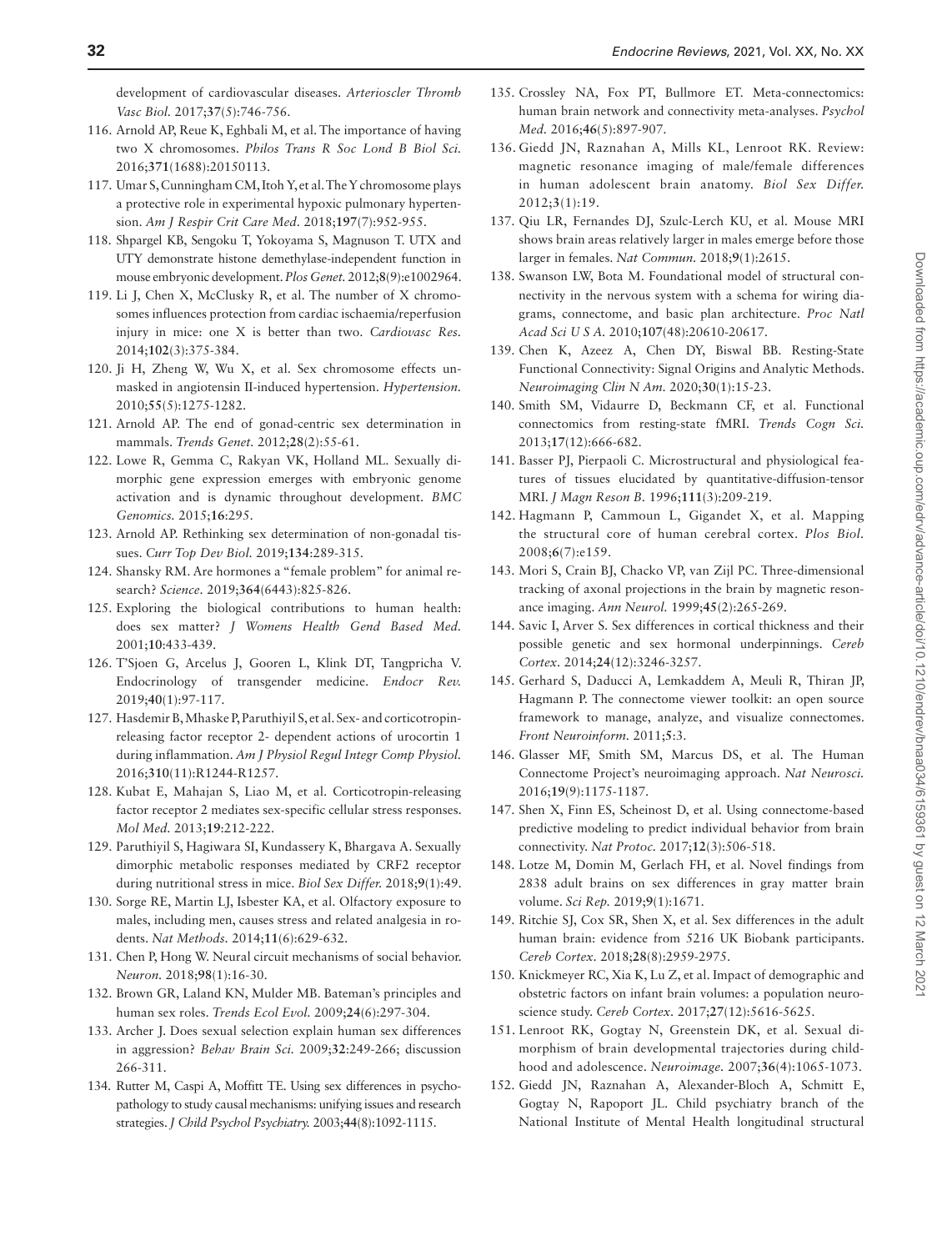magnetic resonance imaging study of human brain development. *Neuropsychopharmacology.* 2015;**40**(1):43-49.

- <span id="page-32-0"></span>153. Kuczmarski RJ, Ogden CL, Guo SS, et al. 2000 CDC growth charts for the United States: methods and development. *Vital Health Stat 11.* 2002;1-190.
- <span id="page-32-1"></span>154. Mutlu AK, Schneider M, Debbané M, Badoud D, Eliez S, Schaer M. Sex differences in thickness, and folding developments throughout the cortex. *Neuroimage.* 2013;**82**:200-207.
- <span id="page-32-2"></span>155. Liu S, Seidlitz J, Blumenthal JD, Clasen LS, Raznahan A. Integrative structural, functional, and transcriptomic analyses of sex-biased brain organization in humans. *Proc Natl Acad Sci U S A.* 2020;**117**(31):18788-18798.
- <span id="page-32-3"></span>156. Ruigrok AN, Salimi-Khorshidi G, Lai MC, et al. A metaanalysis of sex differences in human brain structure. *Neurosci Biobehav Rev.* 2014;**39**:34-50.
- <span id="page-32-4"></span>157. Raznahan A, Lue Y, Probst F, et al. Triangulating the sexually dimorphic brain through high-resolution neuroimaging of murine sex chromosome aneuploidies. *Brain Struct Funct.* 2015;**220**(6):3581-3593.
- <span id="page-32-5"></span>158. Fish AM, Nadig A, Seidlitz J, et al. Sex-biased trajectories of amygdalo-hippocampal morphology change over human development. *Neuroimage.* 2020;**204**:116122.
- <span id="page-32-6"></span>159. Herting MM, Maxwell EC, Irvine C, Nagel BJ. The impact of sex, puberty, and hormones on white matter microstructure in adolescents. *Cereb Cortex.* 2012;**22**(9):1979-1992.
- <span id="page-32-7"></span>160. Sporns O, Tononi G, Kötter R. The human connectome: a structural description of the human brain. *Plos Comput Biol.* 2005;**1**(4):e42.
- <span id="page-32-8"></span>161. Tunc B, Solmaz B, Parker D, et al. Establishing a link between sexrelated differences in the structural connectome and behaviour. *Philos Trans R Soc Lond B Biol Sci.* 2016;**371**(1688):20150111.
- <span id="page-32-9"></span>162. Ingalhalikar M, Smith A, Parker D, et al. Sex differences in the structural connectome of the human brain. *Proc Natl Acad Sci U S A.* 2014;**111**(2):823-828.
- <span id="page-32-10"></span>163. Gur RC, Richard J, Calkins ME, et al. Age group and sex differences in performance on a computerized neurocognitive battery in children age 8–21. *Neuropsychology.* 2012;**26**(2):251-265.
- <span id="page-32-11"></span>164. Zhang C, Cahill ND, Arbabshirani MR, White T, Baum SA, Michael AM. Sex and age effects of functional connectivity in early adulthood. *Brain Connect.* 2016;**6**.
- <span id="page-32-12"></span>165. Girvan M, Newman ME. Community structure in social and biological networks. *Proc Natl Acad Sci U S A.* 2002;**99**(12):7821-7826.
- <span id="page-32-13"></span>166. Tononi G, Sporns O, Edelman GM. A measure for brain complexity: relating functional segregation and integration in the nervous system. *Proc Natl Acad Sci U S A.* 1994;**91**(11):5033-5037.
- <span id="page-32-14"></span>167. Schwarz AJ, Gozzi A, Bifone A. Community structure and modularity in networks of correlated brain activity. *Magn Reson Imaging.* 2008;**26**(7):914-920.
- <span id="page-32-15"></span>168. Moreno-Briseño P, Díaz R, Campos-Romo A, Fernandez-Ruiz J. Sex-related differences in motor learning and performance. *Behav Brain Funct.* 2010;**6**:74.
- <span id="page-32-16"></span>169. Hedges LV, Nowell A. Sex differences in mental test scores, variability, and numbers of high-scoring individuals. *Science.* 1995;**269**(5220):41-45.
- <span id="page-32-17"></span>170. Voyer D, Voyer S, Bryden MP. Magnitude of sex differences in spatial abilities: a meta-analysis and consideration of critical variables. *Psychol Bull.* 1995;**117**(2):250-270.
- <span id="page-32-18"></span>171. Maguire EA, Gadian DG, Johnsrude IS, et al. Navigationrelated structural change in the hippocampi of taxi drivers. *Proc Natl Acad Sci U S A.* 2000;**97**(8):4398-4403.
- <span id="page-32-19"></span>172. Maguire EA, Woollett K, Spiers HJ. London taxi drivers and bus drivers: a structural MRI and neuropsychological analysis. *Hippocampus.* 2006;**16**(12):1091-1101.
- <span id="page-32-20"></span>173. Draganski B, Gaser C, Busch V, Schuierer G, Bogdahn U, May A. Neuroplasticity: changes in grey matter induced by training. *Nature.* 2004;**427**(6972):311-312.
- 174. Gaser C, Schlaug G. Gray matter differences between musicians and nonmusicians. *Ann N Y Acad Sci.* 2003;**999**:514-517.
- 175. Mechelli A, Crinion JT, Noppeney U, et al. Neurolinguistics: structural plasticity in the bilingual brain. *Nature.* 2004;**431**(7010):757.
- <span id="page-32-21"></span>176. Schlegel AA, Rudelson JJ, Tse PU. White matter structure changes as adults learn a second language. *J Cogn Neurosci.* 2012;**24**(8):1664-1670.
- <span id="page-32-22"></span>177. Clayton JA. Applying the new SABV (sex as a biological variable) policy to research and clinical care. *Physiol Behav.* 2018;**187**:2-5.
- <span id="page-32-23"></span>178. Hallam J, Boswell RG, DeVito EE, Kober H. Gender-related differences in food craving and obesity. *Yale J Biol Med.* 2016;**89**(2):161-173.
- <span id="page-32-24"></span>179. Striegel-Moore RH, Rosselli F, Perrin N, et al. Gender difference in the prevalence of eating disorder symptoms. *Int J Eat Disord.* 2009;**42**(5):471-474.
- <span id="page-32-25"></span>180. Pursey KM, Stanwell P, Callister RJ, Brain K, Collins CE, Burrows TL. Neural responses to visual food cues according to weight status: a systematic review of functional magnetic resonance imaging studies. *Front Nutr.* 2014;**1**:7.
- <span id="page-32-26"></span>181. Cepeda-Benito A, Fernandez MC, Moreno S. Relationship of gender and eating disorder symptoms to reported cravings for food: construct validation of state and trait craving questionnaires in Spanish. *Appetite.* 2003;**40**(1):47-54.
- <span id="page-32-27"></span>182. Imperatori C, Innamorati M, Tamburello S, et al. Gender differences in food craving among overweight and obese patients attending low energy diet therapy: a matched case-control study. *Eat Weight Disord.* 2013;**18**(3):297-303.
- <span id="page-32-28"></span>183. Zellner DA, Garriga-Trillo A, Rohm E, Centeno S, Parker S. Food liking and craving: a cross-cultural approach. *Appetite.* 1999;**33**(1):61-70.
- <span id="page-32-30"></span>184. Lafay L, Thomas F, Mennen L, et al.; Fleurbaix Laventie Ville Santé Study Group. Gender differences in the relation between food cravings and mood in an adult community: results from the fleurbaix laventie ville santé study. *Int J Eat Disord.* 2001;**29**(2):195-204.
- <span id="page-32-29"></span>185. Pelchat ML. Food cravings in young and elderly adults. *Appetite.* 1997;**28**(2):103-113.
- <span id="page-32-31"></span>186. Wang GJ, Volkow ND, Telang F, et al. Evidence of gender differences in the ability to inhibit brain activation elicited by food stimulation. *Proc Natl Acad Sci U S A.* 2009;**106**(4):1249-1254.
- <span id="page-32-32"></span>187. Croll J, Neumark-Sztainer D, Story M, Ireland M. Prevalence and risk and protective factors related to disordered eating behaviors among adolescents: relationship to gender and ethnicity. *J Adolesc Health.* 2002;**31**(2):166-175.
- <span id="page-32-33"></span>188. Kenny PJ. Reward mechanisms in obesity: new insights and future directions. *Neuron.* 2011;**69**(4):664-679.
- <span id="page-32-34"></span>189. Saper CB, Chou TC, Elmquist JK. The need to feed: homeostatic and hedonic control of eating. *Neuron.* 2002;**36**(2):199-211.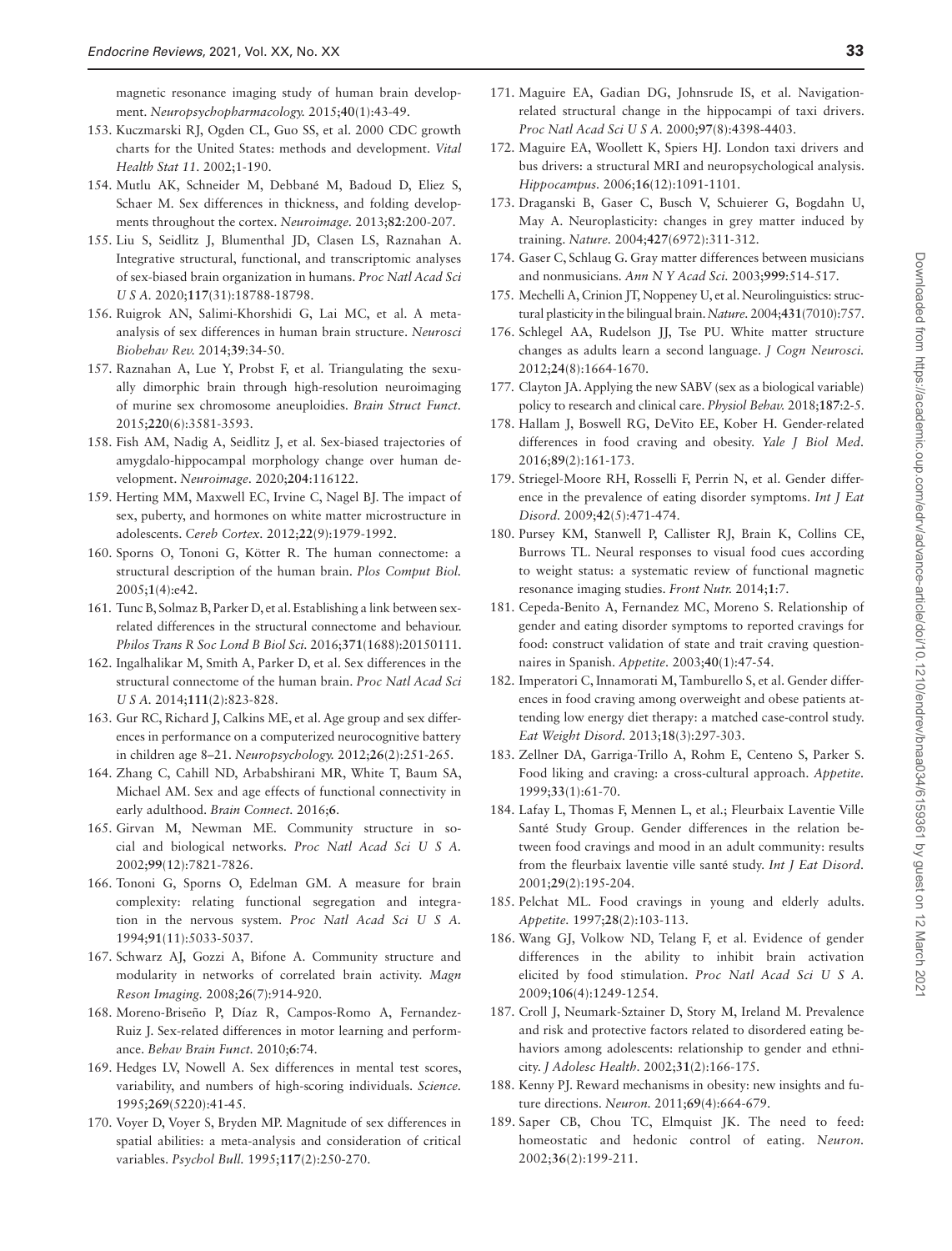- 190. Zheng H, Berthoud HR. Eating for pleasure or calories. *Curr Opin Pharmacol.* 2007;**7**(6):607-612.
- <span id="page-33-0"></span>191. Ziauddeen H, Alonso-Alonso M, Hill JO, Kelley M, Khan NA. Obesity and the neurocognitive basis of food reward and the control of intake. *Adv Nutr.* 2015;**6**(4):474-486.
- <span id="page-33-1"></span>192. Gupta AM, EA, Sanmiguel CP, et al. Patterns of brain structural connectivity differentiate normal weight from overweight subjects. *Neuroimage Clin.* 2015;**7**:506-517.
- <span id="page-33-2"></span>193. Yokum SN, J, Stice E. Attentional bias to food images associated with elevated weight and future weight gain: an fMRI study. *Obesity (Silver Spring).* 2011;**19**:1775-1783.
- 194. Stoeckel LE, Weller RE, Cook 3rd EW, Twieg DB, Knowlton RC, Cox JE. Widespread reward-system activation in obese women in response to pictures of high-calorie foods. *Neuroimage.* 2008;**41**:636-647.
- 195. Dimitropoulos AT, Tkach J, Ho A, Kennedy J. Greater corticolimbic activation to high-calorie food cues after eating in obese vs. normal-weight adults. *Appetite.* 2012;**58**(1):303-312.
- <span id="page-33-3"></span>196. Martin LE, Holsen LM, Chambers RJ, et al. Neural mechanisms associated with food motivation in obese and healthy weight adults. *Obesity (Silver Spring)*. 2010;**18**:254-260.
- <span id="page-33-4"></span>197. Stice E, Spoor S, Bohon C, Veldhuizen MG, Small DM. Relation of reward from food intake and anticipated food intake to obesity: a functional magnetic resonance imaging study. *J Abnorm Psychol.* 2008;**117**(4):924-935.
- 198. Connolly L, Coveleskie K, Kilpatrick LA, et al. Differences in brain responses between lean and obese women to a sweetened drink. *Neurogastroenterol Motil.* 2013;**25**(7):579-e460.
- <span id="page-33-5"></span>199. Bragulat V, Dzemidzic M, Bruno C, et al. Food-related odor probes of brain reward circuits during hunger: a pilot FMRI study. *Obesity (Silver Spring).* 2010;**18**(8):1566-1571.
- <span id="page-33-6"></span>200. Haase L, Green E, Murphy C. Males and females show differential brain activation to taste when hungry and sated in gustatory and reward areas. *Appetite.* 2011;**57**(2):421-434.
- 201. Melasch J, Rullmann M, Hilbert A, et al. Sex differences in serotonin-hypothalamic connections underpin a diminished sense of emotional well-being with increasing body weight. *Int J Obes (Lond).* 2016;**40**(8):1268-1277.
- <span id="page-33-7"></span>202. Cornier MA, Salzberg AK, Endly DC, Bessesen DH, Tregellas JR. Sex-based differences in the behavioral and neuronal responses to food. *Physiol Behav.* 2010;**99**(4):538-543.
- <span id="page-33-8"></span>203. Geliebter A, Pantazatos SP, McOuatt H, Puma L, Gibson CD, Atalayer D. Sex-based fMRI differences in obese humans in response to high vs. low energy food cues. *Behav Brain Res.* 2013;**243**:91-96.
- <span id="page-33-9"></span>204. Gupta A, Mayer EA, Hamadani K, et al. Sex differences in the influence of body mass index on anatomical architecture of brain networks. *Int J Obes (2005)*. 2017.
- <span id="page-33-10"></span>205. Gupta A, Mayer EA, Labus JS, et al. Sex commonalities and differences in obesity-related alterations in intrinsic brain activity and connectivity. *Obesity (Silver Spring).* 2018;**26**(2):340-350.
- <span id="page-33-11"></span>206. Polanczyk G, de Lima MS, Horta BL, Biederman J, Rohde LA. The worldwide prevalence of ADHD: a systematic review and metaregression analysis. *Am J Psychiatry.* 2007;**164**(6):942-948.
- <span id="page-33-12"></span>207. Remes O, Brayne C, van der Linde R, Lafortune L. A systematic review of reviews on the prevalence of anxiety disorders in adult populations. *Brain Behav.* 2016;**6**(7):e00497.
- <span id="page-33-13"></span>208. Smink FRE, van Hoeken D, Dijkstra JK, Deen M, Oldehinkel AJ, Hoek HW. Self-esteem and peer-perceived social status in early adolescence and prediction of eating pathology in young adulthood. *Int J Eat Disord.* 2018;**51**(8):852-862.
- <span id="page-33-14"></span>209. Riedel BC, Thompson PM, Brinton RD. Age, APOE and sex: triad of risk of Alzheimer's disease. *J Steroid Biochem Mol Biol.* 2016;**160**:134-147.
- <span id="page-33-15"></span>210. Cahill L. Why sex matters for neuroscience. *Nat Rev Neurosci.* 2006;**7**(6):477-484.
- <span id="page-33-16"></span>211. Corre C, Friedel M, Vousden DA, et al. Separate effects of sex hormones and sex chromosomes on brain structure and function revealed by high-resolution magnetic resonance imaging and spatial navigation assessment of the Four Core Genotype mouse model. *Brain Struct Funct.* 2016;**221**(2):997-1016.
- <span id="page-33-17"></span>212. Mankiw C, Park MTM, Reardon PK, et al. Allometric analysis detects brain size-independent effects of sex and sex chromosome complement on human cerebellar organization. *J Neurosci.* 2017;**37**(21):5221-5231.
- <span id="page-33-18"></span>213. Joel D, Berman Z, Tavor I, et al. Sex beyond the genitalia: the human brain mosaic. *Proc Natl Acad Sci U S A.* 2015;**112**(50):15468-15473.
- <span id="page-33-19"></span>214. Wierenga LM, Bos MGN, Schreuders E, et al. Unraveling age, puberty and testosterone effects on subcortical brain development across adolescence. *Psychoneuroendocrinology.* 2018;**91**:105-114.
- <span id="page-33-20"></span>215. Mueller SC, Landré L, Wierckx K, T'Sjoen G. A structural magnetic resonance imaging study in transgender persons on cross-sex hormone therapy. *Neuroendocrinology.* 2017;**105**(2):123-130.
- <span id="page-33-21"></span>216. Merke DP, Fields JD, Keil MF, Vaituzis AC, Chrousos GP, Giedd JN. Children with classic congenital adrenal hyperplasia have decreased amygdala volume: potential prenatal and postnatal hormonal effects. *J Clin Endocrinol Metab.* 2003;**88**(4):1760-1765.
- <span id="page-33-22"></span>217. Martin CR, Osadchiy V, Kalani A, Mayer EA. The braingut-microbiome axis. *Cell Mol Gastroenterol Hepatol.* 2018;**6**(2):133-148.
- <span id="page-33-23"></span>218. Hagiwara SI, Kaushal E, Paruthiyil S, Pasricha PJ, Hasdemir B, Bhargava A. Gastric corticotropin-releasing factor influences mast cell infiltration in a rat model of functional dyspepsia. *Plos One.* 2018;**13**(9):e0203704.
- <span id="page-33-24"></span>219. Kessler RC, Petukhova M, Sampson NA, Zaslavsky AM, Wittchen H -U. Twelve-month and lifetime prevalence and lifetime morbid risk of anxiety and mood disorders in the United States. *Int J Methods Psychiatr Res.* 2012;**21**(3):169-184.
- 220. Tesic A, Rodgers S, Müller M, et al. Sex differences in neurodevelopmental and common mental disorders examined from three epidemiological perspectives. *Psychiatry Res.* 2019;**278**:213-217.
- <span id="page-33-25"></span>221. Pinares-Garcia P, Stratikopoulos M, Zagato A, Loke H, Lee J. Sex: a significant risk factor for neurodevelopmental and neurodegenerative disorders. *Brain Sci.* 2018;**8**:154.
- <span id="page-33-26"></span>222. Kokras N, Hodes GE, Bangasser DA, Dalla C. Sex differences in the hypothalamic–pituitary–adrenal axis: an obstacle to antidepressant drug development? *Br J Pharmacol.* 2019;176 (21):4090-4106.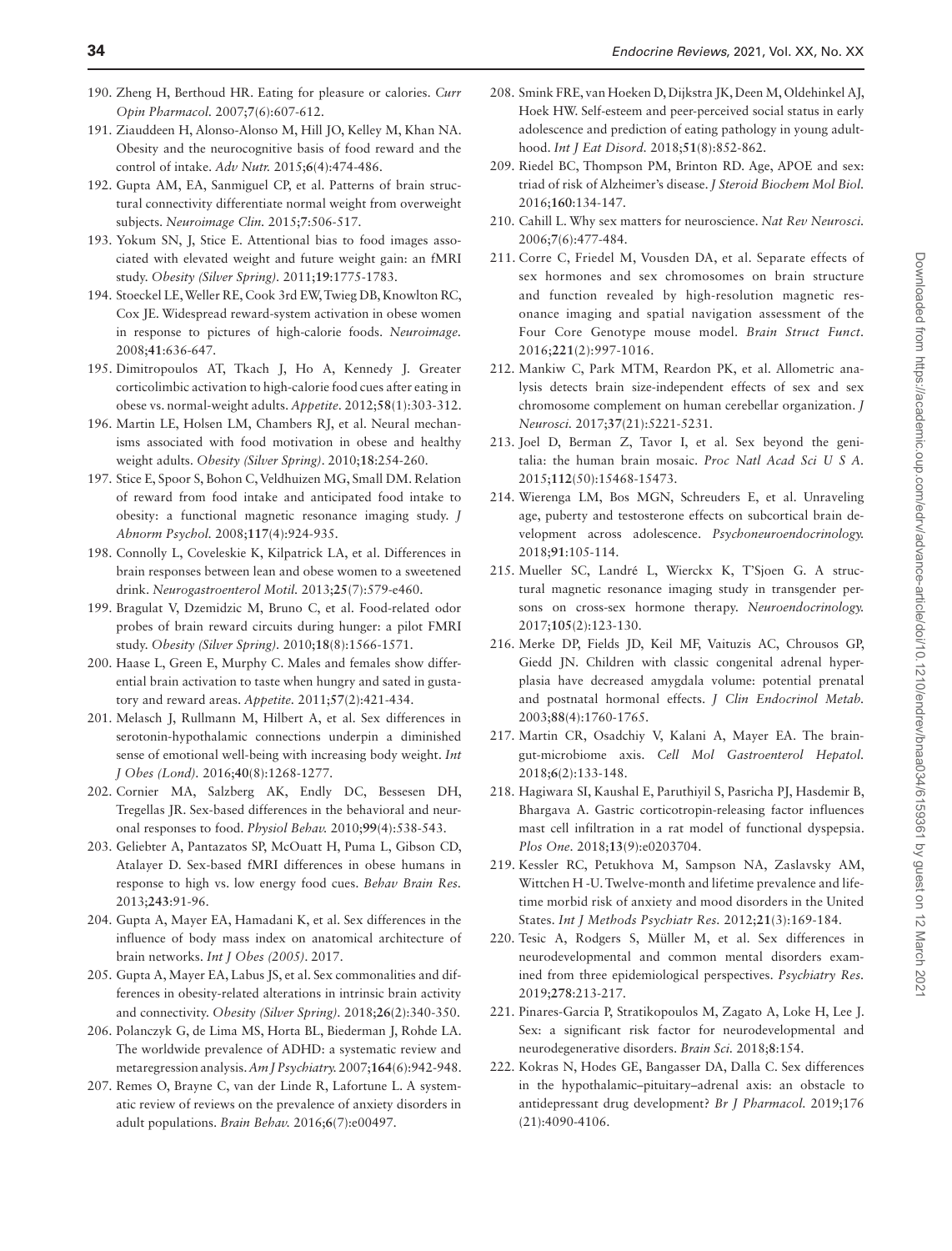- <span id="page-34-0"></span>223. Cahill L, Aswad D. Sex influences on the brain: an issue whose time has come. *Neuron.* 2015;**88**(6):1084-1085.
- <span id="page-34-1"></span>224. Mendrek A, Mancini-Marïe A. Sex/gender differences in the brain and cognition in schizophrenia. *Neurosci Biobehav Rev.* 2016;**67**:57-78.
- <span id="page-34-2"></span>225. Bray GA, Heisel WE, Afshin A, et al. The science of obesity management: an Endocrine Society scientific statement. *Endocr Rev.* 2018;**39**(2):79-132.
- <span id="page-34-3"></span>226. Gartner DR, Taber DR, Hirsch JA, Robinson WR. The spatial distribution of gender differences in obesity prevalence differs from overall obesity prevalence among US adults. *Ann Epidemiol.* 2016;**26**(4):293-298.
- <span id="page-34-4"></span>227. Hales CM, Fryar CD, Carroll MD, Freedman DS, Ogden CL. Trends in obesity and severe obesity prevalence in US youth and adults by sex and age, 2007–2008 to 2015–2016. *JAMA.* 2018;**319**:1723-1725.
- <span id="page-34-5"></span>228. Mond JM, Baune BT. Overweight, medical comorbidity and health-related quality of life in a community sample of women and men. *Obesity (Silver Spring).* 2009;**17**(8):1627-1634.
- <span id="page-34-6"></span>229. Lovejoy JC, Sainsbury A; Stock Conference 2008 Working Group. Sex differences in obesity and the regulation of energy homeostasis. *Obes Rev.* 2009;**10**(2):154-167.
- <span id="page-34-7"></span>230. Kelly T, Yang W, Chen CS, Reynolds K, He J. Global burden of obesity in 2005 and projections to 2030. *Int J Obes (Lond).* 2008;**32**:1431-1437.
- <span id="page-34-8"></span>231. Power ML, Schulkin J. Sex differences in fat storage, fat metabolism, and the health risks from obesity: possible evolutionary origins. *Br J Nutr.* 2008;**99**(5):931-940.
- <span id="page-34-9"></span>232. Weltens N, Iven J, Van Oudenhove L, Kano M. The gut-brain axis in health neuroscience: implications for functional gastrointestinal disorders and appetite regulation. *Ann N Y Acad Sci.* 2018;**1428**(1):129-150.
- <span id="page-34-10"></span>233. Leigh SJ, Morris MJ. Diet, inflammation and the gut microbiome: Mechanisms for obesity-associated cognitive impairment. *Biochim Biophys Acta Mol Basis Dis.* 2020;**1866**(6):165767.
- <span id="page-34-11"></span>234. Torres-Fuentes C, Schellekens H, Dinan TG, Cryan JF. The microbiota-gut-brain axis in obesity. *Lancet Gastroenterol Hepatol.* 2017;**2**(10):747-756.
- <span id="page-34-12"></span>235. Shreiner AB, Kao JY, Young VB. The gut microbiome in health and in disease. *Curr Opin Gastroenterol.* 2015;**31**(1):69-75.
- 236. Osadchiy V, Martin CR, Mayer EA. The gut-brain axis and the microbiome: mechanisms and clinical implications. *Clin Gastroenterol Hepatol.* 2019;**17**(2):322-332.
- <span id="page-34-13"></span>237. Dong TS, Gupta A. Influence of early life, diet, and the environment on the microbiome. *Clin Gastroenterol Hepatol.* 2019;**17**(2):231-242.
- <span id="page-34-14"></span>238. Jašarević E, Morrison KE, Bale TL. Sex differences in the gut microbiome-brain axis across the lifespan. *Philos Trans R Soc Lond B Biol Sci.* 2016;**371**(1688):20150122.
- <span id="page-34-15"></span>239. Markle JG, Frank DN, Mortin-Toth S, et al. Sex differences in the gut microbiome drive hormone-dependent regulation of autoimmunity. *Science.* 2013;**339**(6123):1084-1088.
- <span id="page-34-16"></span>240. Yurkovetskiy L, Burrows M, Khan AA, et al. Gender bias in autoimmunity is influenced by microbiota. *Immunity.* 2013;**39**(2):400-412.
- <span id="page-34-17"></span>241. Yatsunenko T, Rey FE, Manary MJ, et al. Human gut microbiome viewed across age and geography. *Nature.* 2012;**486**(7402):222-227.
- <span id="page-34-18"></span>242. Collins SM, Kassam Z, Bercik P. The adoptive transfer of behavioral phenotype via the intestinal microbiota: experimental evidence and clinical implications. *Curr Opin Microbiol.* 2013;**16**(3):240-245.
- <span id="page-34-19"></span>243. Chen KL, Madak-Erdogan Z. Estrogen and microbiota crosstalk: should we pay attention? *Trends Endocrinol Metab.* 2016;**27**(11):752-755.
- <span id="page-34-20"></span>244. Plottel CS, Blaser MJ. Microbiome and malignancy. *Cell Host Microbe.* 2011;**10**(4):324-335.
- <span id="page-34-21"></span>245. Moser VA, Pike CJ. Obesity and sex interact in the regulation of Alzheimer's disease. *Neurosci Biobehav Rev.* 2016;**67**:102-118.
- <span id="page-34-22"></span>246. Stachowiak G, Pertyński T, Pertyńska-Marczewska M. Metabolic disorders in menopause. *Prz Menopauzalny.* 2015;**14**(1):59-64.
- <span id="page-34-23"></span>247. Hulley S, Grady D, Bush T, et al. Randomized trial of estrogen plus progestin for secondary prevention of coronary heart disease in postmenopausal women. Heart and Estrogen/ progestin Replacement Study (HERS) Research Group. *Jama.* 1998;**280**(7):605-613.
- <span id="page-34-24"></span>248. Lichanska AM, Waters MJ. How growth hormone controls growth, obesity and sexual dimorphism. *Trends Genet.* 2008;**24**(1):41-47.
- <span id="page-34-25"></span>249. Lee C, Kim J, Jung Y. Potential therapeutic application of estrogen in gender disparity of nonalcoholic fatty liver disease/ nonalcoholic steatohepatitis. *Cells.* 2019;**8**(10):1259.
- <span id="page-34-26"></span>250. Monteiro R, Teixeira D, Calhau C. Estrogen signaling in metabolic inflammation. *Mediators Inflamm.* 2014;**2014**:615917.
- <span id="page-34-27"></span>251. Eaton SA, Sethi JK. Immunometabolic links between estrogen, adipose tissue and female reproductive metabolism. *Biology (Basel)*. 2019;**8**(1):8.
- <span id="page-34-28"></span>252. Al-Suhaimi EA, Shehzad A. Leptin, resistin and visfatin: the missing link between endocrine metabolic disorders and immunity. *Eur J Med Res.* 2013;**18**:12.
- <span id="page-34-29"></span>253. O'Mahony SM, Clarke G, Borre YE, Dinan TG, Cryan JF. Serotonin, tryptophan metabolism and the brain-gutmicrobiome axis. *Behav Brain Res.* 2015;**277**:32-48.
- <span id="page-34-30"></span>254. Mawe GM, Hoffman JM. Serotonin signalling in the gut– functions, dysfunctions and therapeutic targets. *Nat Rev Gastroenterol Hepatol.* 2013;**10**(8):473-486.
- <span id="page-34-31"></span>255. Kennedy PJ, Cryan JF, Dinan TG, Clarke G. Kynurenine pathway metabolism and the microbiota-gut-brain axis. *Neuropharmacology.* 2017;**112**(Pt B):399-412.
- <span id="page-34-32"></span>256. Mangge H, Summers KL, Meinitzer A, et al. Obesity-related dysregulation of the tryptophan-kynurenine metabolism: role of age and parameters of the metabolic syndrome. *Obesity (Silver Spring).* 2014;**22**(1):195-201.
- 257. Favennec M, Hennart B, Caiazzo R, et al. The kynurenine pathway is activated in human obesity and shifted toward kynurenine monooxygenase activation. *Obesity (Silver Spring).* 2015;**23**(10):2066-2074.
- 258. Cazettes F, Cohen JI, Yau PL, Talbot H, Convit A. Obesitymediated inflammation may damage the brain circuit that regulates food intake. *Brain Res.* 2011;**1373**:101-109.
- <span id="page-34-33"></span>259. Castanon N, Lasselin J, Capuron L. Neuropsychiatric comorbidity in obesity: role of inflammatory processes. *Front Endocrinol (Lausanne).* 2014;**5**:74.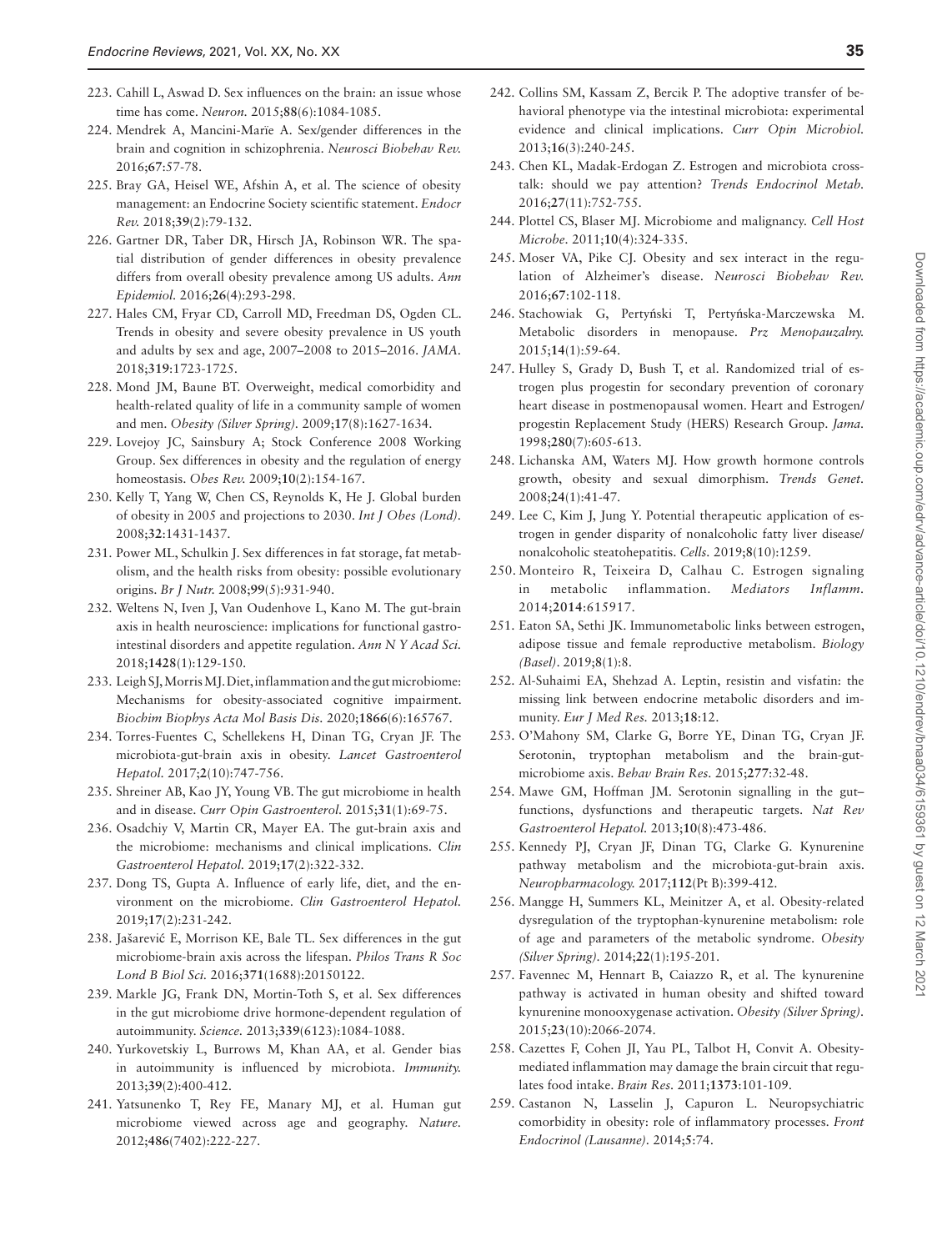- <span id="page-35-0"></span>260. Jhamandas K, Boegman RJ, Beninger RJ, Bialik M. Quinolinateinduced cortical cholinergic damage: modulation by tryptophan metabolites. *Brain Res.* 1990;**529**(1-2):185-191.
- <span id="page-35-1"></span>261. Raheja UK, Fuchs D, Giegling I, et al. In psychiatrically healthy individuals, overweight women but not men have lower tryptophan levels. *Pteridines.* 2015;**26**(2):79-84.
- <span id="page-35-2"></span>262. Theofylaktopoulou D, Midttun Ø, Ulvik A, et al. A communitybased study on determinants of circulating markers of cellular immune activation and kynurenines: the Hordaland Health Study. *Clin Exp Immunol.* 2013;**173**(1):121-130.
- <span id="page-35-3"></span>263. Cortese S, Faraone SV, Bernardi S, Wang S, Blanco C. Gender differences in adult attention-deficit/hyperactivity disorder: results from the National Epidemiologic Survey on Alcohol and Related Conditions (NESARC). *J Clin Psychiatry.* 2016;**77**(4):e421-e428.
- 264. Wittchen HU, Jacobi F, Rehm J, et al. The size and burden of mental disorders and other disorders of the brain in Europe 2010. *Eur Neuropsychopharmacol.* 2011;**21**:655-679.
- <span id="page-35-4"></span>265. Salk RH, Hyde JS, Abramson LY. Gender differences in depression in representative national samples: meta-analyses of diagnoses and symptoms. *Psychol Bull.* 2017;**143**(8):783-822.
- <span id="page-35-5"></span>266. Diflorio A, Jones I. Is sex important? Gender differences in bipolar disorder. *Int Rev Psychiatry.* 2010;**22**(5):437-452.
- <span id="page-35-6"></span>267. Sramek JJ, Murphy MF, Cutler NR. Sex differences in the psychopharmacological treatment of depression. *Dialogues Clin Neurosci.* 2016;**18**(4):447-457.
- <span id="page-35-7"></span>268. Kokras N, Dalla C. Preclinical sex differences in depression and antidepressant response: implications for clinical research. *J Neurosci Res.* 2017;**95**(1-2):731-736.
- <span id="page-35-8"></span>269. Bangasser DA. Sex differences in stress-related receptors: "micro" differences with "macro" implications for mood and anxiety disorders. *Biol Sex Differ.* 2013;**4**(1):2.
- <span id="page-35-9"></span>270. Bredewold R, Schiavo JK, van der Hart M, Verreij M, Veenema AH. Dynamic changes in extracellular release of GABA and glutamate in the lateral septum during social play behavior in juvenile rats: implications for sex-specific regulation of social play behavior. *Neuroscience.* 2015;**307**:117-127.
- <span id="page-35-10"></span>271. Campi KL, Greenberg GD, Kapoor A, Ziegler TE, Trainor BC. Sex differences in effects of dopamine D1 receptors on social withdrawal. *Neuropharmacology.* 2014;**77**:208-216.
- <span id="page-35-11"></span>272. Hauser AS, Attwood MM, Rask-Andersen M, Schiöth HB, Gloriam DE. Trends in GPCR drug discovery: new agents, targets and indications. *Nat Rev Drug Discov.* 2017;**16**(12):829-842.
- <span id="page-35-12"></span>273. Bangasser DA, Wiersielis KR. Sex differences in stress responses: a critical role for corticotropin-releasing factor. *Hormones (Athens).* 2018;**17**(1):5-13.
- <span id="page-35-13"></span>274. Vuppaladhadiam L, Ehsan C, Akkati M, Bhargava A. Corticotropin-releasing factor family: a stress hormonereceptor system's emerging role in mediating sex-specific signaling. *Cells.* 2020;**9**(4):839
- <span id="page-35-14"></span>275. Pal K, Swaminathan K, Xu HE, Pioszak AA. Structural basis for hormone recognition by the Human CRFR2 $\{\alpha\}$  G proteincoupled receptor. *J Biol Chem.* 2010;**285**(51):40351-40361.
- <span id="page-35-15"></span>276. Iwasaki-Sekino A, Mano-Otagiri A, Ohata H, Yamauchi N, Shibasaki T. Gender differences in corticotropin and corticosterone secretion and corticotropin-releasing factor mRNA expression in the paraventricular nucleus of the hypothalamus and the central nucleus of the amygdala in

response to footshock stress or psychological stress in rats. *Psychoneuroendocrinology.* 2009;**34**(2):226-237.

- <span id="page-35-16"></span>277. Viau V, Bingham B, Davis J, Lee P, Wong M. Gender and puberty interact on the stress-induced activation of parvocellular neurosecretory neurons and corticotropin-releasing hormone messenger ribonucleic acid expression in the rat. *Endocrinology.* 2005;**146**(1):137-146.
- <span id="page-35-17"></span>278. Stinnett GS, Westphal NJ, Seasholtz AF. Pituitary CRHbinding protein and stress in female mice. *Physiol Behav.* 2015;**150**:16-23.
- <span id="page-35-18"></span>279. Gallucci WT, Baum A, Laue L, et al. Sex differences in sensitivity of the hypothalamic-pituitary-adrenal axis. *Health Psychol.* 1993;**12**(5):420-425.
- <span id="page-35-19"></span>280. Valentino RJ, Van Bockstaele EJ. Corticotropin-releasing factor: putative neurotransmitter actions of a neurohormone. In: D Pfaff AA, Etgen A, Fahrbach S, Moss R, Rubin R, eds. *Hormones, Brain and Behavior.* Vol. **4**. San Diego: Academic Press; 2002:81-102.
- <span id="page-35-20"></span>281. Weathington JM, Cooke BM. Corticotropin-releasing factor receptor binding in the amygdala changes across puberty in a sex-specific manner. *Endocrinology.* 2012;**153**(12): 5701-5705.
- <span id="page-35-21"></span>282. Crestani CC, Alves FH, Gomes FV, Resstel LB, Correa FM, Herman JP. Mechanisms in the bed nucleus of the stria terminalis involved in control of autonomic and neuroendocrine functions: a review. *Curr Neuropharmacol.* 2013;**11**(2):141-159.
- <span id="page-35-22"></span>283. Lim MM, Nair HP, Young LJ. Species and sex differences in brain distribution of corticotropin-releasing factor receptor subtypes 1 and 2 in monogamous and promiscuous vole species. *J Comp Neurol.* 2005;**487**(1):75-92.
- <span id="page-35-23"></span>284. Catalano RD, Kyriakou T, Chen J, Easton A, Hillhouse EW. Regulation of corticotropin-releasing hormone type 2 receptors by multiple promoters and alternative splicing: identification of multiple splice variants. *Mol Endocrinol.* 2003;**17**(3):395-410.
- <span id="page-35-24"></span>285. Weiser MJ, Goel N, Sandau US, Bale TL, Handa RJ. Androgen regulation of corticotropin-releasing hormone receptor 2 (CRHR2) mRNA expression and receptor binding in the rat brain. *Exp Neurol.* 2008;**214**(1):62-68.
- <span id="page-35-25"></span>286. Aston-Jones G, Bloom FE. Activity of norepinephrinecontaining locus coeruleus neurons in behaving rats anticipates fluctuations in the sleep-waking cycle. *J Neurosci.* 1981;**1**(8):876-886.
- 287. Aston-Jones G. *CHAPTER 11 Locus coeruleus, A5 and A7 noradrenergic cell groups A2 - Paxinos, George. The Rat Nervous System (THIRD EDITION).* Burlington: Academic Press; 2004:259-294.
- 288. Berridge CW, Page ME, Valentino RJ, Foote SL. Effects of locus coeruleus inactivation on electroencephalographic activity in neocortex and hippocampus. *Neuroscience.* 1993;**55**(2):381-393.
- <span id="page-35-26"></span>289. Berridge CW, Abercrombie ED. Relationship between locus coeruleus discharge rates and rates of norepinephrine release within neocortex as assessed by in vivo microdialysis. *Neuroscience.* 1999;**93**(4):1263-1270.
- <span id="page-35-27"></span>290. Curtis AL, Lechner SM, Pavcovich LA, Valentino RJ. Activation of the locus coeruleus noradrenergic system by intracoerulear microinfusion of corticotropin-releasing factor: effects on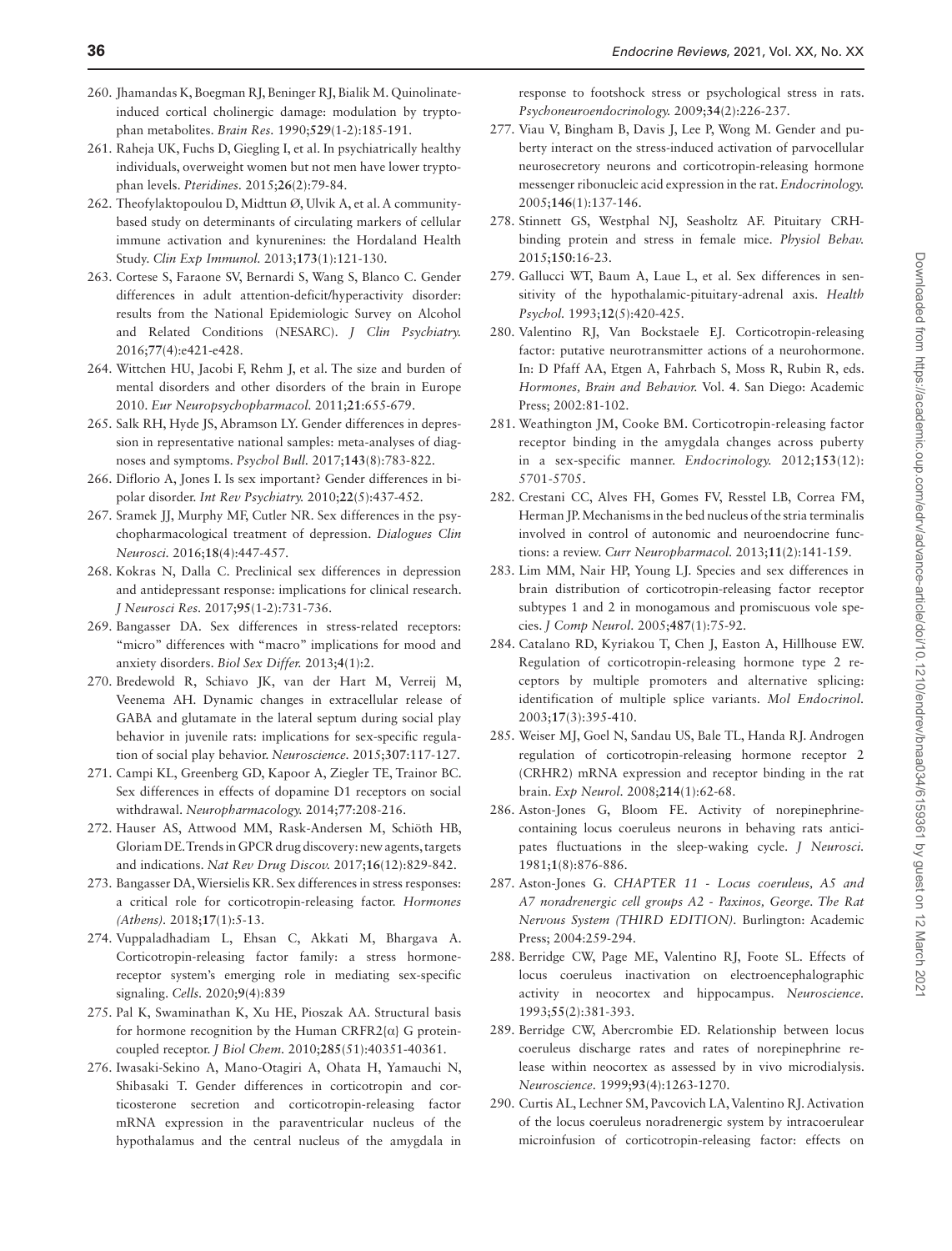discharge rate, cortical norepinephrine levels and cortical electroencephalographic activity. *J Pharmacol Exp Ther.* 1997;**281**(1):163-172.

- <span id="page-36-0"></span>291. Valentino RJ, Curtis AL, Page ME, Pavcovich LA, Florin-Lechner SM. Activation of the locus ceruleus brain noradrenergic system during stress: circuitry, consequences, and regulation. *Adv Pharmacol.* 1998;**42**:781-784.
- <span id="page-36-1"></span>292. Gold PW, Chrousos GP. Organization of the stress system and its dysregulation in melancholic and atypical depression: high vs low CRH/NE states. *Mol Psychiatry.* 2002;**7**(3):254-275.
- <span id="page-36-2"></span>293. American Psychiatric Association. *Diagnostic and statistical manual of mental disorders: DSM-5.* 5th ed. American Psychiatric Publishing; 2013.
- <span id="page-36-3"></span>294. Hagiwara SI, Hasdemir B, Heyman MB, Chang L, Bhargava A. Plasma corticotropin-releasing factor receptors and B7-2(+) extracellular vesicles in blood correlate with irritable bowel syndrome disease severity. *Cells.* 2019;**8**(2):101.
- <span id="page-36-4"></span>295. Grammatopoulos DK, Randeva HS, Levine MA, Kanellopoulou KA, Hillhouse EW. Rat cerebral cortex corticotropin-releasing hormone receptors: evidence for receptor coupling to multiple G-proteins. *J Neurochem.* 2001;**76**(2):509-519.
- 296. Chen FM, Bilezikjian LM, Perrin MH, Rivier J, Vale W. Corticotropin releasing factor receptor-mediated stimulation of adenylate cyclase activity in the rat brain. *Brain Res.* 1986;**381**(1):49-57.
- <span id="page-36-5"></span>297. De Souza EB. Corticotropin-releasing factor receptors: physiology, pharmacology, biochemistry and role in central nervous system and immune disorders. *Psychoneuroendocrinology.* 1995;**20**(8):789-819.
- <span id="page-36-6"></span>298. Bangasser DA, Curtis A, Reyes BA, et al. Sex differences in corticotropin-releasing factor receptor signaling and trafficking: potential role in female vulnerability to stress-related psychopathology. *Mol Psychiatry.* 2010;**15**:877, 896-904.
- <span id="page-36-7"></span>299. Valentino RJ, Van Bockstaele E, Bangasser D. Sex-specific cell signaling: the corticotropin-releasing factor receptor model. *Trends Pharmacol Sci.* 2013;**34**(8):437-444.
- <span id="page-36-8"></span>300. Bangasser DA, Dong H, Carroll J, et al. Corticotropin-releasing factor overexpression gives rise to sex differences in Alzheimer's disease-related signaling. *Mol Psychiatry.* 2017;**22**(8):1126-1133.
- <span id="page-36-9"></span>301. Komuro H, Sato N, Sasaki A, et al. Corticotropin-releasing hormone receptor 2 gene variants in irritable bowel syndrome. *PLoS One.* 2016;**11**(1):e0147817.
- <span id="page-36-10"></span>302. Wolf EJ, Mitchell KS, Logue MW, et al. Corticotropin releasing hormone receptor 2 (CRHR-2) gene is associated with decreased risk and severity of posttraumatic stress disorder in women. *Depress Anxiety.* 2013;**30**(12):1161-1169.
- <span id="page-36-11"></span>303. Mahajan A, Taliun D, Thurner M, et al. Fine-mapping type 2 diabetes loci to single-variant resolution using high-density imputation and islet-specific epigenome maps. *Nat Genet.* 2018;**50**(11):1505-1513.
- <span id="page-36-12"></span>304. Kautzky-Willer A, Harreiter J, Pacini G. Sex and gender differences in risk, pathophysiology and complications of type 2 diabetes mellitus. *Endocr Rev.* 2016;**37**(3):278-316.
- <span id="page-36-13"></span>305. Bergmann N, Gyntelberg F, Faber J. The appraisal of chronic stress and the development of the metabolic syndrome: a systematic review of prospective cohort studies. *Endocr Connect.* 2014;**3**(2):R55-R80.
- <span id="page-36-14"></span>306. Fuller-Jackson JP, Dordevic AL, Clarke IJ, Henry BA. Effect of sex and sex steroids on brown adipose tissue heat production in humans. *Eur J Endocrinol.* 2020;**183**(3):343-355.
- <span id="page-36-15"></span>307. Romagnuolo J, Talluri J, Kennard E, et al. Clinical profile, etiology, and treatment of chronic pancreatitis in North American Women: analysis of a large multicenter cohort. *Pancreas.* 2016;**45**(7):934-940.
- <span id="page-36-16"></span>308. Violin JD, Lefkowitz RJ. Beta-arrestin-biased ligands at seven-transmembrane receptors. *Trends Pharmacol Sci.* 2007;**28**(8):416-422.
- <span id="page-36-17"></span>309. Whalen EJ, Rajagopal S, Lefkowitz RJ. Therapeutic potential of β-arrestin- and G protein-biased agonists. *Trends Mol Med.* 2011;**17**(3):126-139.
- <span id="page-36-18"></span>310. Murrough JW, Charney DS. Corticotropin-releasing factor type 1 receptor antagonists for stress-related disorders: time to call it quits? *Biol Psychiatry.* 2017;**82**(12):858-860.
- <span id="page-36-19"></span>311. Hasdemir B, Mahajan S, Oses-Prieto J, et al. Actin cytoskeletondependent regulation of corticotropin-releasing factor receptor heteromers. *Mol Biol Cell.* 2017;**28**(18):2386-2399.
- 312. Mikhailova MV, Mayeux PR, Jurkevich A, et al. Heterooligomerization between vasotocin and corticotropinreleasing hormone (CRH) receptors augments CRH-stimulated 3',5'-cyclic adenosine monophosphate production. *Mol Endocrinol.* 2007;**21**(9):2178-2188.
- <span id="page-36-20"></span>313. Murat B, Devost D, Andrés M, et al. V1b and CRHR1 receptor heterodimerization mediates synergistic biological actions of vasopressin and CRH. *Mol Endocrinol.* 2012;**26**(3):502-520.
- <span id="page-36-21"></span>314. Chaki S, Nakazato A, Kennis L, et al. Anxiolytic- and antidepressant-like profile of a new CRF1 receptor antagonist, R278995/CRA0450. *Eur J Pharmacol.* 2004;**485**(1-3):145-158.
- 315. Deak T, Nguyen KT, Ehrlich AL, et al. The impact of the nonpeptide corticotropin-releasing hormone antagonist antalarmin on behavioral and endocrine responses to stress. *Endocrinology.* 1999;**140**(1):79-86.
- 316. Mansbach RS, Brooks EN, Chen YL. Antidepressant-like effects of CP-154,526, a selective CRF1 receptor antagonist. *Eur J Pharmacol.* 1997;**323**(1):21-26.
- <span id="page-36-22"></span>317. Zorrilla EP, Valdez GR, Nozulak J, Koob GF, Markou A. Effects of antalarmin, a CRF type 1 receptor antagonist, on anxiety-like behavior and motor activation in the rat. *Brain Res.* 2002;**952**(2):188-199.
- <span id="page-36-23"></span>318. Howerton AR, Roland AV, Fluharty JM, et al. Sex differences in corticotropin-releasing factor receptor-1 action within the dorsal raphe nucleus in stress responsivity. *Biol Psychiatry.* 2014;**75**(11):873-883.
- <span id="page-36-24"></span>319. Ising M, Zimmermann US, Künzel HE, et al. High-affinity CRF1 receptor antagonist NBI-34041: preclinical and clinical data suggest safety and efficacy in attenuating elevated stress response. *Neuropsychopharmacology.* 2007;**32**(9):1941-1949.
- <span id="page-36-25"></span>320. Beery AK, Zucker I. Sex bias in neuroscience and biomedical research. *Neurosci Biobehav Rev.* 2011;**35**(3):565-572.
- <span id="page-36-26"></span>321. Will TR, Proaño SB, Thomas AM, et al. Problems and progress regarding sex bias and omission in neuroscience research. *eNeuro.* 2017;**4**:ENEURO.0278-0217.2017.
- <span id="page-36-27"></span>322. Rademaker M. Do women have more adverse drug reactions? *Am J Clin Dermatol.* 2001;**2**:349-351.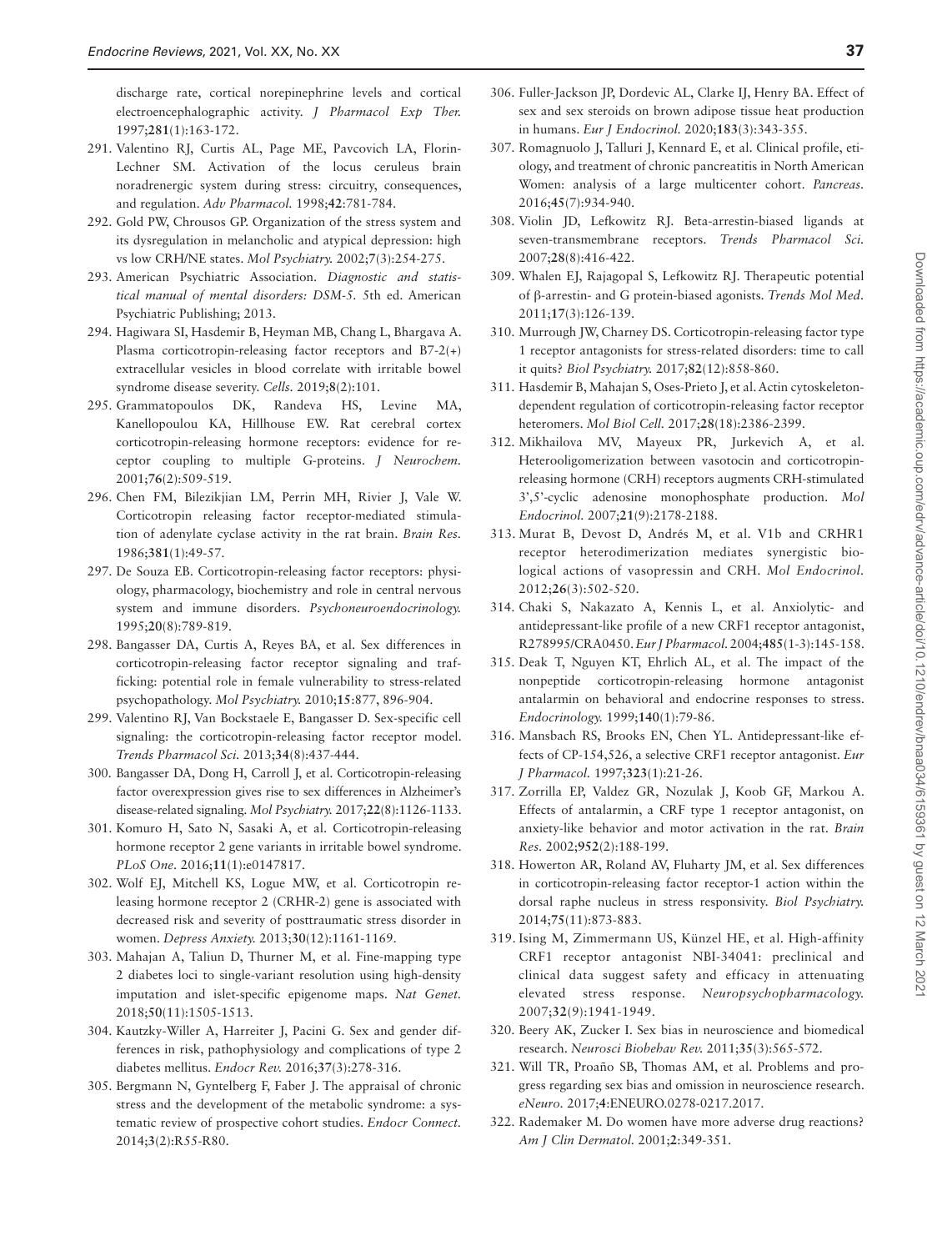- <span id="page-37-8"></span>323. McKenzie BE. Guidelines and requirements for the evaluation of contraceptive steroids. *Toxicol Pathol.* 1989;**17**(2):377-384.
- <span id="page-37-9"></span>324. Farkouh A, Riedl T, Gottardi R, Czejka M, Kautzky-Willer A. Sex-related differences in pharmacokinetics and pharmacodynamics of frequently prescribed drugs: a review of the literature. *Adv Ther.* 2020;**37**(2):644-655.
- <span id="page-37-10"></span>325. Franconi F, Campesi I. Pharmacogenomics, pharmacokinetics and pharmacodynamics: interaction with biological differences between men and women. *Br J Pharmacol.* 2014;**171**(3):580-594.
- <span id="page-37-11"></span>326. Gartlehner G, Chapman A, Strobelberger M, Thaler K. Differences in efficacy and safety of pharmaceutical treatments between men and women: an umbrella review. *Plos One.* 2010;**5**(7):e11895.
- <span id="page-37-12"></span>327. Viramontes BE, Camilleri M, McKinzie S, Pardi DS, Burton D, Thomforde GM. Gender-related differences in slowing colonic transit by a 5-HT3 antagonist in subjects with diarrheapredominant irritable bowel syndrome. *Am J Gastroenterol.* 2001;**96**(9):2671-2676.
- <span id="page-37-0"></span>328. Mosca L, Barrett-Connor E, Wenger NK. Sex/gender differences in cardiovascular disease prevention: what a difference a decade makes. *Circulation.* 2011;**124**(19):2145-2154.
- <span id="page-37-1"></span>329. WHO. *Cardiovascular Disease.* 2017. Accessed April 2020. [https://www.who.int/news-room/fact-sheets/detail/](https://www.who.int/news-room/fact-sheets/detail/cardiovascular-diseases-(cvds)﻿) [cardiovascular-diseases-\(cvds\)](https://www.who.int/news-room/fact-sheets/detail/cardiovascular-diseases-(cvds)﻿)
- <span id="page-37-2"></span>330. Maas AH, Appelman YE. Gender differences in coronary heart disease. *Neth Heart J.* 2010;**18**(12):598-602.
- <span id="page-37-3"></span>331. Regitz-Zagrosek V. Unsettled issues and future directions for research on cardiovascular diseases in women. *Korean Circ J.* 2018;**48**(9):792-812.
- <span id="page-37-4"></span>332. Colafella KMM, Denton KM. Sex-specific differences in hypertension and associated cardiovascular disease. *Nat Rev Nephrol.* 2018;**14**(3):185-201.
- <span id="page-37-5"></span>333. Mannon EC, Ray SC, Ryan MJ, Sullivan JC. Does sex matter?: an update on the implementation of sex as a biological variable in research. *Am J Physiol Renal Physiol.* 2020;**318**(2):F32 9-F331.
- <span id="page-37-6"></span>334. Guyton AC, Coleman TG, Young DB, Lohmeier TE, DeClue JW. Salt balance and long-term blood pressure control. *Annu Rev Med.* 1980;**31**:15-27.
- <span id="page-37-7"></span>335. Davel AP, Jaffe IZ, Tostes RC, Jaisser F, Belin de Chantemèle EJ. New roles of aldosterone and mineralocorticoid receptors in cardiovascular disease: translational and sex-specific effects. *Am J Physiol Heart Circ Physiol.* 2018;**315**(4):H989-H999.
- <span id="page-37-13"></span>336. Wiinberg N, Høegholm A, Christensen HR, et al. 24-h ambulatory blood pressure in 352 normal Danish subjects, related to age and gender. *Am J Hypertens.* 1995;**8**(10 Pt 1):978-986.
- <span id="page-37-15"></span>337. Yong LC, Kuller LH, Rutan G, Bunker C. Longitudinal study of blood pressure: changes and determinants from adolescence to middle age. The Dormont High School follow-up study, 1957– 1963 to 1989–1990. *Am J Epidemiol.* 1993;**138**:973-983.
- <span id="page-37-19"></span>338. Sandberg K, Ji H. Sex differences in primary hypertension. *Biol Sex Differ.* 2012;**3**(1):7.
- <span id="page-37-14"></span>339. Himmelmann A, Svensson A, Hansson L. Influence of sex on blood pressure and left ventricular mass in adolescents: the hypertension in pregnancy offspring study. *J Hum Hypertens.* 1994;**8**(7):485-490.
- <span id="page-37-16"></span>340. Stamler J, Stamler R, Riedlinger WF, Algera G, Roberts RH. Hypertension screening of 1 million Americans. Community

Hypertension Evaluation Clinic (CHEC) program, 1973 through 1975. *JAMA.* 1976;**235**:2299-2306.

- 341. Burt V, Whelton P, Roccella E, et al. Prevalence of hypertension in the US adult population: results from the Third National Health and Nutrition Examination Survey, 1988–1991. *Am Heart Assoc.* 1995;**25**:305-313.
- <span id="page-37-17"></span>342. Benjamin EJ, Blaha MJ, Chiuve SE, et al.; American Heart Association Statistics Committee and Stroke Statistics Subcommittee. Heart disease and stroke statistics-2017 update: a report from the American Heart Association. *Circulation.* 2017;**135**(10):e146-e603.
- 343. Engberding N, Wenger NK. Management of hypertension in women. *Hypertens Res.* 2012;**35**(3):251-260.
- <span id="page-37-18"></span>344. Roger VL, Go AS, Lloyd-Jones DM, et al.; American Heart Association Statistics Committee and Stroke Statistics Subcommittee. Executive summary: heart disease and stroke statistics–2012 update: a report from the American Heart Association. *Circulation.* 2012;**125**(1):188-197.
- <span id="page-37-20"></span>345. Hilliard LM, Sampson AK, Brown RD, Denton KM. The "his and hers" of the renin-angiotensin system. *Curr Hypertens Rep.* 2013;**15**(1):71-79.
- <span id="page-37-21"></span>346. Sampson AK, Hilliard LM, Moritz KM, et al. The arterial depressor response to chronic low-dose angiotensin II infusion in female rats is estrogen dependent. *Am J Physiol Regul Integr Comp Physiol.* 2012;**302**(1):R159-R165.
- <span id="page-37-22"></span>347. Miller JA, Anacta LA, Cattran DC. Impact of gender on the renal response to angiotensin II. *Kidney Int.* 1999;**55**(1):278-285.
- <span id="page-37-23"></span>348. Colafella KM, Hilliard LM, Denton KM. Epochs in the depressor/pressor balance of the renin-angiotensin system. *Clin Sci (Lond).* 2016;**130**(10):761-771.
- <span id="page-37-24"></span>349. Phoon S, Howes LG. Forearm vasodilator response to angiotensin II in elderly women receiving candesartan: role of AT(2)- receptors. *J Renin Angiotensin Aldosterone Syst.* 2002;**3**(1):36-39.
- <span id="page-37-25"></span>350. Mirabito KM, Hilliard LM, Kett MM, et al. Sex- and age-related differences in the chronic pressure-natriuresis relationship: role of the angiotensin type 2 receptor. *Am J Physiol Renal Physiol.* 2014;**307**(8):F901-F907.
- <span id="page-37-26"></span>351. Ichiki T, Kambayashi Y, Inagami T. Molecular cloning and expression of angiotensin II type 2 receptor gene. *Adv Exp Med Biol.* 1996;**396**:145-152.
- <span id="page-37-27"></span>352. Xue Q, Xiao D, Zhang L. Estrogen regulates angiotensin II receptor expression patterns and protects the heart from ischemic injury in female rats. *Biol Reprod.* 2015;**93**(1):6.
- <span id="page-37-28"></span>353. Sanderink GJ, Artur Y, Schiele F, Gueguen R, Siest G. Alanine aminopeptidase in serum: biological variations and reference limits. *Clin Chem.* 1988;**34**(7):1422-1426.
- 354. Mueller PW, Phillips DL, Steinberg KK. Alanine aminopeptidase in serum: automated optimized assay, and effects of age, sex, smoking, and alcohol consumption in a selected population. *Clin Chem.* 1987;**33**(3):363-366.
- 355. Mizutani S, Yamada R, Kurauchi O, Ito Y, Narita O, Tomoda Y. Serum aminopeptidase A (AAP) in normal pregnancy and pregnancy complicated by pre-eclampsia. *Arch Gynecol.* 1987;**240**(1):27-31.
- <span id="page-37-29"></span>356. Hariyama Y, Itakura A, Okamura M, et al. Placental aminopeptidase A as a possible barrier of angiotensin II between mother and fetus. *Placenta.* 2000;**21**(7):621-627.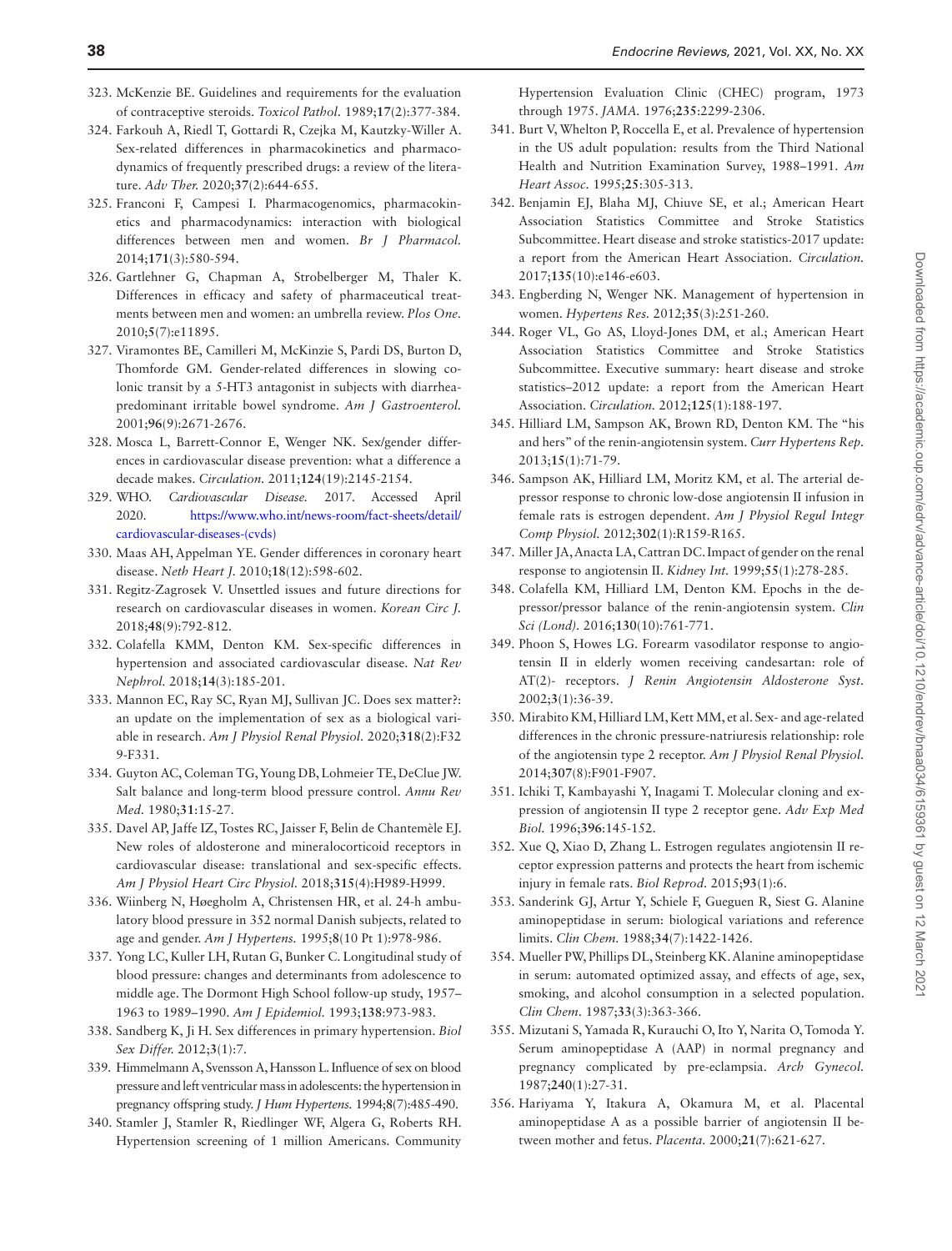- <span id="page-38-0"></span>357. Gohar EY, Pollock DM. Sex-specific contributions of endothelin to hypertension. *Curr Hypertens Rep.* 2018;**20**(7):58.
- <span id="page-38-1"></span>358. Tamma G, Goswami N, Reichmuth J, De Santo NG, Valenti G. Aquaporins, vasopressin, and aging: current perspectives. *Endocrinology.* 2015;**156**(3):777-788.
- <span id="page-38-2"></span>359. Juul KV, Bichet DG, Nielsen S, Nørgaard JP. The physiological and pathophysiological functions of renal and extrarenal vasopressin V2 receptors. *Am J Physiol Renal Physiol.* 2014;**306**(9):F931-F940.
- <span id="page-38-3"></span>360. Clemmer JS, Faulkner JL, Mullen AJ, Butler KR, Hester RL. Sex-specific responses to mineralocorticoid receptor antagonism in hypertensive African American males and females. *Biol Sex Differ.* 2019;**10**(1):24.
- <span id="page-38-4"></span>361. Faulkner JL, Kennard S, Huby AC, et al. Progesterone predisposes females to obesity-associated leptin-mediated endothelial dysfunction via upregulating endothelial MR (Mineralocorticoid Receptor) expression. *Hypertension.* 2019;**74**(3):678-686.
- <span id="page-38-5"></span>362. Veiras LC, Girardi ACC, Curry J, et al. Sexual dimorphic pattern of renal transporters and electrolyte homeostasis. *J Am Soc Nephrol.* 2017;**28**(12):3504-3517.
- <span id="page-38-6"></span>363. Mirabito Colafella KM, Samuel CS, Denton KM. Relaxin contributes to the regulation of arterial pressure in adult female mice. *Clin Sci (Lond).* 2017;**131**(23):2795-2805.
- <span id="page-38-7"></span>364. Danielson LA, Kercher LJ, Conrad KP. Impact of gender and endothelin on renal vasodilation and hyperfiltration induced by relaxin in conscious rats. *Am J Physiol Regul Integr Comp Physiol.* 2000;**279**(4):R1298-R1304.
- <span id="page-38-8"></span>365. Chapman AB, Abraham WT, Zamudio S, et al. Temporal relationships between hormonal and hemodynamic changes in early human pregnancy. *Kidney Int.* 1998;**54**(6):2056-2063.
- <span id="page-38-9"></span>366. Anton L, Merrill DC, Neves LA, et al. The uterine placental bed Renin-Angiotensin system in normal and preeclamptic pregnancy. *Endocrinology.* 2009;**150**(9):4316-4325.
- <span id="page-38-10"></span>367. Brouwers L, van der Meiden-van Roest AJ, Savelkoul C, et al. Recurrence of pre-eclampsia and the risk of future hypertension and cardiovascular disease: a systematic review and metaanalysis. *BJOG.* 2018;**125**(13):1642-1654.
- <span id="page-38-11"></span>368. Moreau KL, Babcock MC, Hildreth KL. Sex differences in vascular aging in response to testosterone. *Biol Sex Differ.* 2020;**11**(1):18.
- 369. Reckelhoff JF. Androgens and blood pressure control: sex differences and mechanisms. *Mayo Clin Proc.* 2019;**94**(3):536-543.
- <span id="page-38-12"></span>370. Faulkner JL, Belin de Chantemèle EJ. Sex hormones, aging and cardiometabolic syndrome. *Biol Sex Differ.* 2019;**10**(1):30.
- <span id="page-38-13"></span>371. Sabbatini AR, Kararigas G. Estrogen-related mechanisms in sex differences of hypertension and target organ damage. *Biol Sex Differ.* 2020;**11**(1):31.
- <span id="page-38-14"></span>372. Oelkers WK. Effects of estrogens and progestogens on the renin-aldosterone system and blood pressure. *Steroids.* 1996;**61**(4):166-171.
- <span id="page-38-15"></span>373. Cobin RH, Goodman NF; AACE Reproductive Endocrinology Scientific Committee. American Association of Clinical Endocrinologists and American College of Endocrinology position statement on menopause-2017 update. *Endocr Pract.* 2017;**23**(7):869-880.
- <span id="page-38-16"></span>374. Gencer B, Mach F. Testosterone: a hormone preventing cardiovascular disease or a therapy increasing cardiovascular events? *Eur Heart J.* 2016;**37**(48):3569-3575.
- <span id="page-38-17"></span>375. Fuchs MM, Attenhofer Jost C, Babovic-Vuksanovic D, Connolly HM, Egbe A. Long-term outcomes in patients with turner syndrome: a 68-year follow-up. *J Am Heart Assoc.* 2019;**8**(11):e011501.
- 376. Price WH, Clayton JF, Collyer S, De Mey R, Wilson J. Mortality ratios, life expectancy, and causes of death in patients with Turner's syndrome. *J Epidemiol Community Health.* 1986;**40**(2):97-102.
- <span id="page-38-18"></span>377. Schoemaker MJ, Swerdlow AJ, Higgins CD, Wright AF, Jacobs PA; United Kingdom Clinical Cytogenetics Group. Mortality in women with Turner syndrome in Great Britain: a national cohort study. *J Clin Endocrinol Metab.* 2008;**93**(12):4735-4742.
- <span id="page-38-19"></span>378. Gravholt CH, Viuff MH, Brun S, Stochholm K, Andersen NH. Turner syndrome: mechanisms and management. *Nat Rev Endocrinol.* 2019;**15**(10):601-614.
- <span id="page-38-20"></span>379. Accardo G, Amoresano Paglionico V, Di Fraia R, et al. Management of cardiovascular complications in Klinefelter syndrome patients. *Expert Rev Endocrinol Metab.* 2019;**14**(2):145-152.
- <span id="page-38-21"></span>380. Pasquali D, Arcopinto M, Renzullo A, et al. Cardiovascular abnormalities in Klinefelter syndrome. *Int J Cardiol.* 2013;**168**(2):754-759.
- <span id="page-38-22"></span>381. Bojesen A, Juul S, Birkebaek N, Gravholt CH. Increased mortality in Klinefelter syndrome. *J Clin Endocrinol Metab.* 2004;**89**(8):3830-3834.
- <span id="page-38-23"></span>382. Swerdlow AJ, Higgins CD, Schoemaker MJ, Wright AF, Jacobs PA; United Kingdom Clinical Cytogenetics Group. Mortality in patients with Klinefelter syndrome in Britain: a cohort study. *J Clin Endocrinol Metab.* 2005;**90**(12):6516-6522.
- <span id="page-38-24"></span>383. Huby RD, Glaves P, Jackson R. The incidence of sexually dimorphic gene expression varies greatly between tissues in the rat. *Plos One.* 2014;**9**(12):e115792.
- <span id="page-38-25"></span>384. Mayne BT, Bianco-Miotto T, Buckberry S, et al. Large scale gene expression meta-analysis reveals tissue-specific, sex-biased gene expression in humans. *Front Genet.* 2016;**7**:183.
- <span id="page-38-27"></span>385. Kwekel JC, Vijay V, Desai VG, Moland CL, Fuscoe JC. Age and sex differences in kidney microRNA expression during the life span of F344 rats. *Biol Sex Differ.* 2015;**6**(1):1.
- <span id="page-38-26"></span>386. Kwekel JC, Desai VG, Moland CL, Vijay V, Fuscoe JC. Life cycle analysis of kidney gene expression in male F344 rats. *Plos One.* 2013;**8**(10):e75305.
- <span id="page-38-28"></span>387. Pan WH, Yeh WT, Hwu CM, Ho LT. Undiagnosed diabetes mellitus in Taiwanese subjects with impaired fasting glycemia: impact of female sex, central obesity, and short stature. *Chin J Physiol.* 2001;**44**(1):44-51.
- 388. Olivarius Nde F, Vestbo E, Andreasen AH, Mogensen CE. Renal involvement is related to body height in newly diagnosed diabetic women aged 40 years or over. *Diabetes Metab.* 2001;**27**(1):14-18.
- 389. Neugarten J, Silbiger SR. The impact of gender on renal transplantation. *Transplantation.* 1994;**58**(11):1145-1152.
- 390. Ishikawa I, Maeda K, Nakai S, Kawaguchi Y. Gender difference in the mean age at the induction of hemodialysis in patients with autosomal dominant polycystic kidney disease. *Am J Kidney Dis.* 2000;**35**(6):1072-1075.
- 391. Hannedouche T, Chauveau P, Kalou F, Albouze G, Lacour B, Jungers P. Factors affecting progression in advanced chronic renal failure. *Clin Nephrol.* 1993;**39**(6):312-320.